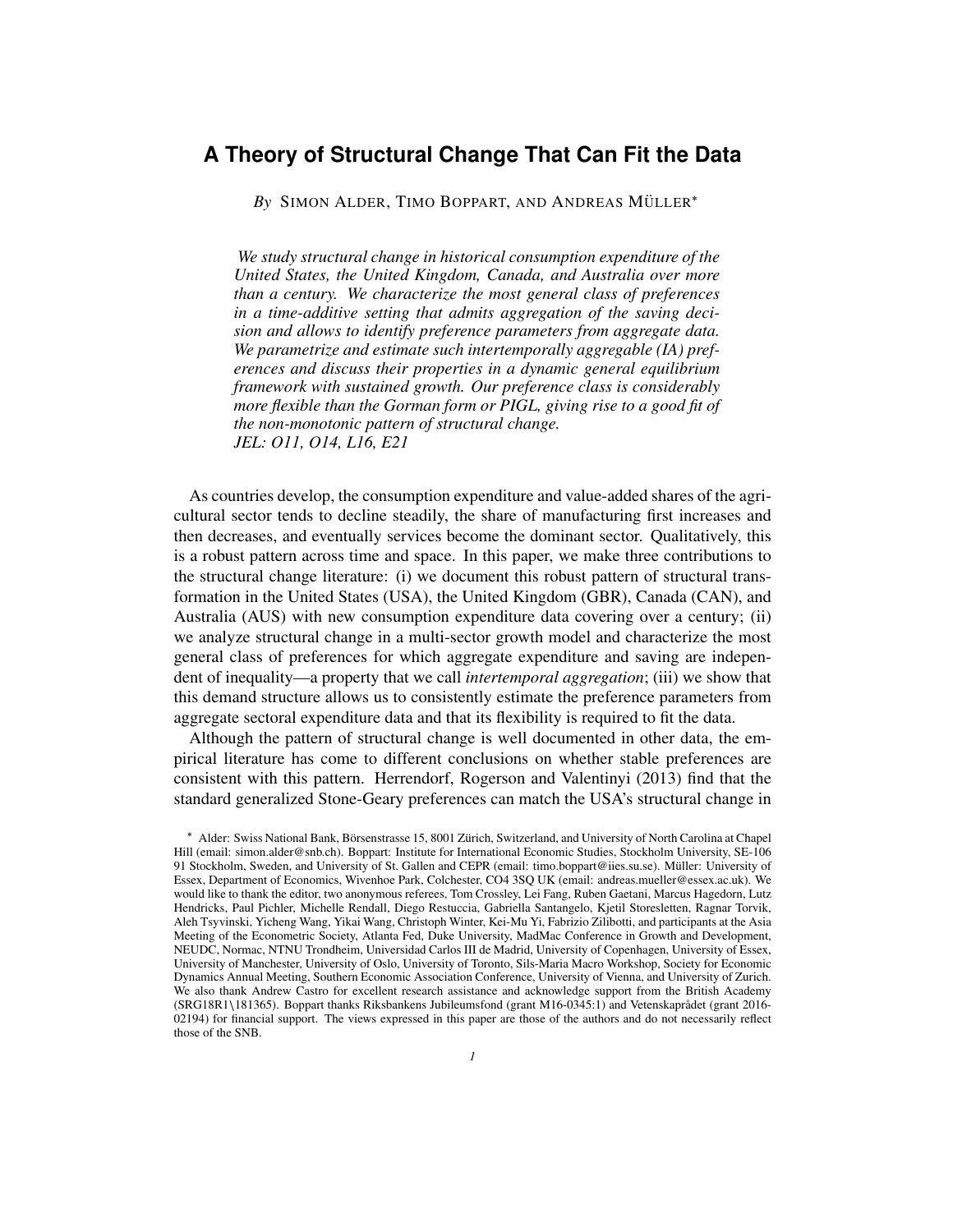the post-war era—using both the final consumption expenditure and the consumption component of value added. In contrast, Buera and Kaboski (2009) show, for historical value added data starting in 1870, that the same preferences struggle to fit the data for the USA. However, as constructing the consumption component of value added requires input-output tables that are not available for the pre-war period, the results in Buera and Kaboski (2009) and Herrendorf, Rogerson and Valentinyi (2013) are not directly comparable.

In this paper, we focus on structural change from the perspective of final consumption expenditure, where sectoral consumption data for both the pre- and post-war periods are directly available for the USA, GBR, CAN, and AUS. Three strong and robust regularities emerge from the data across all four countries: (i) a continued decline of the expenditure share for agriculture, (ii) a hump-shaped manufacturing share, and (iii) an accelerating rise of the service share, both over time and in real per-capita income. Most studies of structural change that quantify demand forces have restricted the analysis to the post-war period, which would not reveal regularities (ii) and (iii) in our sample, as manufacturing is steadily declining and services steadily increasing since the 1950s.

The non-monotonic pattern of the expenditure shares described above calls for nonhomothetic preferences with flexible income effects, such that the marginal propensity to consume a particular good changes with income (i.e., preferences that are outside the Gorman form). This limits the tractability in dynamic general equilibrium models because inequality affects the aggregate demand structure, and there is no strict representative consumer. As a result, it is challenging to make welfare statements and to identify preference parameters from aggregate data.<sup>1</sup>

We propose a new class of preferences that combines flexible income effects with tractable aggregation. In our theoretical framework with time additive preferences, the household problem can be split into two decisions: (i) the optimal savings decision (the intertemporal problem); and (ii) how to spend total expenditure in a period on different sectors (the intratemporal problem). Our proposed class restricts preferences such that aggregate saving and expenditure are independent of inequality; we call this property intertemporal aggregation and characterize the full class of such preferences. The preferences in our class imply that the marginal utility of any household relative to the household with the average expenditure level remains constant over time. The impact of inequality on the aggregate sectoral consumption demand is then reduced to a simple scalar. As a consequence, all parameters can be estimated from aggregate data, up to one constant that can be identified from information on the expenditure distribution at one point in time. Despite this intertemporal aggregation property, the functional form allows for differences across households in the marginal propensity to consume from specific sectors within a period, i.e., inequality matters for the intratemporal expenditure structure.

The resulting class of intertemporally aggregable (IA) preferences is parsimonious and flexible. For example, at given prices, a specific good can be a luxury for low income

 $<sup>1</sup>A$  quantitatively valid framework is crucial to assess the welfare effects of structural change. For example, income</sup> effects can reinforce or dampen the productivity slowdown from the Baumol (1967) cost disease.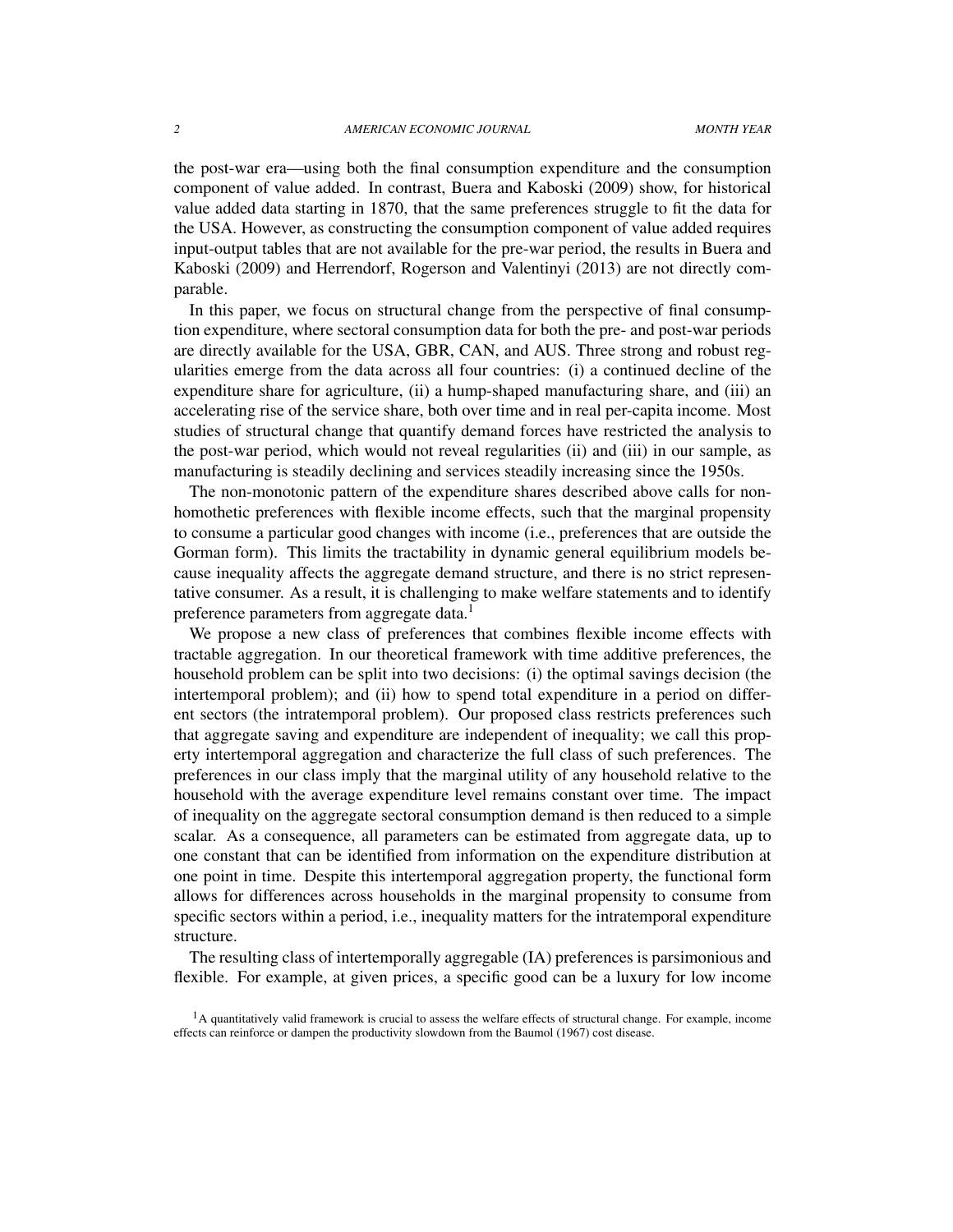levels and a necessity for high levels. In cross-sectional microeconomic data, we document precisely this pattern for manufacturing.<sup>2</sup> We show that our IA class directly nests the frequently used generalized Stone-Geary and the Price-Independent Generalized Linearity (PIGL) preferences (see Muellbauer, 1975, 1976) as special cases. The additional flexibility is required to fit the non-monotonic pattern of structural change. We demonstrate that the IA specification—despite its flexibility—is consistent with a standard multi-sector growth model as put forward by Herrendorf, Rogerson and Valentinyi (2014), i.e., it supports an asymptotic balanced growth path with an arbitrary number of sectors.

In the quantitative analysis, we estimate a simple parametrization of our IA preferences for the historical sample, which includes the pre-war period, and compare its fit with the one of the nested generalized Stone-Geary and PIGL specifications. We find that IA preferences can fit the data and are able to generate the non-monotonic pattern of structural change. In particular, IA preferences have the necessary flexibility to fit the hump-shaped manufacturing share, because they allow manufacturing to be a luxury at the beginning of the sample and a necessity towards the end. Furthermore, IA preferences allow for sustained income effects, which enables agriculture to be a strong necessity throughout the sample period. In contrast, the income effects of the generalized Stone-Geary specification converge monotonically to zero as income increases. It therefore struggles to fit the strong empirical regularities  $(i)$ – $(iii)$  outlined above.<sup>3</sup> Like the IA class, PIGL preferences permit sustained income effects, and this allows them to fit the continued decline in agriculture and the acceleration in services at high per-capita income levels. However, PIGL preferences do not allow income effects to be flexible, and consequently, they cannot fit the non-monotonic pattern as well. Overall, we find that IA preferences provide the best fit for the individual countries and the pooled sample.

The remainder of the paper is organized as follows. Section I describes the historical panel data and establishes the empirical regularities. In Section II we present the general theoretical framework, and in Section III we characterize the class of IA preferences. Section IV presents a simple parametrization of preferences and Section V contains the structural estimation and discusses the main empirical results. Section VI relates our study to the existing literature and provides practical guidance for applied users of our preferences. Section VII concludes. All proofs, and additional lemmata and estimation tables are in Appendix A. Additional material and a detailed description of the historical data are delegated to the Online Appendix.

<sup>&</sup>lt;sup>2</sup>See also Banks, Blundell and Lewbel (1997), who show that this is generally an essential feature of microeconomic data.

<sup>&</sup>lt;sup>3</sup>This finding is in line with the conclusion in Buera and Kaboski (2009), which is, however, based on value-added data, while we focus on final consumption expenditure. Buera and Kaboski (2009) assume that for agriculture and services, sectoral consumption corresponds to sectoral value added, because historical input-output tables are not available. Manufacturing consumption is constructed by deducting all final investment from manufacturing value-added.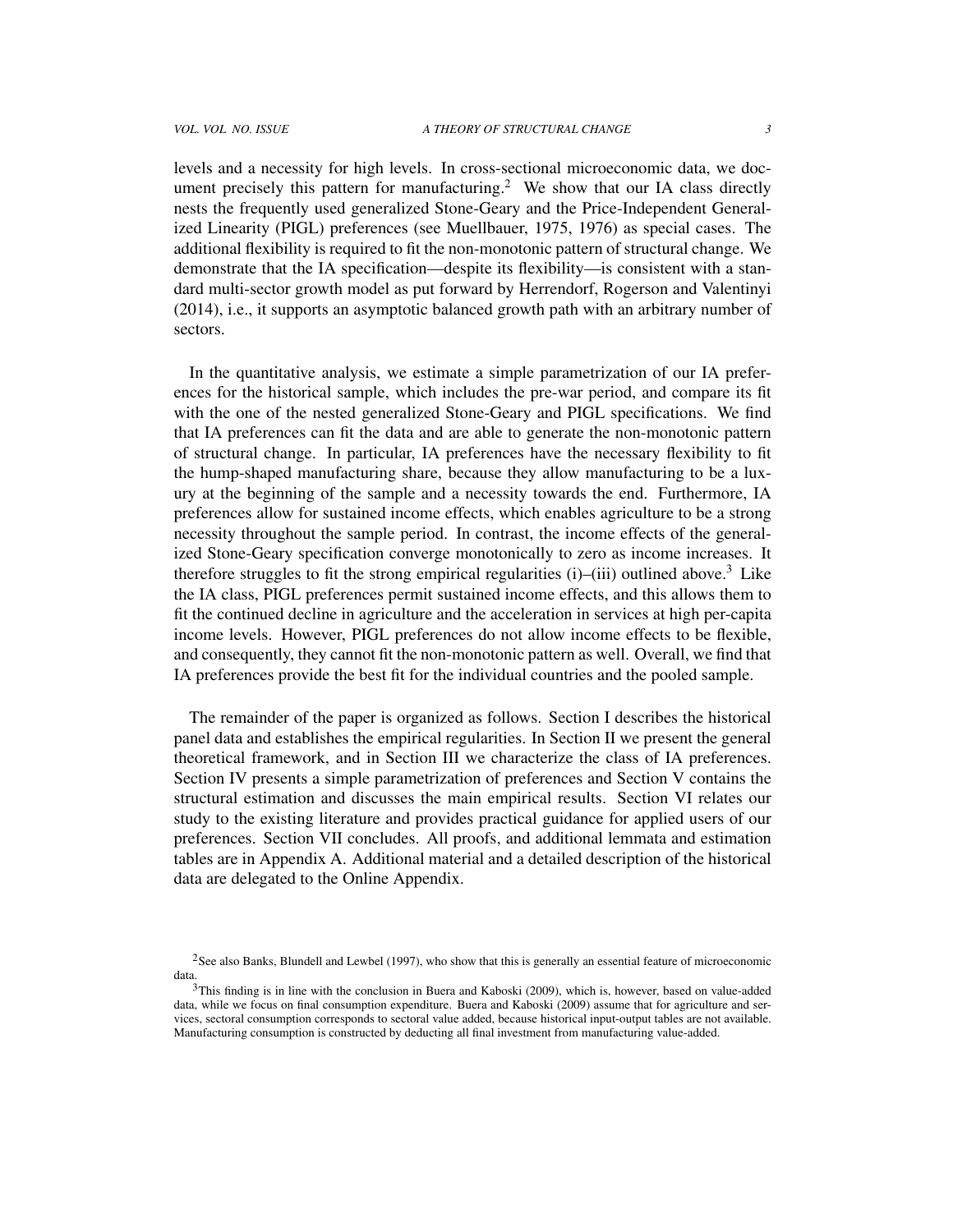#### *4 AMERICAN ECONOMIC JOURNAL MONTH YEAR*

## I. Historical Data on Structural Change

The distinguishing feature of our novel data set is that it provides consistent sectoral prices and consumption expenditure for four countries over more than a century. The selection of the four countries USA, GBR, CAN, and AUS is determined by the availability of historical data with sufficiently detailed expenditure and price categories including the pre-war period.

#### *A. Data Sources and Coverage*

We obtain the data from the national statistical offices whenever available and complement them with historical data from Carter et al. (2006) for the USA, Feinstein (1972) for GBR, and Haig and Anderssen (2006) for AUS. For Canada, the single data source is Statistics Canada. $4$  The data for USA, GBR, and AUS cover the period 1900–2014, and the data for CAN cover the period 1926–2014. We exclude years when a country was involved in World War I and II or severely affected by the Great Depression because of our focus on long-run trends. This also addresses concerns regarding the data quality during these years.

We use the detailed nominal final expenditure and price data for all four countries and aggregate the fine consumption categories to the three broad sectors agriculture, manufacturing, and services.<sup>5</sup> Roughly speaking, agriculture consists of food and beverages purchased for off-premise consumption. Manufacturing includes durable goods, clothing and footwear, gasoline and other energy goods, and other nondurable goods. Services consist of private services consumption but, in a robustness check, we also include government consumption. This categorization follows Herrendorf, Rogerson and Valentinyi (2013) and is standard in the structural change literature. The resulting sectoral price indexes are adjusted for the local currency and purchasing power parity (PPP) to ensure that the real quantities are in the same units across countries.<sup>6</sup>

## *B. Final Consumption Expenditure Shares*

Figure 1 illustrates three robust regularities of structural change in the USA, GBR, CAN, and AUS since the beginning of the last century: First, panel (a) shows that there has been a steady decline in the expenditure share of agriculture. Historically, agriculture used to be the largest sector. For example, in the USA, the share of food and beverages in private consumption fell from 41% to only 7% during our sample period, as can be seen from panel (d). Second, panel (b) illustrates that the expenditure share of manufacturing consumption is hump-shaped over time. Again using the USA as an example, the share

<sup>&</sup>lt;sup>4</sup>The data from Carter et al. (2006) is based on Lebergott (1996). All the data sources and the categorization of the sectors are described in Online Appendix C.

<sup>5</sup>We use Fisher indexes to aggregate up prices and quantities of the detailed consumption categories to the three broad sectors. The details are explained in Section C2 of the Online Appendix.

<sup>6</sup>We use the PPP conversion factors for the year 1990 provided by the World Bank (2016) in the World Development Indicators (WDI). See Section C3 of the Online Appendix for further details.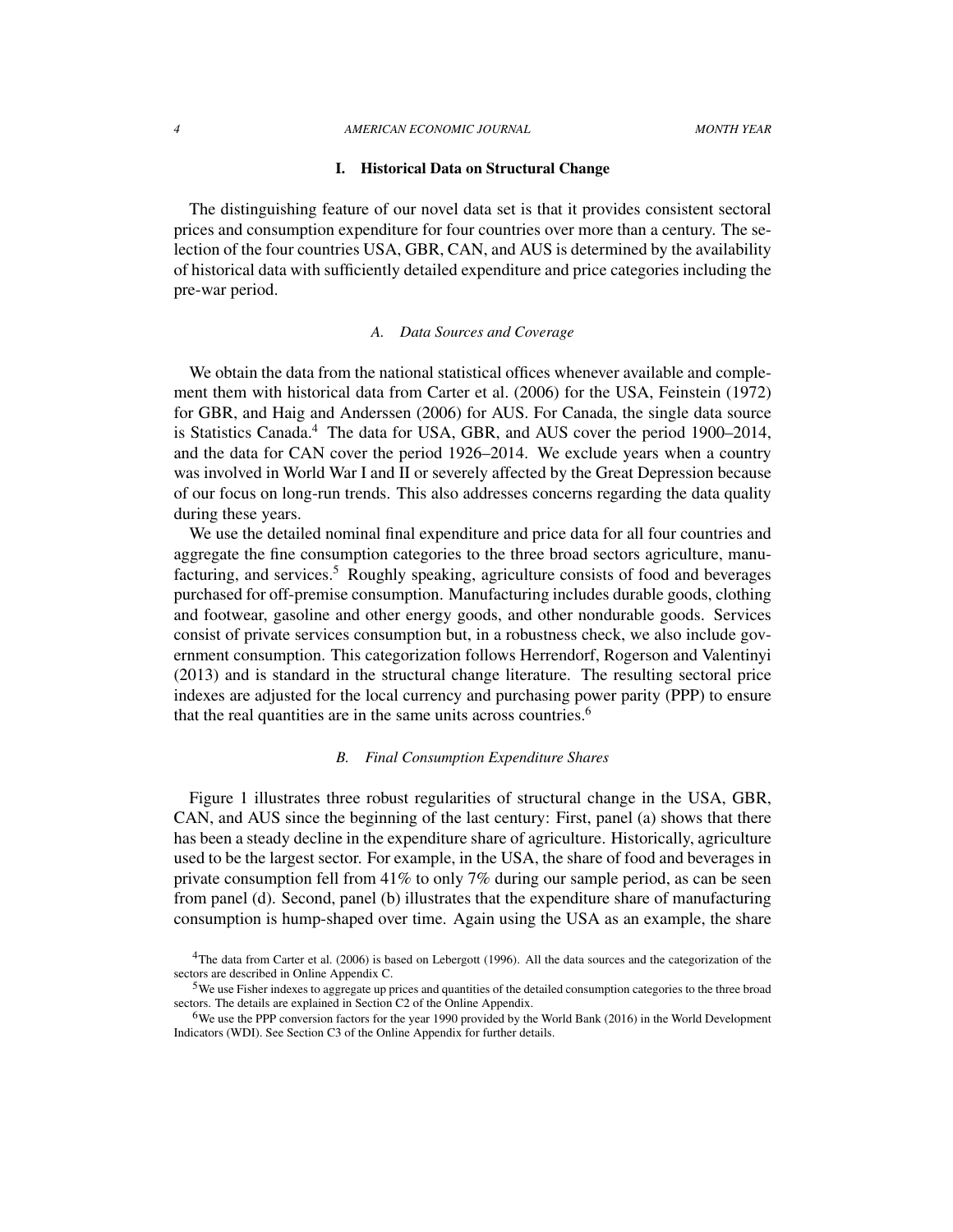

*Note:* The figure plots the final private consumption expenditure shares over time for all countries. Panels (a)–(c) plot the shares by sector, and panel (d) shows all shares for the USA separately. The years affected by WWI, WWII, and the Great Depression are excluded. *Source:* See Online Appendix C.



of manufacturing was 24% in 1900, then reached its peak of 39% in 1950, and finally declined gradually to 26% by the end of the sample. Third, panel (c) shows an accelerated rise of the service sector. The share of services increased moderately between 1900 and 1950 (from 34% to 39% in the USA), and then more rapidly (to 67%) in the second half of the sample.

Similar regularities have been documented for other countries and complementary measures of structural change (see, for example, Buera and Kaboski, 2012; Uy, Yi and Zhang, 2013; Herrendorf, Rogerson and Valentinyi, 2014; and Comin, Lashkari and Mestieri, 2020, for recent contributions). Furthermore, we see the same regularities in expenditure shares when we plot them against real per-capita GDP.<sup>7</sup>

 $7$ This is illustrated in Figure B1 of the Online Appendix, where we plot the expenditure shares against the real percapita GDP taken from Bolt and van Zanden (2014). To test the pattern more formally, we also regressed the sector shares<br>on log real per-capita GDP. Following Buera and Kaboski (2012), we split the sample at the real per-c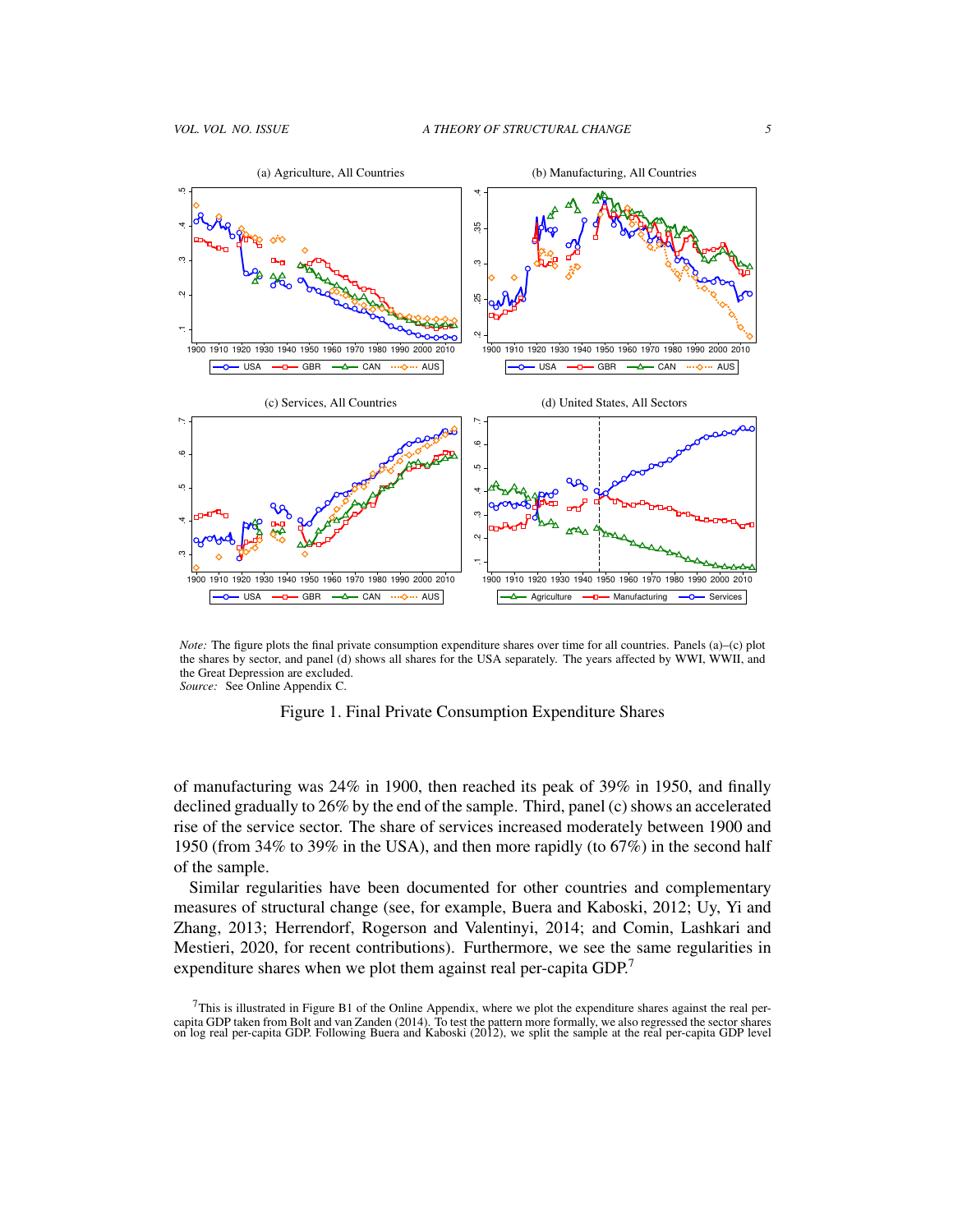

*Note:* The figure plots the consumption expenditure shares for agriculture, manufacturing, and services against total household expenditure for the years 2014–2017 in the USA. In each year, households are grouped by income deciles and each dot in the figure represents the average household expenditure of the income group in that year. The dashed line is a quadratic fit. We adjust expenditure for differences in household size using the OECD-modified equivalence scale. Differences in the average expenditure levels across the four years are removed by controlling for year fixed effects. Panel (d) combines the microeconomic data with the macroeconomic time-series data. *Source:* See Online Appendix C.

## Figure 2. Consumption Expenditure Shares Across U.S. Households

The pattern of structural change in the aggregate is qualitatively consistent with recent microeconomic expenditure data from the U.S. Bureau of Labor Statistics (2019). Figure 2 shows the expenditure shares of the same consumption categories when plotted against the level of total household expenditure from 2014–2017 (adjusting for household size and controlling for year fixed effects). Panels  $(a)$ – $(c)$  show that the patterns in the macroand microeconomic data are strikingly similar. As illustrated in panel (d) for agriculture, the gradients of the expenditure shares are even quantitatively comparable.<sup>8</sup> As the cross-

that corresponds to the peak in manufacturing. The coefficients in each subsample confirm the above regularities.

<sup>8</sup>The remaining sectors are shown in Figure B2 of the Online Appendix. In panel (d) of Figure 2 and in all panels of Figure B2, we scaled the total household expenditure to match the level in 2014 when we observe both macro- and microeconomic data. Furthermore, we express total household expenditure in terms of the manufacturing price to account for price changes over time in the macroeconomic data.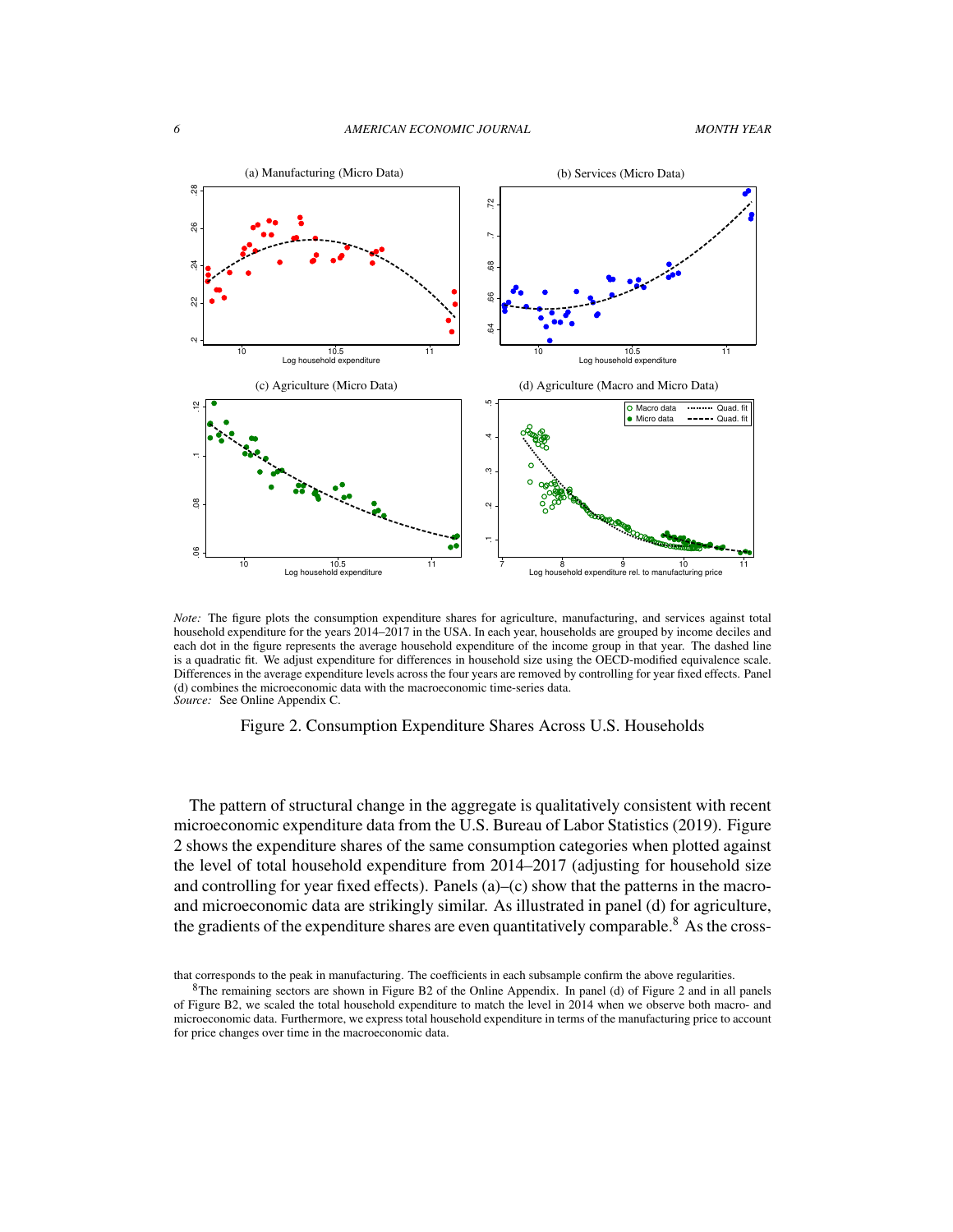sectional data isolate the income effects (at constant prices), this pattern suggests that non-homothetic preferences are necessary to fit the data. Furthermore, the income effects need to be flexible to fit the hump-shaped manufacturing share, which is an essential feature of the preference class we introduce further below. However, there are also some quantitative differences between the micro- and macroeconomic data; for example, the manufacturing share peaks at a different level. This is consistent with relative prices besides income effects—playing a significant role for the observed structural change in the aggregate as well.

## *C. Relative Prices and Per-Capita Expenditure*

This section documents the evolution of relative prices, quantities, and per-capita expenditure in the historical data. In principle, the structural change over the last century could be completely driven by changes in relative prices. However, our data show that price effects need to be complemented with sustained and flexible income effects to account for the patterns in Figures 1 and 2.

Why are income effects needed? Figures 3(a) and (b) plot the prices of agriculture and services relative to manufacturing on a ratio scale. All relative prices are normalized to unity in the year 1927. The sectoral prices relative to manufacturing remained relatively stable in the first half of the sample and then started to increase around 1950. The price increase is more pronounced for services than for agriculture, and—if services are a sufficiently strong complement—the relative price alone could explain the late rise of the service sector documented earlier. However, for the agricultural sector both the price and the real consumption relative to services are falling over time since 1950. With homothetic preferences, not even perfect complements can explain such a positive relationship. Hence, in addition to relative price effects, income effects are needed to explain the historical structural change.<sup>9</sup>

Why are *flexible* income effects needed? Figure 3(c) shows that the price and quantity of agriculture relative to services fall together for more than 60 years in the USA, while in the first half of the sample, relative prices and quantities of agriculture are overall negatively related. Since per-capita expenditure is steadily growing at the same time, this suggests that agriculture must have a substantially lower income elasticity of demand relative to the service sector in the post-war compared to the pre-war period. Hence, it is not sufficient to have income effects; they must also be flexible. Such flexibility is also required to be consistent with the microeconomic data presented in Figure 2. The hump-shape of the manufacturing expenditure share in Figure  $2(a)$  implies that, for given sectoral prices, manufacturing is a luxury for the poorer households while it is a necessity for the rich. Such a pattern is impossible to generate with generalized Stone-Geary or PIGL preferences, for example.

Finally, Figure 3(d) illustrates that there has been sustained per-capita expenditure growth in all four countries (with the exception of GBR and AUS between 1900 and

<sup>&</sup>lt;sup>9</sup>A similar argument can be made with manufacturing and services, for which both the relative price and quantity have been falling (see figures 2 and 3 in Boppart, 2014).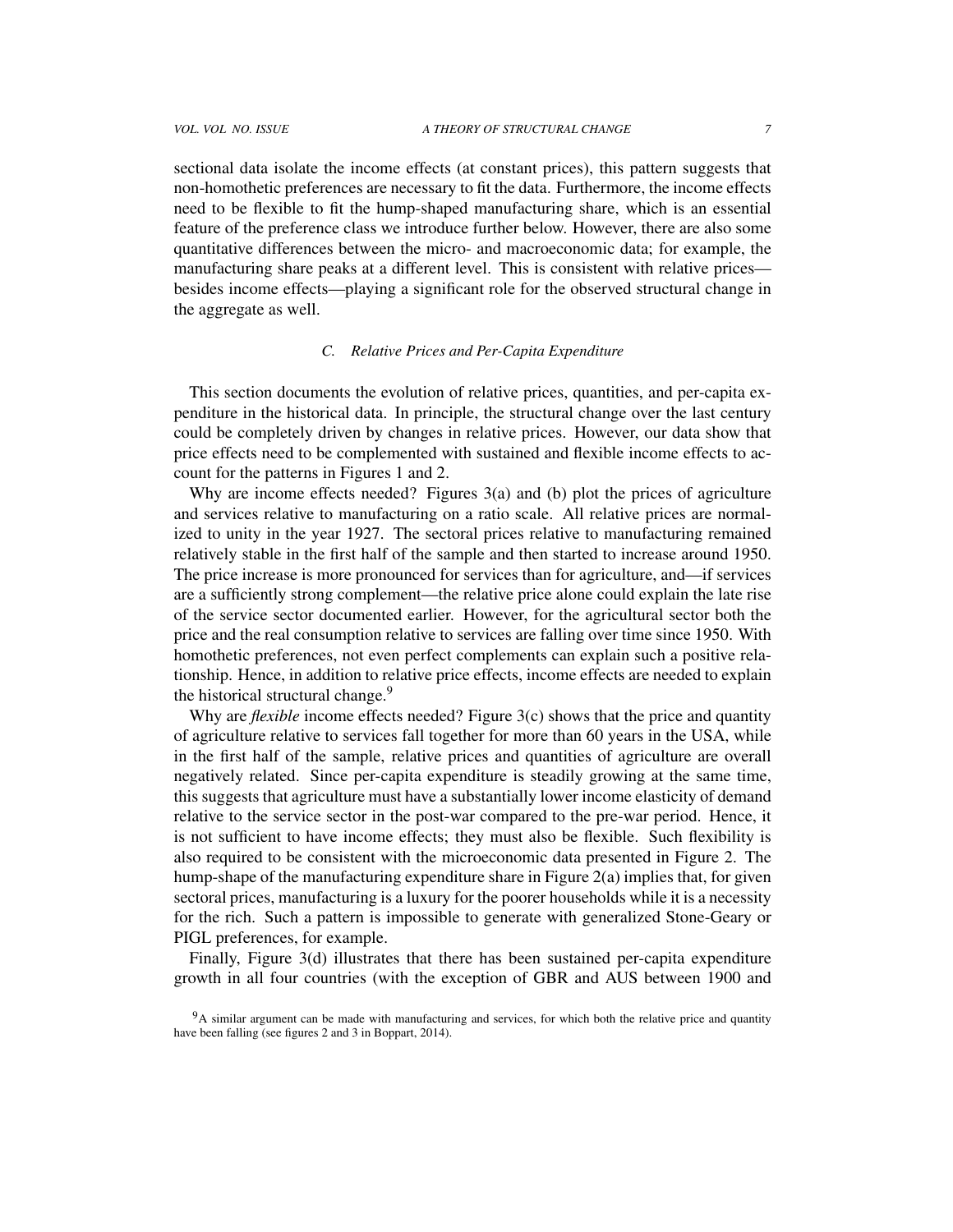

*Note:* Panels (a) and (b) plot the prices of agriculture and services relative to manufacturing over time for all countries, and panel (d) the nominal per-capita expenditure relative to the manufacturing price. All nominal variables are based on final private consumption expenditure and expressed in PPP-adjusted 1990 international \$. In panels (a) and (b), relative prices are normalized to unity in 1927 and plotted on a ratio scale. Panel (c) shows the price and quantity of agriculture relative to services in the USA. In panel (d), per-capita expenditure is plotted on a ratio scale. The years affected by WWI, WWII, and the Great Depression are excluded. *Source:* See Online Appendix C.

## Figure 3. Relative Prices and Private Per-Capita Consumption Expenditure

 $1920$ .<sup>10</sup> Note that per-capita expenditure is plotted on a ratio scale; thus, the slope approximates the yearly growth rate. For the USA, for example, relative per-capita expenditure has increased by more than a factor of 18 between 1900 and 2014. With income effects, the enormous increase in per-capita expenditure can potentially play an important role in explaining the pattern of structural change over the last century.

 $10$ Note that real per-capita expenditure is unobserved in the data. Thus, in the figure, we proxy real expenditure by expressing nominal expenditure relative to the price of manufacturing. The qualitative conclusions from the figure remained unchanged if we used, for example, a Fisher-index over the sectoral prices to deflate the nominal expenditure.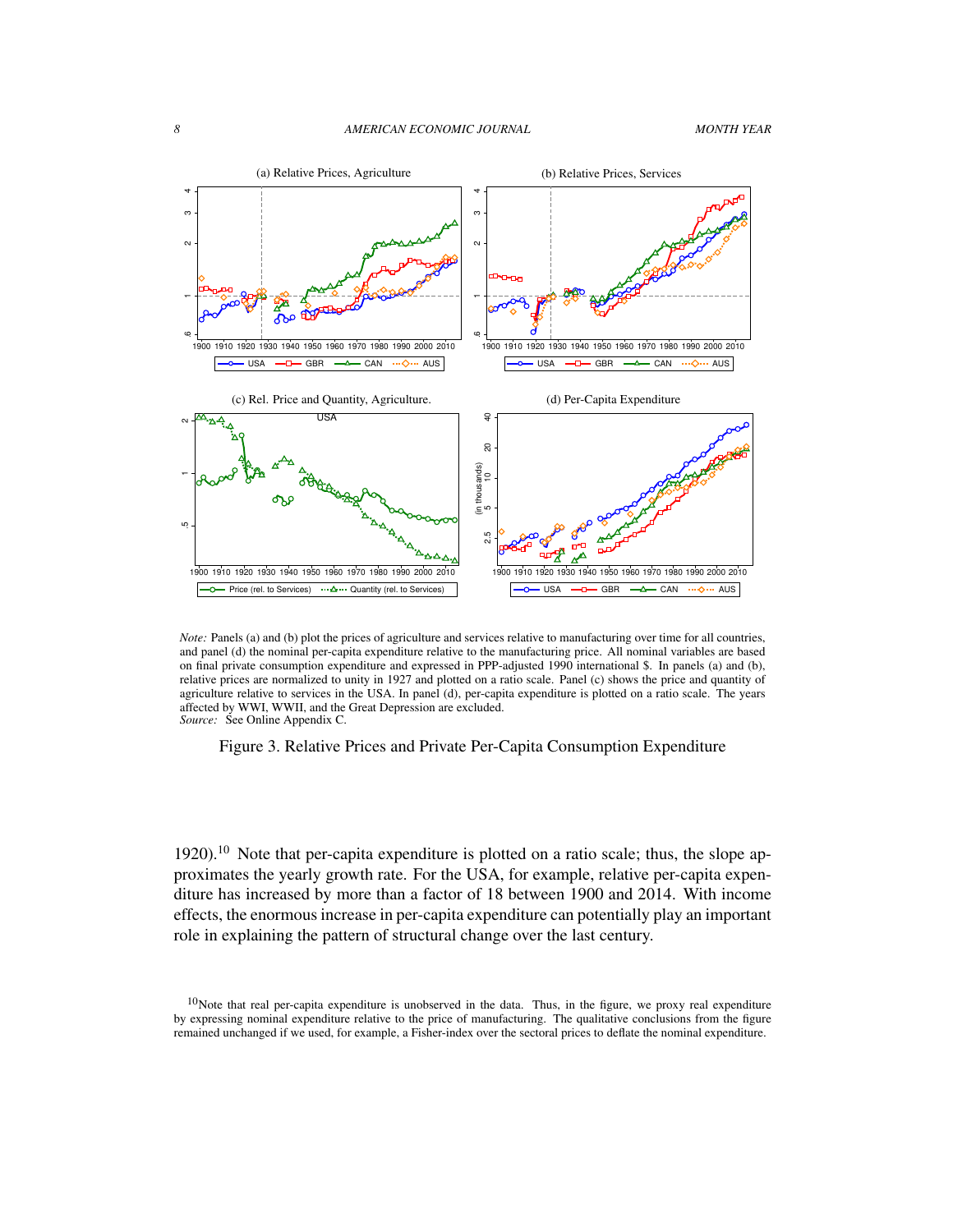#### II. Theoretical Framework

In this section, we present the theoretical framework in which we analyze structural change. The production side of our framework coincides with the "benchmark model" in Herrendorf, Rogerson and Valentinyi (2014). On the consumer side, however, we keep preferences general and allow for heterogeneity in consumers' factor endowments. In Section III, we then discuss the properties of specific preference specifications in our framework.

### *A. Economic Environment*

We consider an infinite horizon, closed economy framework in discrete time with four production sectors. Our main focus is on the three consumption sectors called agriculture *A*, manufacturing *M*, and services *S*, but we also explicitly model a fourth sector that produces an investment good *X*. In each sector  $j \in J_+ \equiv \{A, M, S, X\}$ , output  $y_{j,t}$  is competitively produced according to the following Cobb-Douglas technology

(1) 
$$
y_{j,t} = k_{j,t}^{\alpha} (g_j^t n_{j,t})^{1-\alpha}.
$$

Here,  $k_{j,t}$  and  $n_{j,t}$  denote capital and labor used in sector *j*, and  $g_j^t$  is a Harrod-neutral technology term (where *t* denotes time). The initial technology term is normalized to one in all sectors. We assume  $\alpha \in (0, 1)$  and  $g_j \geq 1$ ,  $\forall j$ .<sup>11</sup> Firms in all sectors take the rental rate,  $R_t = r_t + \delta$ , the wage rate,  $w_t$ , and the output price,  $p_{j,t}$ , as given and then choose their capital and labor input to maximize profits. The capital and labor market clearing requires

(2) 
$$
\sum_{j \in J_+} k_{j,t} = k_t, \text{ and } \sum_{j \in J_+} n_{j,t} = n,
$$

where  $k_t$  and *n* denote total capital and labor in the economy.

The output of agriculture, manufacturing, and services is consumed, whereas the output of sector *X* is invested. There is an interval of infinitely lived households indexed by  $i \in [0, N]$  with the following preferences (where  $\beta \in (0, 1)$  denotes the discount factor)

(3) 
$$
\mathcal{U}_{i,0} = \sum_{t=0}^{\infty} \beta^t v(e_{i,t}, P_t), \quad P_t \equiv (p_{A,t}, p_{M,t}, p_{S,t}).
$$

The period utility function  $v(e_{i,t}, P_t)$  is given in *indirect form*, i.e., it is defined over nominal expenditure  $e_{i,t}$  and the vector  $P_t$  of prices of all consumption goods.<sup>12</sup> For our

<sup>&</sup>lt;sup>11</sup> Furthermore, we assume that  $g_X > 1$ , such that capital can be accumulated at a sustained positive rate. All sectors produce with a Cobb-Douglas technology over capital and labor and there is no technological regress, this implies that output of all sectors can grow at a steady positive rate as well.

<sup>&</sup>lt;sup>12</sup>We assume that this function  $v(\cdot)$  fulfills standard regularity conditions, i.e., is strictly decreasing in all prices, strictly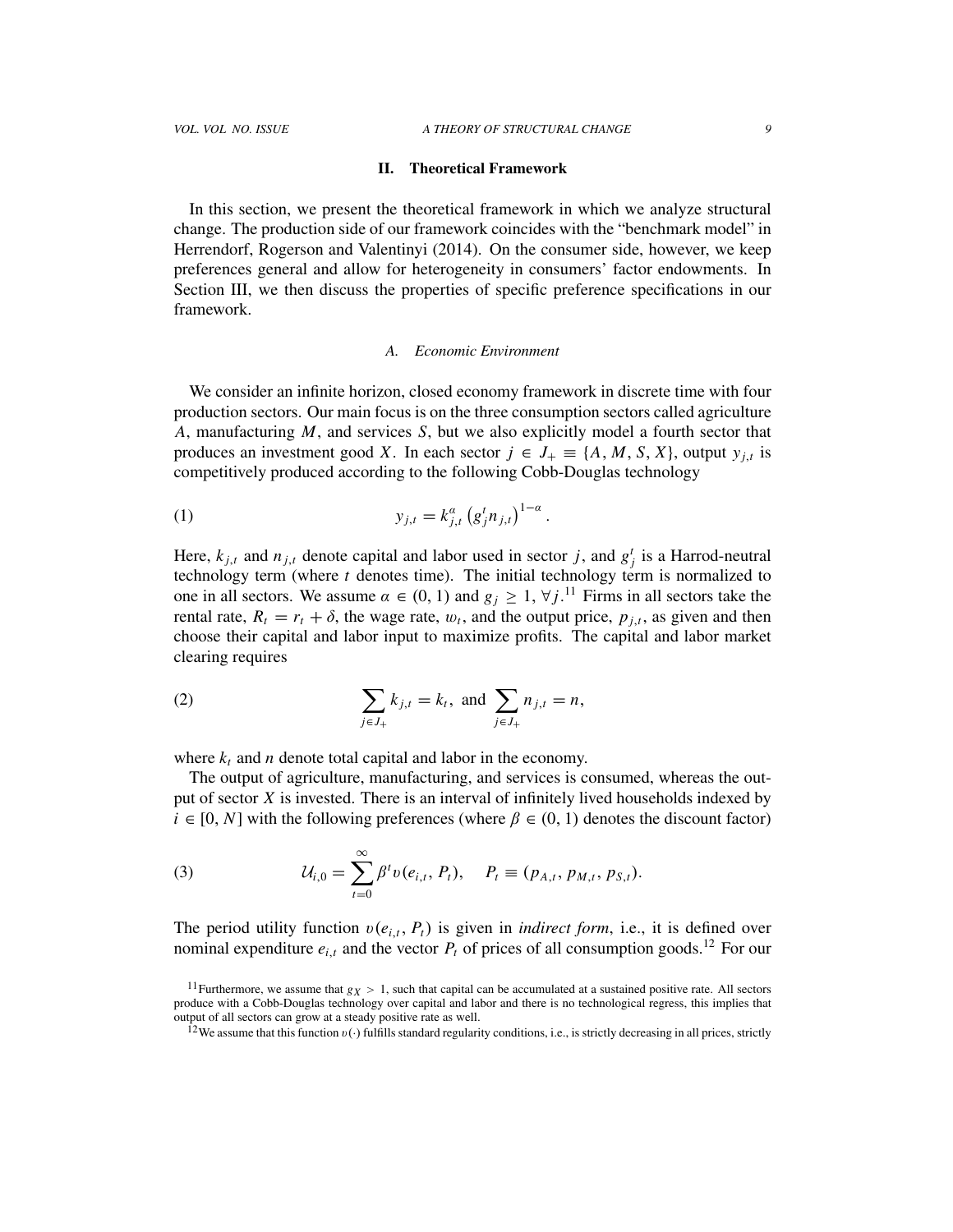intertemporal application, we assume that  $v(\cdot)$  is three times continuously differentiable in *e* and continuously differentiable in all prices and that we have  $v_{ee}(e_{i,t}, P_t) < 0$ . We allow for heterogeneity across households in their inelastically supplied labor units  $n_i \geq$ 0 and in their level of initial wealth  $a_{i,0}$ . As preferences are additively separable over time, the household's problem can be split up into an intertemporal and an intratemporal problem. The intertemporal problem deals with the optimal saving/spending decision, i.e., choosing a sequence  $\{e_{i,t}, a_{i,t+1}\}_{t=0}^{\infty}$  to maximize (3) subject to

(4) 
$$
a_{i,t+1} = a_{i,t}(1+r_t) + w_t n_i - e_{i,t},
$$

and a standard no-Ponzi game condition.<sup>13</sup> For the intratemporal problem, applying Roy's identity to the indirect utility function gives the Marshallian demands  $c_{i,j,t}$ ,  $j \in$  $J \equiv \{A, M, S\}$  that describe how nominal expenditure,  $e_{i,t}$ , is spent on the three consumption sectors.

We choose the investment good as the numeraire,  $p_{X,t} = 1$ ,  $\forall t$ . The choice of numeraire implies that  $e$ ,  $w$ , and  $r$  in this Section II should be understood as expressed in units of investment goods. In the following, we refer to this *e* as simply expenditure. The asset and labor market clearing conditions read

(5) 
$$
\int_0^N a_{i,t} \, dt = k_t, \text{ and } \int_0^N n_i \, dt = n,
$$

and the law of motion of aggregate capital becomes  $k_{t+1} = k_t(1 - \delta) + y_{X,t}$ , where  $\delta \in [0, 1]$  is the depreciation rate. Clearing of the consumption sectors requires

(6) 
$$
\int_0^N c_{i,j,t} dt = y_{j,t}, \forall j \in J.
$$

In macroeconomic theory, it is more common to work with direct utility functions instead of the indirect formulation used here. However, as we will see below, the indirect formulation allows us to characterize the optimal saving decision as simple as in a one-sector economy. This enables us to highlight the additional restrictions that the existence of a balanced growth path imposes on preferences. Furthermore, in Section III, we characterize the most general class of preferences in a time-additive setting that admits aggregation of the saving decision, and this general class of preferences only admits a closed form for the indirect utility function (whereas the direct formulation may only be implicitly defined). We, therefore, prefer to work here with the indirect formulation. Note, however, that the empirically observed object is the implied demand system, which is identical for both the direct and indirect formulation. In general, the direct

increasing in *e*, quasi-convex, and homogenous of degree zero in all prices and *e*.

<sup>&</sup>lt;sup>13</sup>The no-Ponzi game condition can be expressed as  $\lim_{T\to\infty} a_{i,T+1} \prod_{s=1}^{T} (1 + r_s)^{-1} \ge 0$ .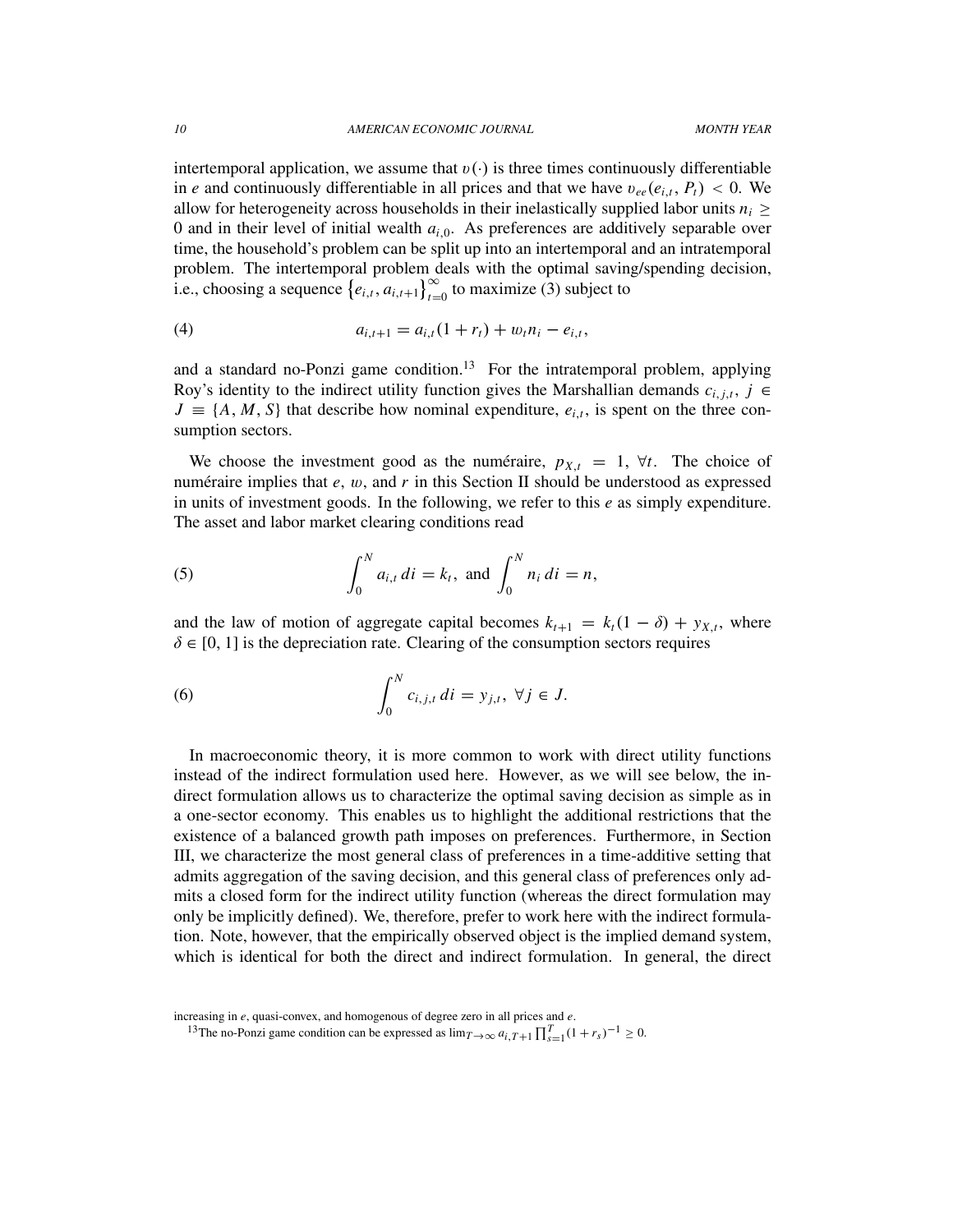utility function  $u(\cdot)$  can be defined implicitly by the following system

$$
(7) \t u(c) = v(e, z(c))
$$

(8) 
$$
c_j = -\frac{\partial v(e, z(c)) / \partial z_j(c)}{v_e(e, z(c))}, \quad \forall j \in J,
$$

where  $c = (c_A, c_M, c_S)$  and  $z(c) = (z_A(c), z_M(c), z_S(c))$  are vectors, and *e* can be normalized to one. For the economy above, where relative prices are entirely determined by technology, we show in Section A.A1 of the Appendix a compact way to state the planner problem. Moreover, for the parameterized class of preferences that we estimate using our historical data, we will restrict parameters such that a closed-form direct utility function exists and specify its functional form in Proposition 4.

Although we are interested in structural change between different consumption good sectors, we nevertheless model the investment good as a separate sector as opposed to, e.g., assuming that all investment comes from the manufacturing sector.<sup>14</sup>

## *B. Equilibrium definition and discussion*

We will, in the following, focus on the competitive outcome of our dynamic general equilibrium framework and compare its prediction to the historical consumption expenditure data of Section I.B. We define an equilibrium as a sequence of prices and quantities that is jointly consistent with utility maximization of all households, profit maximization (and perfect competition) of all firms, as well as the market clearing conditions (5) and (6).

Although the dynamic framework is, in some sense, very standard, it seems relevant to comment here on its generality. First, our focus on a decentralized market equilibrium is not central as the competitive equilibrium is Pareto efficient (and could also be characterized as the solution to a planner's problem). Second, the framework is flexible enough to allow for changing relative prices between sectors. It also explicitly models capital accumulation, and consistency with a path of sustained and balanced growth can be discussed. Third, note that the imposed restrictions on the preference side, like time additivity and discounting, are relatively mild and standard, and we keep at this point full flexibility with respect to the period utility. On the production side, however, the framework puts some simplifying structure; most importantly, it assumes identical output elasticities of capital  $\alpha$  across the three consumption sectors (as well as the investment good sector).<sup>15</sup>

<sup>&</sup>lt;sup>14</sup> Hence, our theory can accommodate investment-specific technical change. See García-Santana, Pijoan-Mas and Villacorta (2016) and Herrendorf, Rogerson and Valentinyi (forthcoming) for theories of structural change between and in investment and consumption.

<sup>&</sup>lt;sup>15</sup>Without identical capital intensities across the consumption sectors, already the technology side of the economy would exclude the coexistence of structural change with an exact balanced growth path. The assumption of equal factor intensities seems empirically justifiable at least for the capital-labor split across different consumption sectors. Valentinyi and Herrendorf (2008) report for the USA in the year 1997 similar labor shares of 0.34 and 0.35 for the services and for total consumption, respectively. Finally, Herrendorf, Herrington and Valentinyi (2015) argue based on a production function estimation that Cobb-Douglas technologies with identical output elasticities of capital, but different TFP growth, capture for the post-war USA the main technological forces behind structural change.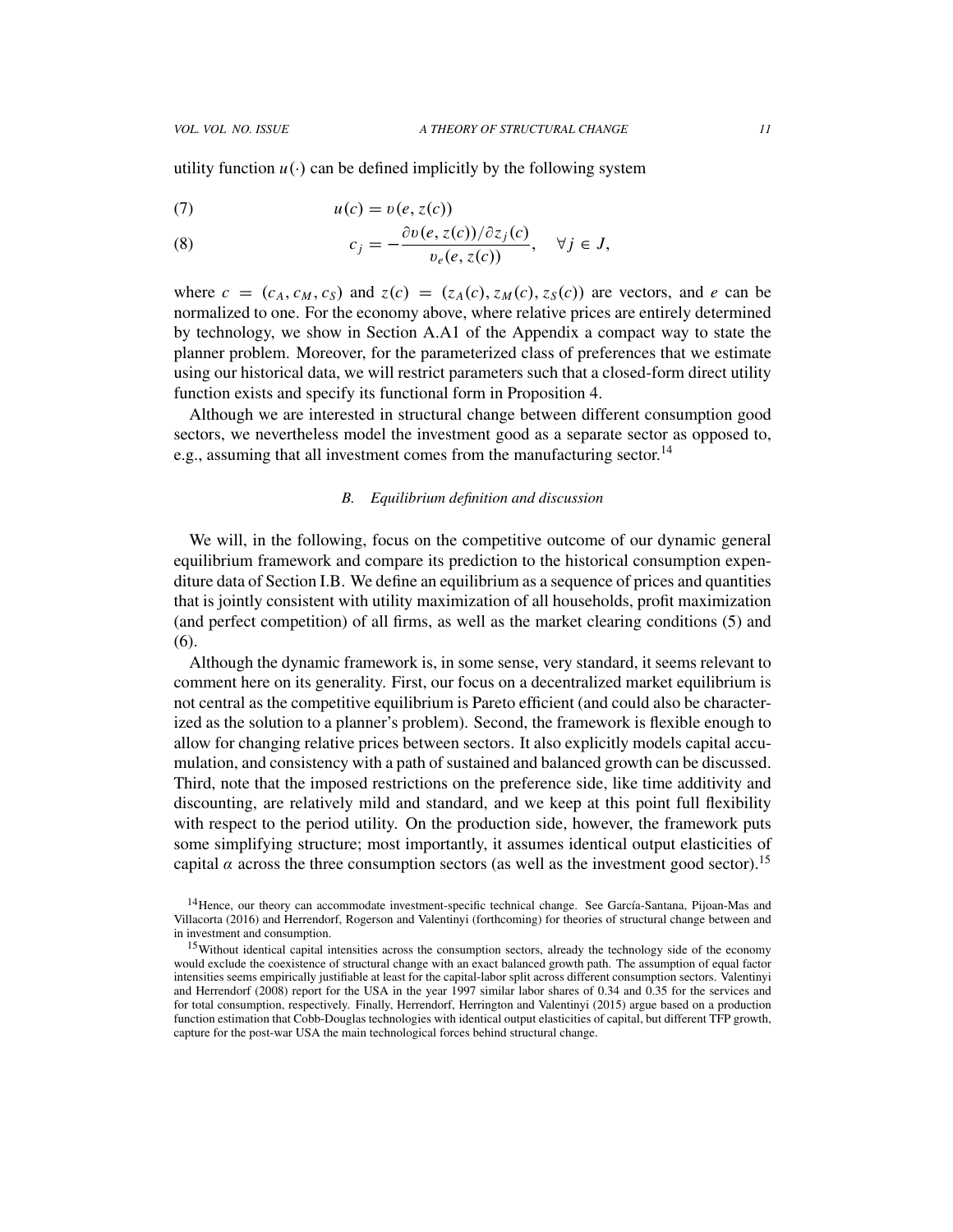This precludes factor intensity differences as a source of relative price changes (à la Acemoglu and Guerrieri, 2008), and that shifts in the demand structure due to income effects have an impact on relative prices (see Caselli and Coleman, 2001). The Cobb-Douglas form of production could be relaxed, and the capital intensity could be allowed to differ between the consumption sectors and the investment sector. These generalizations would not affect the model's main predictions.

## *C. Equilibrium Implications*

As production differs only in the labor-augmenting technology terms across sectors, prices are solely pinned down by technology, and we have  $p_{j,t} = (g_X/g_j)^{(1-a)t}$ ,  $\forall j \in$ *J*. Output in each sector can then be written as a linear function of its labor used, i.e.,  $y_{j,t} = g_j^{(1-\alpha)t}$  $j_j^{(1-a)t}$   $(k_t/n)^a n_{j,t}$ ,  $\forall j \in J_+$ . All equilibrium conditions are formally derived in Section A.A2 of the Appendix.

Time-varying rates of technical change, in particular in the investment sector, would ex ante rule out the existence of a balanced growth path. Imposing that the rates of technical change eventually converge to a (sector-specific) constant is a relatively mild restriction. In order to discuss preferences' consistency with exact balanced growth, however, we assume constant rates of technical change not only asymptotically but throughout. This allows relative prices to change over time but restricts these changes to happen at constant rates. This is a good first-pass approximation of the post-war data, but not of the full sample period (see Section I.C). Hence, the concept of exact balanced growth should be understood as mainly bearing potential relevance post WWII. When we estimate preference parameters in Section V, we take the prices in the data as given, and the assumption of constant rates of technical change is inconsequential.

The optimal saving behavior of a household *i* is characterized in the following lemma.

LEMMA 1: *Solving the intertemporal household problem gives rise to the Euler equation*

(9) 
$$
\frac{v_e(e_{i,t}, P_t)}{v_e(e_{i,t+1}, P_{t+1})} = \beta(1 + r_{t+1}),
$$

*where* v*e*(*e<sup>i</sup>*,*<sup>t</sup>*, *Pt*) *is the indirect marginal utility of expenditure in a given period.*

## PROOF:

In Section A.A3 of the Appendix.

Jointly with the budget constraint, (4), the transversality condition, and the initial wealth  $a_{i,0}$ , this Euler equation fully characterizes the household's saving behavior. Aggregating all the household budget constraints and combining them with (5) gives

(10) 
$$
k_{t+1} = k_t (1 - \delta) + k_t^{\alpha} (g_X^t n)^{1 - \alpha} - E_t,
$$

where  $E_t \equiv \int_0^N e_{i,t} dt$  is aggregate expenditure. This allows us to characterize the dynamics of the capital stock and finally solve the model.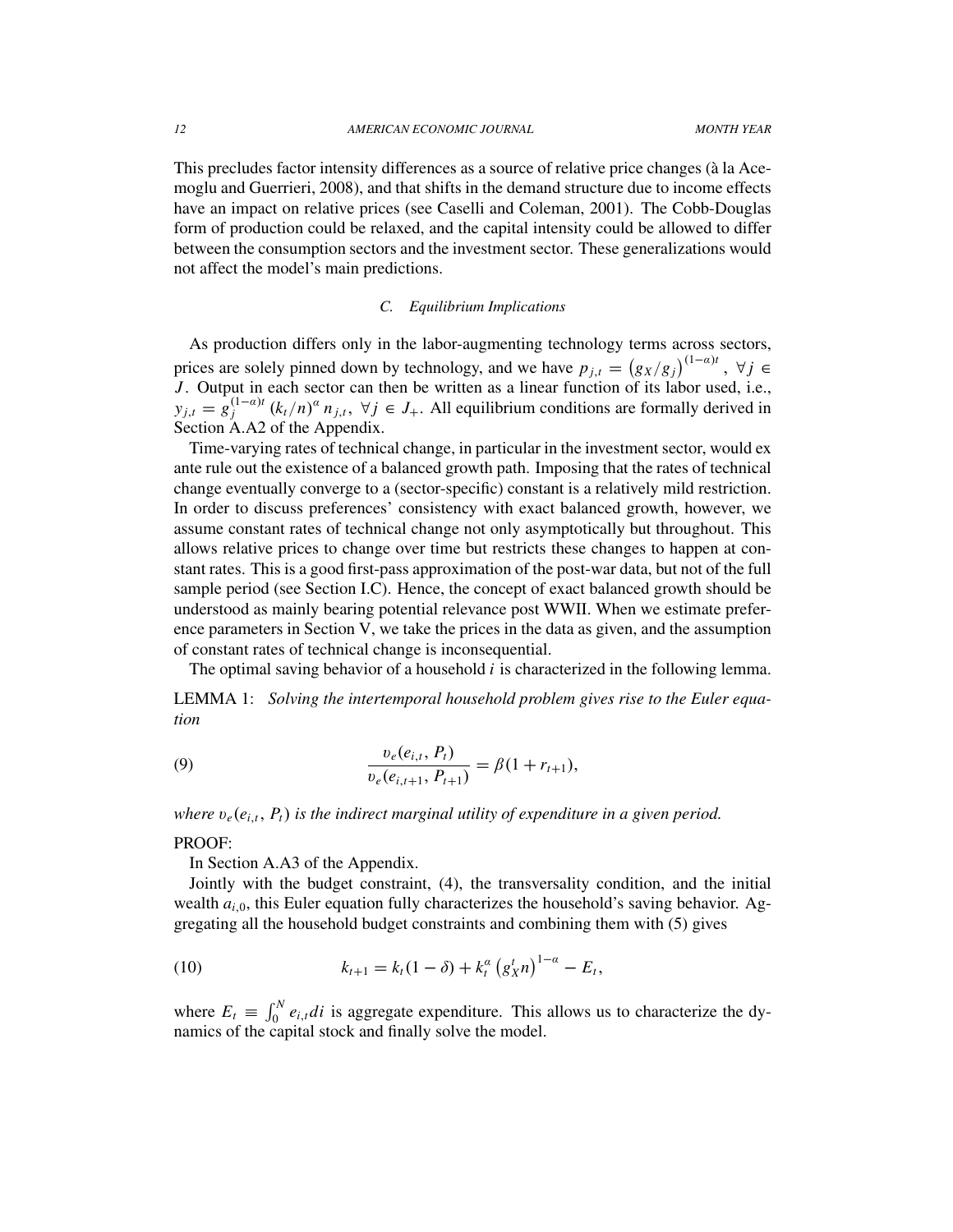DEFINITION 1: *A balanced growth path is an equilibrium path along which the aggregate physical capital stock k<sup>t</sup> grows at a constant positive rate. If such a balanced growth path can be reached with a finite capital stock, then we call it an exact balanced growth path. If the balanced growth path only exists as the capital stock approaches infinity, then we call it an asymptotic balanced growth path.*

Similar to Kongsamut, Rebelo and Xie (2001) and Herrendorf, Rogerson and Valentinyi (2014), we use a generalized notion of balanced growth where sectoral variables are not restricted to grow at constant rates. The production side is potentially in line with an (exact) balanced growth path. A balanced growth path exists if the Euler equation (9) is jointly consistent with a constant interest rate,  $r_{t+1}$ , and a constant expenditure growth rate in terms of investment goods,  $e_{i,t+1}/e_{i,t}$ , either asymptotically or for a finite expenditure level. Hence, whether the economy admits a balanced growth path depends on the specified period utility function.<sup>16</sup> As long as preferences are well specified, *asymptotic balanced growth* is generally fulfilled as each expenditure share converges to a constant.

Intratemporal optimality, i.e., how to spend a given expenditure level on the different sectors, is obtained by applying Roy's identity to  $v(e_{i,t}, P_t)$  yielding the Marshallian demands. The functional form of this demand system depends on the precise formulation of the period utility function. In the next section, we ask what restriction must be imposed on the function  $v(\cdot)$  such that preferences preserve that the intertemporal problem can be aggregated. We then characterize the full class of such preferences and show that it accommodates as special cases frequently used formulations.

## III. A General Class of Preferences

Flexible demand systems typically do not admit Gorman aggregation and, in general, the preference parameters cannot be estimated from aggregate data without bias. How can we consistently retrieve preference parameters without restricting the utility class too much? Our approach is to rely on the dynamic framework in Section II, restrict preferences such that aggregation in the intertemporal dimension is preserved, and then show how this allows us to identify preference parameters from aggregate data.

### *A. Intertemporal Aggregation*

We now define the class of intertemporally aggregable (IA) preferences.

DEFINITION 2: *Consider our framework with time-additive preferences of the form*  $U_{i,0} = \sum_{t=0}^{\infty} \beta^t v(e_{i,t}, P_t)$  and intertemporal optimization such that the Euler equation (9) *holds for each household. We call preferences*  $U_{i,0}$  *intertemporally aggregable (IA) if* 

 $16$ In Section A.A4 of the Appendix, we formally show that if a balanced growth path exists, then its dynamics are fully determined by the exogenous rates of technical change.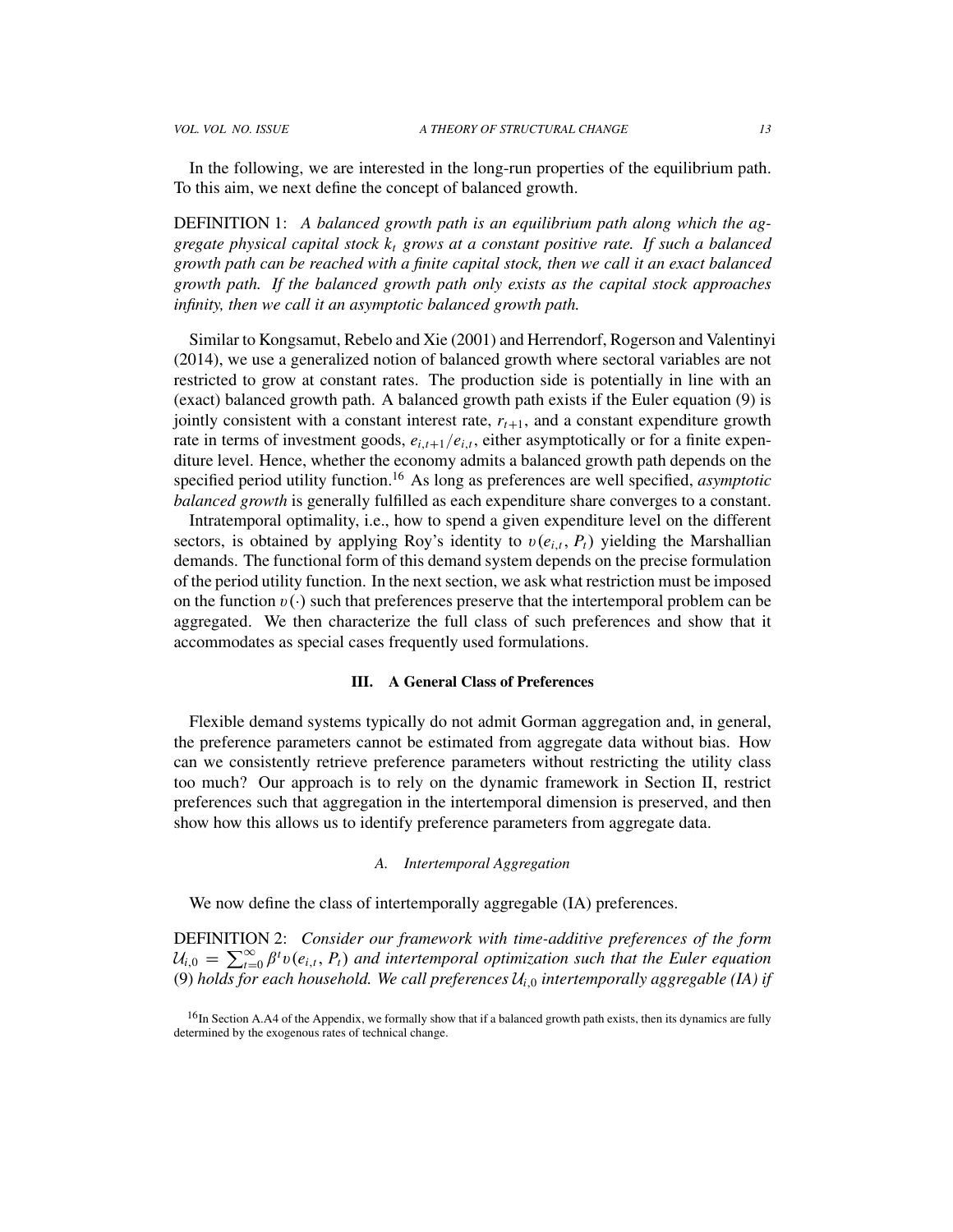*average per-capita expenditure Et*/*N satisfies the individual Euler equation irrespective of the cross-sectional expenditure distribution, i.e., we have*

(11) 
$$
\frac{v_e(E_t/N, P_t)}{v_e(E_{t+1}/N, P_{t+1})} = \beta(1 + r_{t+1}), \quad \forall P_t, P_{t+1}, r_{t+1}.
$$

The Euler equation (9) describes the law of motion of all individual expenditure levels  $e_{i,t}$  as a function of the interest rate, the rate of time preference, and prices. Aggregating all expenditure levels up then gives the path of the aggregate (and per-capita) expenditure level. As stated in Definition 2, preferences are IA if this path of average per-capita expenditure itself again satisfies the Euler equation—independent of the distribution of individual expenditure. This aggregation property implies that the economy admits *intertemporally* a representative agent.

Although IA preferences admit a representative agent for the intertemporal consumption/saving decision, they still allow for considerable flexibility of the intratemporal income effects, which is essential to match the data. Note also that the definition of IA does not restrict expenditure levels  $e_{i,t}$  to grow at identical rates; the Euler equation restricts the *marginal utility*,  $v_e(\cdot)$ , to grow at the same rate across households at a given point in time. This can be consistent with convergence or divergence in the distribution of expenditure levels.<sup>17</sup>

In the next proposition, we fully characterize the class of period utility functions that allows for intertemporal aggregation according to Definition 2.

PROPOSITION 1: *Preferences* (3) *are intertemporally aggregable if and only if the period utility*  $v(e_i, P)$  *takes (up to multiplicative or additive constants) one of the following forms*

(12) 
$$
v(e_i, P) = \frac{1 - \epsilon}{\epsilon} \left( \frac{e_i}{\mathbf{B}(P)} - \mathbf{A}(P) \right)^{\epsilon} - \mathbf{D}(P), \quad \epsilon \notin \{0, 1\},
$$

(13) 
$$
v(e_i, P) = -\exp\left(-\left(\frac{e_i}{\mathbf{B}(P)} - \mathbf{A}(P)\right)\right) - \mathbf{D}(P),
$$

*or*

(14) 
$$
v(e_i, P) = \mathbf{F}(P) \log \left( \frac{e_i}{\mathbf{B}(P)} - \mathbf{A}(P) \right),
$$

*where* A(*P*)*,* D(*P*)*, and* F(*P*) *are functions homogenous of degree zero in prices, and* B(*P*) *is a linearly homogenous function of prices.*

## PROOF:

 $17$ IA is, therefore, a weaker restriction than the mean-scaling discussed in Lewbel (1989).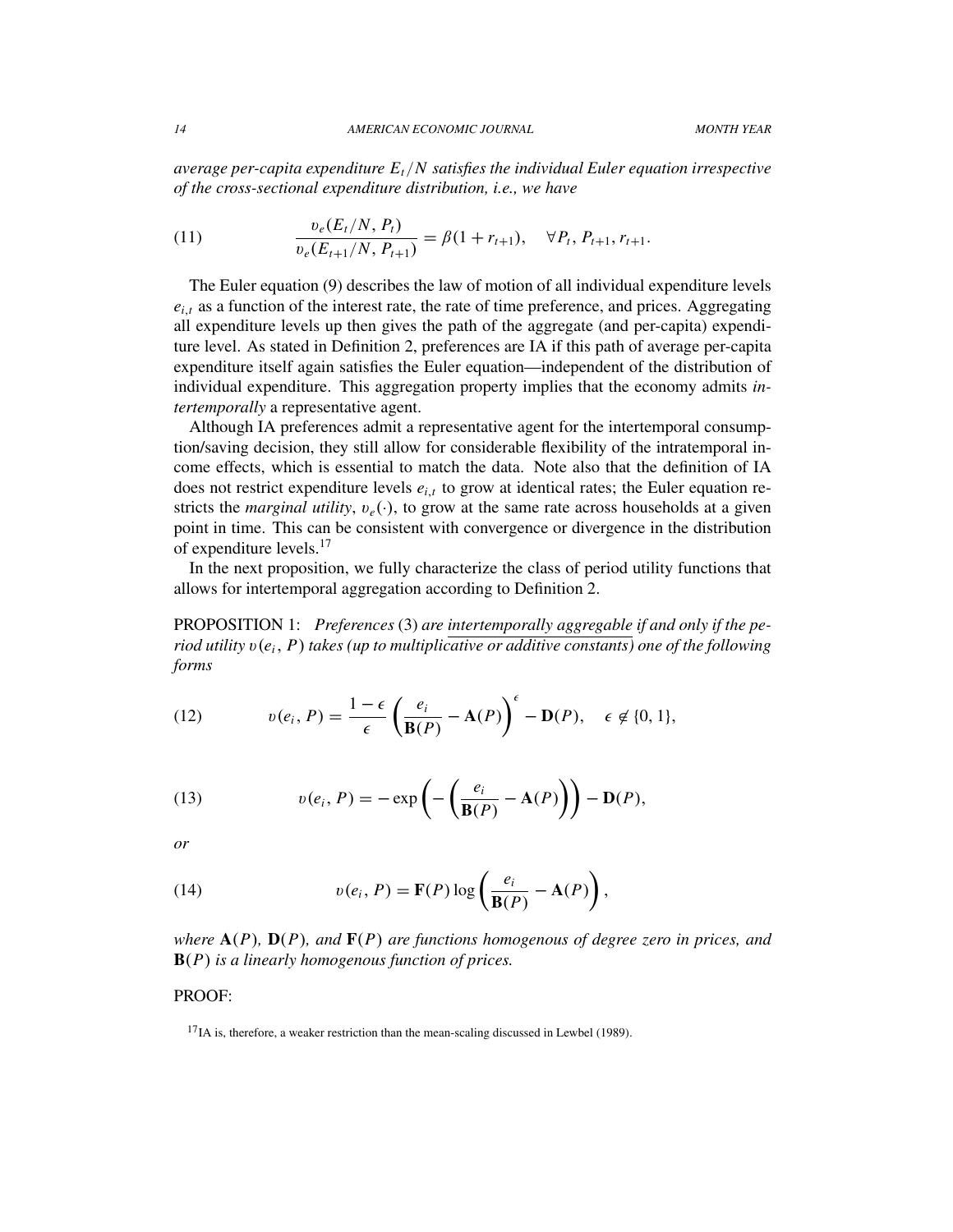In Section A.A5 of the Appendix.

The proof of Proposition 1 starts by showing that IA requires  $e_{i,t+1}$  to be an affinelinear function of  $e_{i,t}$  with coefficients that may depend on prices. The intertemporal Euler equation can then be differentiated twice, rearranged, and integrated up twice to get the above restrictions on the utility function.

Given the general restriction in Definition 2, the resulting period utility function is parsimonious, fairly flexible with three non-redundant price functions, and nests (as we will show below) some well-known cases. In the special case of one commodity, we obtain the class of the "hyperbolic absolute risk aversion" (HARA) period utility function. This one-commodity HARA case is well known to be the most general form of the period utility such that overall preferences  $\mathcal{U}_0$  are part of the Gorman class in a time-additive setting.<sup>18</sup> However, the class of Gorman preferences is clearly too restrictive to fit the historical data. Proposition 1 broadens this class but still preserves a useful aggregation result in our intertemporal framework.

Proposition 1 states the necessary and sufficient conditions for intertemporal aggregation. Further restrictions need to be imposed on the price functions to satisfy the regularity conditions of the period utility function and to ensure an interior solution of the intertemporal problem. We discuss these issues when we parametrize the preferences further below. Note that Definition 2 implicitly assumes that the Euler equation characterizes the individual choice. Hence, similar to existing models of structural change, we abstract from frictions in the saving decision.

The next proposition establishes the Marshallian demand system of IA preferences.<sup>19</sup>

PROPOSITION 2: *If preferences are IA with period utility function (12) or (13), then the Marshallian demand of each commodity j is given by*

(15) 
$$
c_{i,j,t} = \mathbf{A}_j(P_t)\mathbf{B}(P_t) + \frac{\mathbf{B}_j(P_t)}{\mathbf{B}(P_t)} \cdot e_{i,t} + \frac{\mathbf{D}_j(P_t)}{v_e(e_{i,t}, P_t)},
$$

*where*  $\mathbf{A}_i(P_t)$ ,  $\mathbf{B}_j(P_t)$ , and  $\mathbf{D}_j(P_t)$  *denote derivatives of the corresponding functions with respect to*  $p_{j,t}$ *. In per-capita terms,*  $C_{j,t}/N \equiv 1/N \int_0^N c_{i,j,t} dt$ , the Marshallian *demand of each commodity is given by*

(16) 
$$
C_{j,t}/N = \mathbf{A}_j(P_t)\mathbf{B}(P_t) + \frac{\mathbf{B}_j(P_t)}{\mathbf{B}(P_t)} \cdot E_t/N + \kappa \frac{\mathbf{D}_j(P_t)}{v_e(E_t/N, P_t)},
$$

<sup>&</sup>lt;sup>18</sup>See Pollak (1971) for a proof of this result. It is easy to show that even for our multiple commodity case the coefficient of absolute risk aversion becomes a hyperbolic function in *ei* .

 $19$ In Proposition 2, we focus on the IA preferences with period utility function (12) or (13). This is the demand system that we consider in the empirical application below. For completeness, we also state the Marshallian demand system of function (14) in equations (A26) and (A27) of Appendix A. All theoretical results established in this section generalize to IA preferences with the period utility function (14).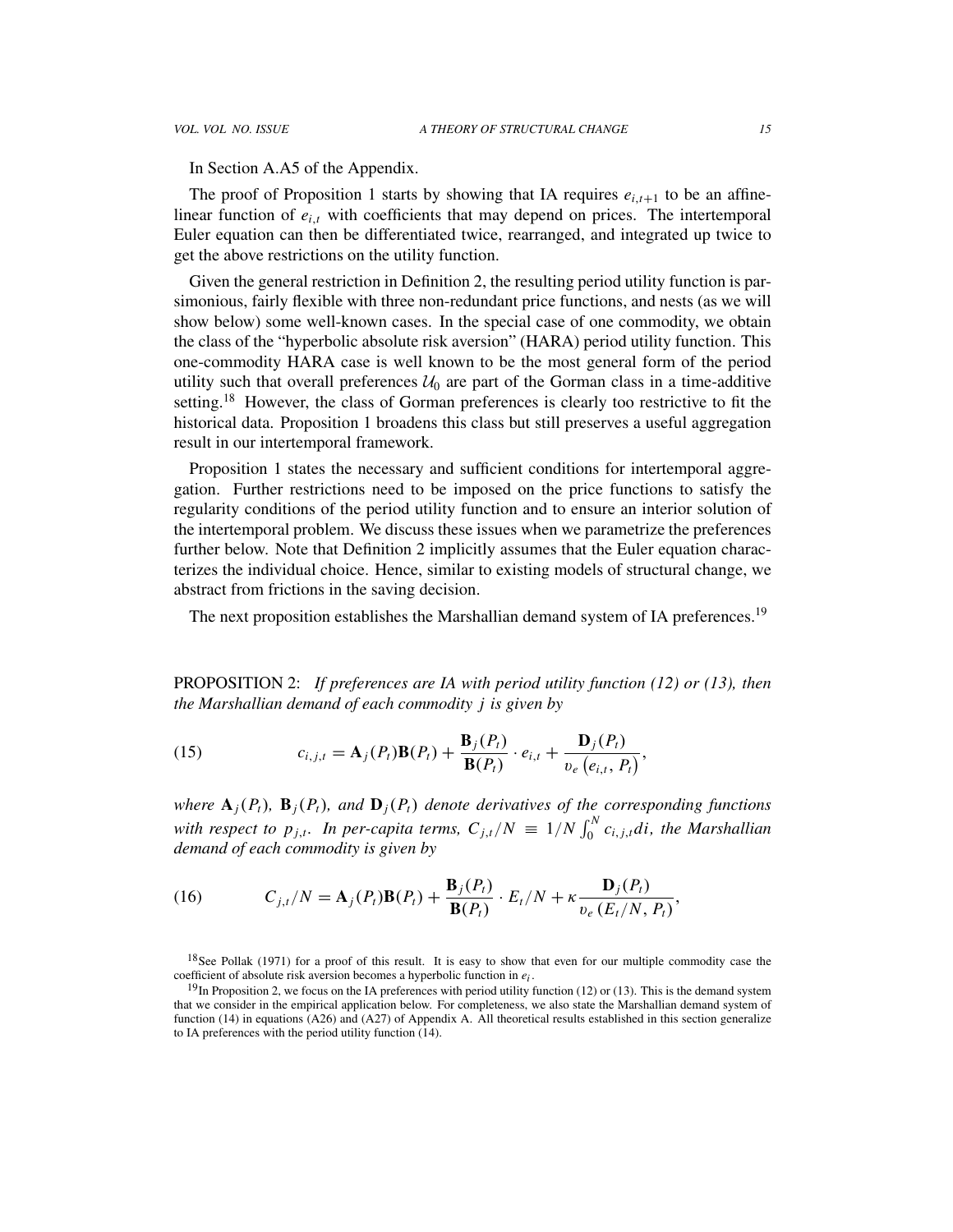*where the time-constant aggregation factor* κ *is given by*

(17) 
$$
\kappa \equiv \frac{1}{N} \int_0^N \frac{v_e(E_t/N, P_t)}{v_e(e_{i,t}, P_t)} dt.
$$

### PROOF:

In Section A.A6 of the Appendix.

The IA demand system in equation (15) contains three distinct additive functions of expenditure  $e_{i,t}$ <sup>20</sup> This implies flexible income effects, i.e., a non-monotonic relationship between  $e_{i,t}$ , and the expenditure shares. For instance, the demand system can generate hump-shaped expenditure shares in  $e_{i,t}$ . Banks, Blundell and Lewbel (1997) establish that matching microeconomic data typically requires this flexibility. Our class nests several standard preferences often used in the literature, but these lack the flexibility to generate non-monotonic expenditure shares.<sup>21</sup>

Proposition 2 also establishes that up to a constant  $\kappa$ , which scales the last term in (16), the individual demand and the aggregate per-capita demand take an identical structure. In the presence of heterogeneity in individual expenditure,  $\kappa$  differs from one. Working under a representative agent assumption would then lead to an aggregation bias as the individual demand evaluated at  $e_{i,t} = E_t/N$  differs from (16).<sup>22</sup> We formalize this property in the following corollary that generalizes theorem 7 in Muellbauer (1975) to IA preferences.

COROLLARY 1: *If the distribution of*  $v_e(E_t/N, P_t)/v_e(e_{i,t}, P_t)$  *is constant over time, then IA is the most general preference specification for which, given knowledge of the distribution of e<sup>i</sup>*,*<sup>t</sup> at one point in time, there is no aggregation bias from using per-capita expenditure Et*/*N as the relevant expenditure variable.*

## PROOF:

In Section A.A7 of the Appendix.

The key implication of Proposition 2 and Corollary 1 is that the per-capita demand can be expressed as a function of the prices, per-capita expenditure, as well as an index of inequality in relative marginal utilities. This allows us to empirically identify all the preference parameters from aggregate data except the scale of the function  $D(P)$ . Therefore, if the goal is to retrieve preference parameters from aggregate data, then the IA preference class is a natural starting point. The aggregation factor  $\kappa$  and the scale of D(*P*) can then be calculated using distributional expenditure data from one period.

 $^{20}$ Lewbel (1991) refers to the number of such additive terms as the rank of the demand system.

<sup>&</sup>lt;sup>21</sup>Our IA class of preferences encompasses the homothetic, the quasi-homothetic, and the PIGL/PIGLOG cases. This can easily be verified from theorem 1 in Lewbel (1987).

<sup>&</sup>lt;sup>22</sup>In the proposition, we follow the terminology of Blundell, Pashardes and Weber (1993), who call  $\kappa$  an aggregation factor.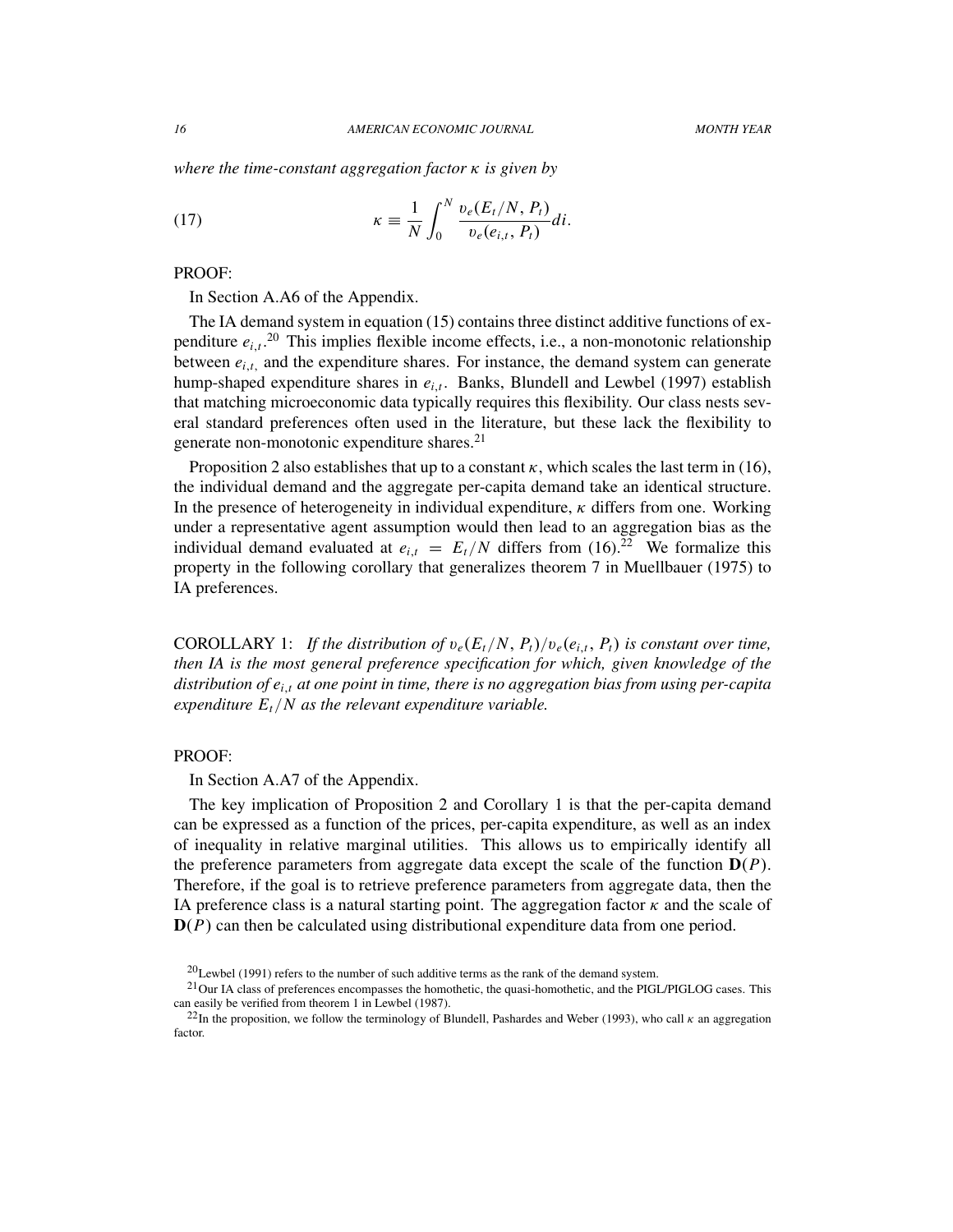#### IV. IA Preferences: A Simple Parametrization

In this section, we propose a flexible yet simple parametrization of IA preferences that is both suitable for empirical applications and consistent with our dynamic multisector framework. To this aim, we focus on the case in (12), which implies aggregate expenditure shares,  $\eta_{j,t} \equiv p_{j,t} C_{j,t} / E_t$ , of the form

(18)

$$
\eta_{j,t} = \mathbf{A}_j(P_t) p_{j,t} \frac{\mathbf{B}(P_t)}{E_t/N} + \frac{\mathbf{B}_j(P_t) p_{j,t}}{\mathbf{B}(P_t)} + \kappa \frac{\mathbf{D}_j(P_t)}{1-\epsilon} p_{j,t} \left(\frac{E_t/N}{\mathbf{B}(P_t)} - \mathbf{A}(P_t)\right)^{1-\epsilon} \frac{\mathbf{B}(P_t)}{E_t/N}.
$$

We consider the power form of the class in Proposition 1 since it nests—as we will show further below—both the generalized Stone-Geary and the PIGL preferences.

We parametrize the price function  $B(P_t)$  with a CES aggregator

(19) 
$$
\mathbf{B}(P_t) = \left(\sum_{j\in J} \omega_j p_{j,t}^{1-\sigma}\right)^{1/(1-\sigma)},
$$

where  $\sigma > 0$ ,  $\sum_{j \in J} \omega_j = 1$ , and  $\omega_j \ge 0$ . Next, for the function  $\mathbf{A}(P_t)$  we choose the form

(20) 
$$
\mathbf{A}(P_t) = \mathbf{B}(P_t)^{-1} \sum_{j \in J} p_{j,t} \bar{c}_j,
$$

where  $\bar{c}_j \leq C_{j,t}/N$ ,  $\forall j \in J$ .<sup>23</sup> Finally, the price function  $\mathbf{D}(P_t)$  is parametrized by

(21) 
$$
\mathbf{D}(P_t) = \frac{(1-\epsilon)\nu}{\kappa \gamma} \left[ \left( \mathbf{B}(P_t)^{-1} \widetilde{\mathbf{D}}(P_t) \right)^{\gamma} - 1 \right], \quad \widetilde{\mathbf{D}}(P_t) = \left( \sum_{j \in J} \theta_j p_{j,t}^{1-\varphi} \right)^{1/(1-\varphi)},
$$

where  $\nu \ge 0$ ,  $\varphi > 0$ ,  $\sum_{j \in J} \theta_j = 1$ , and  $\theta_j \ge 0$ .<sup>24</sup> We have scaled  $\mathbf{D}(P_t)$  with the inverse of the (constant) aggregation factor, such that  $\kappa$  cancels in the aggregate expenditure share (18). These functions and parameter restrictions ensure that the expenditure shares add up to unity and that the Slutsky matrix is symmetric. For the intertemporal problem, we additionally restrict  $\epsilon$  < 1 to ensure that  $v(\cdot)$  is strictly increasing and concave in expenditure.

Let  $g_B$  and  $g_{\tilde{D}}$  denote the asymptotic gross growth rates of the corresponding price

<sup>&</sup>lt;sup>23</sup>Under additional restrictions outlined below, the parameters  $\bar{c}_i$  can be interpreted as subsistence ( $\bar{c}_i$  > 0) or endowment levels ( $\bar{c}_i$  < 0) of real sectoral consumption.

<sup>&</sup>lt;sup>24</sup>When  $\sigma \rightarrow 1$  or  $\varphi \rightarrow 1$ , then the CES aggregators in (19) and (21) approach the Cobb-Douglas forms  $\prod_{j\in J} (p_{j,t})^{\omega_j}$  and  $\prod_{j\in J} (p_{j,t})^{\theta_j}$ . With  $\gamma \to 0$  the function  $\mathbf{D}(P)$  approaches  $(1-\epsilon)\nu/\kappa \log \left(\mathbf{B}(P)^{-1}\widetilde{\mathbf{D}}(P)\right)$ .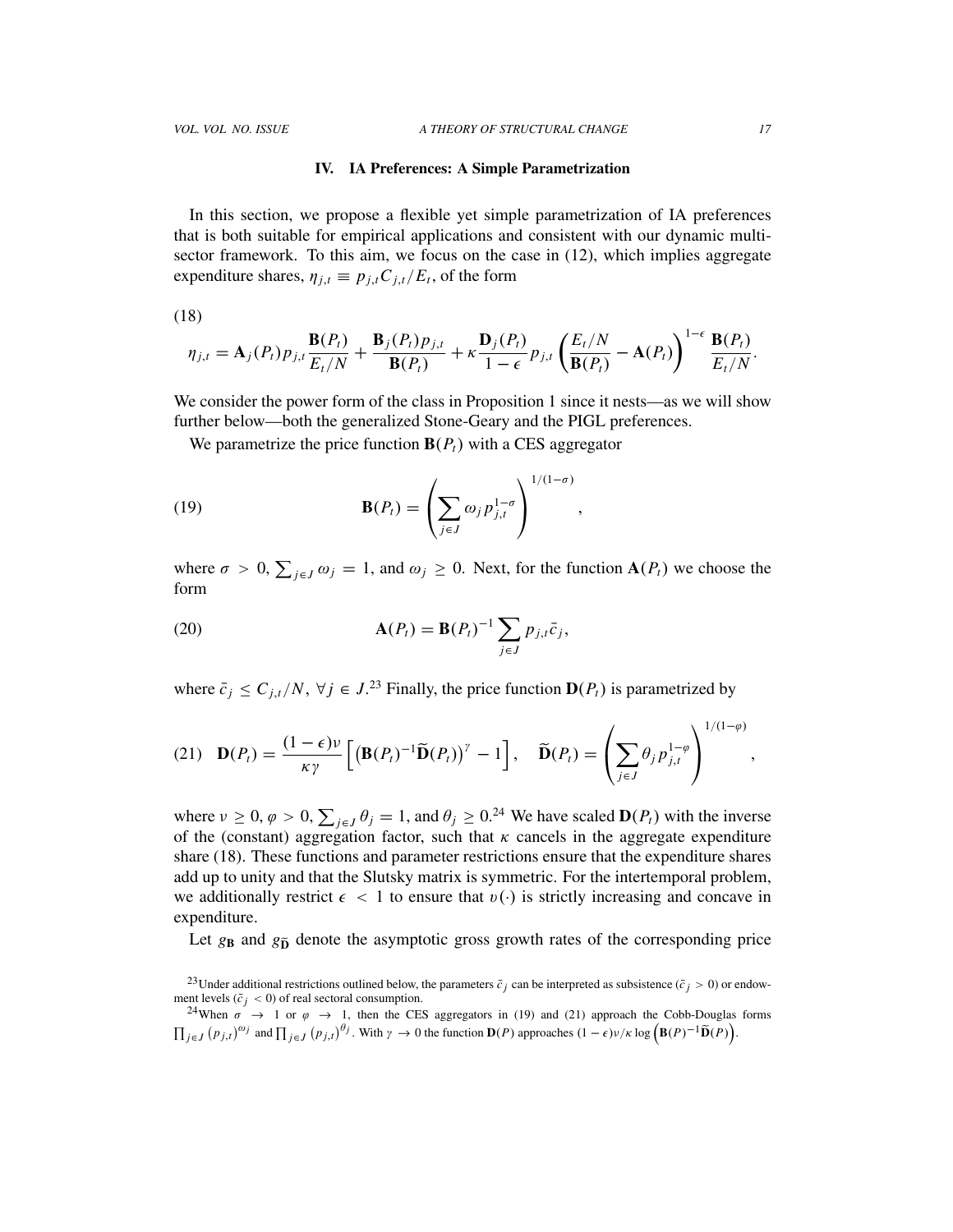functions in (19) and (21). Then, the asymptotic behavior of the economy is characterized by the following proposition.

PROPOSITION 3: *In our intertemporal framework, the period utility function (12) with price functions (19)–(21) supports (i) an asymptotic balanced growth path, and (ii) nonnegative expenditure shares as*  $t \to \infty$  *if*  $(g_X/g_B)^{\epsilon} > (g_{\tilde{D}}/g_B)^{\gamma}$ *.* 

## PROOF:

In Section A.A8 of the Appendix.

The proposition shows that, within our framework, the above IA specification is consistent with an asymptotic balanced growth path, and it establishes a sufficient condition under which the expenditure shares remain non-negative. Other flexible demand systems, such as the Almost Ideal Demand (AID) and the Quadratic AID (QAID), would violate the asymptotic non-negativity condition in the presence of sustained growth. In general, the condition in part (ii) of the proposition depends on the rates of technical change, but restricting  $0 < y \le \epsilon < 1$  guarantees the condition without further assumptions on these rates.<sup>25</sup> In addition, this simple restriction will allow us to provide a closed form for the direct utility function (see Proposition 4 below), and we will, therefore, impose it in the empirical application of Section V. It is, however, important to stress that the regularity conditions of our preferences do not necessarily require  $0 < y \leq \epsilon < 1$ , and this restriction could be relaxed when estimating the demand system.

SPECIAL CASE I: PIGL PREFERENCES. — With  $A(P_t) = 0$ , the IA preferences in (12) nest the PIGL class defined in Muellbauer (1975, 1976). The aggregate expenditure shares of PIGL preferences take the form

(22) 
$$
\eta_{j,t} = \frac{\mathbf{B}_j(P_t)p_{j,t}}{\mathbf{B}(P_t)} + \kappa \frac{\mathbf{D}_j(P_t)}{1-\epsilon} p_{j,t} \mathbf{B}(P_t)^{\epsilon} (E_t/N)^{-\epsilon},
$$

where  $\kappa = 1/N \int_0^N \left[ (E_t/N)/e_{i,t} \right]^{t-1} dt$ . While the PIGL demand system is less flexible than IA, the former has several noteworthy properties. First, the aggregation factor  $\kappa$  is independent of prices and only depends on the parameter  $\epsilon$ . Second, the parameter  $\epsilon$  also determines the elasticity of intertemporal substitution (EIS), which is for the PIGL equal to  $1/(1 - \epsilon)$ .<sup>26</sup> In contrast, the EIS of the IA specification equals  $1/(1 - \epsilon) \cdot [1 - A(P_t)B(P_t)/e_{i,t}]$ , and thus varies across households and over time. Finally, when  $\mathbf{B}(P)$  is of the Cobb-Douglas form (i.e., when  $\sigma \to 1$ ), the PIGL specification is consistent with an *exact* balanced growth path.<sup>27</sup>

<sup>&</sup>lt;sup>25</sup>With identical rates of technical change across all consumption sectors, only  $\epsilon \in (0, 1)$  is required to guarantee the asymptotic non-negativity of the shares.

<sup>&</sup>lt;sup>26</sup>We use the definition of Browning (2005), where the EIS is given by  $-v_e(e_{i,t}, P_t)/[v_{ee}(e_{i,t}, P_t)e_{i,t}]$ .

 $^{27}$ In the PIGL case, only the price function  $B(P)$  enters the Euler equation. See Boppart (2014) for such a PIGL specification that permits an exact balanced growth path.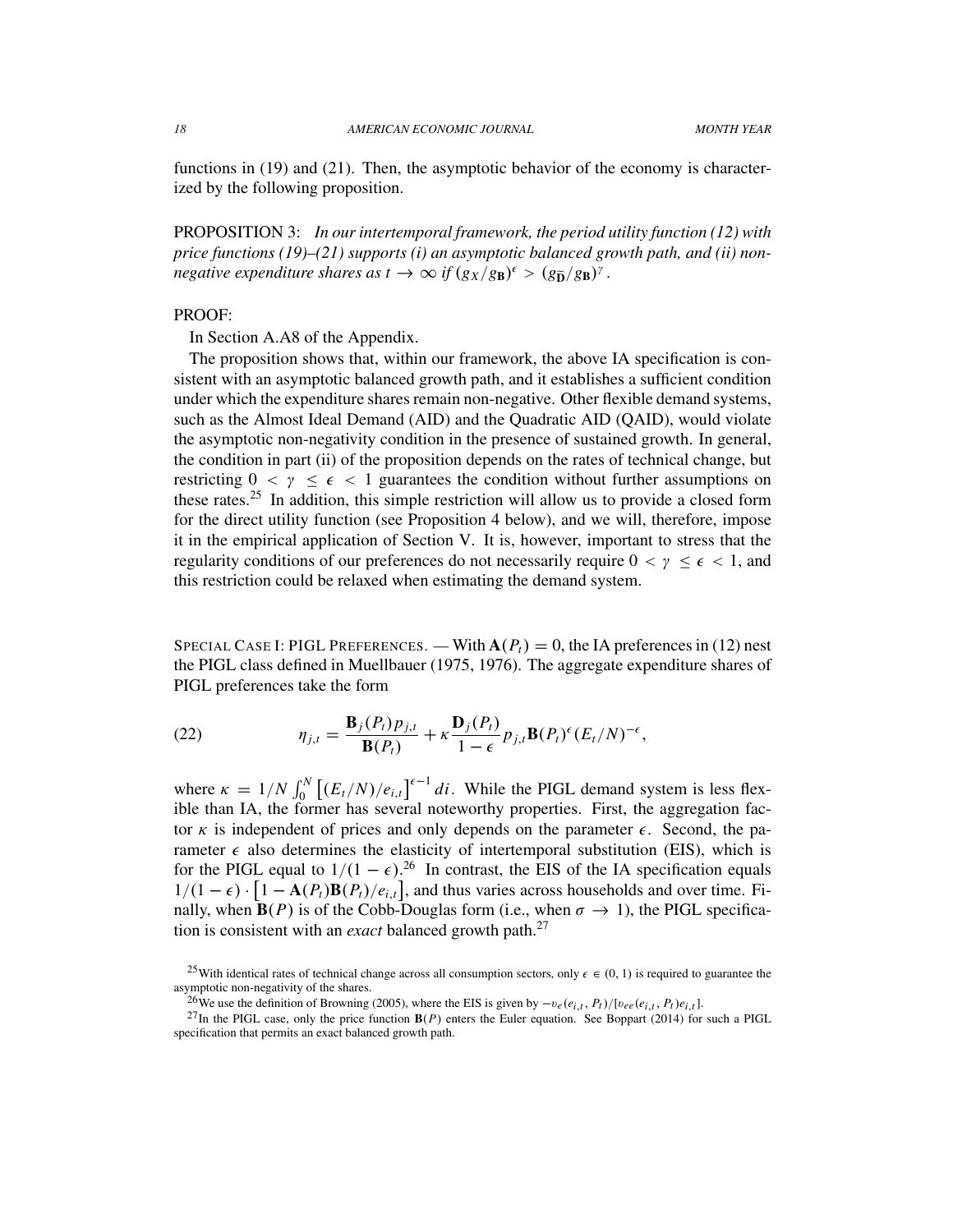SPECIAL CASE II: GENERALIZED STONE-GEARY PREFERENCES. — The generalized Stone-Geary specification is nested in (12) with price functions (19)–(21) when  $v = 0.^{28}$ 

This specification is part of the Gorman class. Aggregate expenditure shares are unaffected by the dispersion of *e<sup>i</sup>*,*<sup>t</sup>* (inequality) and only depend on the per-capita expenditure level:

(24) 
$$
\eta_{j,t} = \frac{\omega_j p_{j,t}^{1-\sigma}}{\mathbf{B}(P_t)^{1-\sigma}} + \left[ p_{j,t} \bar{c}_j - \frac{\omega_j p_{j,t}^{1-\sigma}}{\mathbf{B}(P_t)^{1-\sigma}} \sum_{l \in J} p_{l,t} \bar{c}_l \right] (E_t/N)^{-1}.
$$

The parameter  $\sigma$  controls the (asymptotic) price elasticity of demand. The income elasticities are mainly driven by the subsistence levels  $\bar{c}_j$ . However, with sustained growth, *e* outgrows all prices, and all terms involving  $\bar{c}_j$ —and the income elasticities of the shares—converge asymptotically to zero. Note that the key parameter for the EIS,  $\epsilon$ , drops out of (24) and cannot be identified from the expenditure shares. Finally, as emphasized in the literature, generalized Stone-Geary preferences are only consistent with exact balanced growth for a narrow set of parameterizations (Plyabha Kongsamut, Sergio Rebelo and Danyang Xie, 2001; Rachel Ngai and Christopher A Pissarides, 2007).

DIRECT FORM OF PREFERENCES. — In general, the IA class defined in Proposition 1 does not admit a closed-form solution for the direct utility function. In many cases, however, it can be interpreted as a simple generalization of well-known direct forms. For a simple (homothetic) example, think of utility being a Cobb-Douglas function of two commodity bundles, where each bundle is a potentially distinct CES aggregator of the three sectors. The indirect utility can then be written as  $\log(e) - (1-\nu) \log B(P) - \nu \log D(P)$ , with the CES indices  $B(P)$  and  $\tilde{D}(P)$  as specified above. Whereas in general, the direct utility function over the three sectors cannot be specified in closed form, an alternative is to write the direct form as a function of six commodities—the three sectoral outputs used in the two bundles—as

$$
\frac{(1-\nu)\sigma}{\sigma-1}\log\left(\sum_{j\in J}\omega_j^{1/\sigma}(c_j^1)^{(\sigma-1)/\sigma}\right)+\frac{\nu\varphi}{\varphi-1}\log\left(\sum_{j\in J}\theta_j^{1/\varphi}(c_j^2)^{(\varphi-1)/\varphi}\right),
$$

where the demand of a particular good in both bundles should be understood as total demand, i.e.,  $c_j = c_j^1 + c_j^2$ . As stated in the next proposition, the same approach works for our parametrized class as well.<sup>29</sup>

 $28$ The direct form of the generalized Stone-Geary function is given by

(23) 
$$
u(c) = \frac{1-\epsilon}{\epsilon} \left( \sum_{j \in J} \omega_j^{1/\sigma} (c_j - \bar{c}_j)^{(\sigma-1)/\sigma} \right)^{\epsilon \sigma/(\sigma-1)}
$$

<sup>29</sup>The homothetic example above can indeed be viewed as the limit case of our parametrized class with  $\epsilon \to 0$ ,  $\gamma \to 0$ , and  $\mathbf{A}(P) = 0$ .

.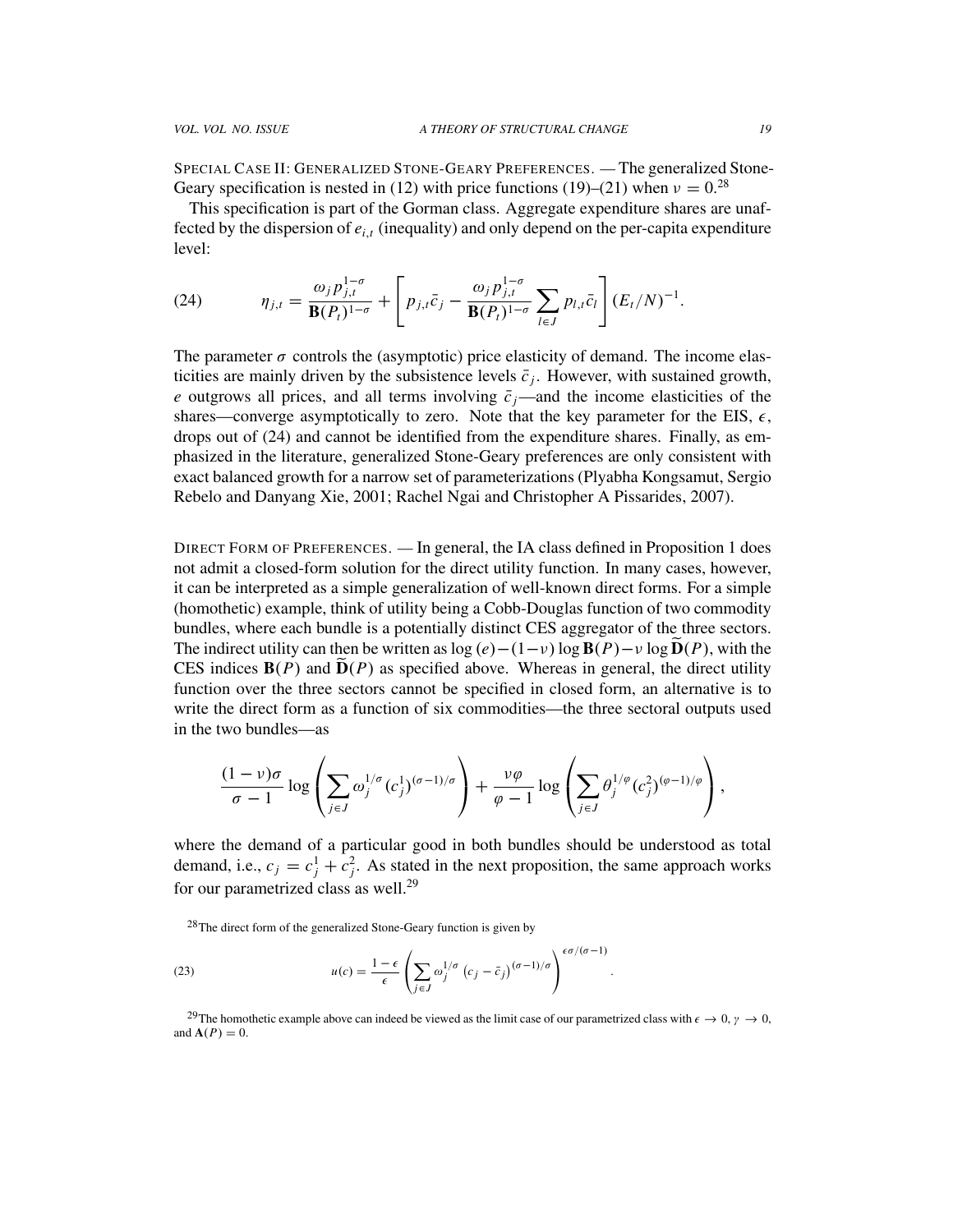PROPOSITION 4: *With*  $0 < y \le \epsilon < 1$ *, the direct utility of (12) with price functions (19)–(21) can be expressed as*

$$
\frac{1-\epsilon}{\epsilon} \left( \mathbf{X}_1^{\mathbf{B}} \left( c^1 \right) \right)^{\epsilon} \left( 1 - \frac{\nu \epsilon}{\kappa \gamma} \left[ \left( \frac{\frac{\nu \epsilon}{\kappa \gamma} (1 - \gamma / \epsilon)}{\mathbf{X}_2^{\mathbf{B}} (c^2)} \right)^{1-\gamma / \epsilon} \left( \frac{\nu / \kappa}{\mathbf{X}_3^{\mathbf{B}} (c^3)} \right)^{\gamma / \epsilon} \right]^{1-\epsilon} \right)^{1-\epsilon}
$$
\n
$$
(25) \qquad + \frac{(1-\epsilon)\nu}{\kappa \gamma},
$$

where  $c^k = (c_A^k, c_M^k, c_S^k)$ ,  $k = 1, 2, 3$  is a vector, we have  $c_j^k \geq \bar{c}_j^k$ ,  $\forall k, j$ , and  $c_j =$  $\sum_{k=1}^{3} c_j^k$ ,  $\bar{c}_j = \sum_{k=1}^{3} \bar{c}_j^k$ , and the generalized Stone-Geary bundles are given by

$$
\mathbf{X}_l^{\mathbf{B}}(c^l) = \left(\sum_{j\in J}\omega_j^{\frac{1}{\sigma}}(c^l_j - \bar{c}^l_j)^{\frac{\sigma-1}{\sigma}}\right)^{\frac{\sigma}{\sigma-1}} and \mathbf{X}_3^{\widetilde{\mathbf{D}}}(c^3) = \left(\sum_{j\in J}\theta_j^{\frac{1}{\sigma}}(c^3_j - \bar{c}^3_j)^{\frac{\sigma-1}{\sigma}}\right)^{\frac{\varphi}{\varphi-1}},
$$

*where*  $l = 1, 2$ *.* 

PROOF:

In Section A.A9 of the Appendix.

The proposition establishes that the household problem can be viewed as maximizing (25) over the nine commodities  $c_A^k$ ,  $c_M^k$ ,  $c_S^k$ ,  $k = 1, 2, 3$  subject to the constraint  $p_A \sum_{k=1}^3 c_A^k + p_M \sum_{k=1}^3 c_M^k + p_S \sum_{k=1}^3 c_S^k \le e$ . The direct form in (25) is essentially a nested function over three generalized Stone-Geary bundles. Whereas the bundles  $X_2^B$ and  $X_3^D$  enter in a Cobb-Douglas way, their nesting with  $X_1^B$  is slightly more complicated.<sup>30</sup> The restriction  $0 < y \le \epsilon < 1$  ensures the concavity of (25) and that the demand for each commodity is well-behaved. In the next section, we estimate the preference parameters under this restriction, such that the direct nine-commodities perspective can indeed by taken.

#### V. Empirical application

In this section, we estimate the expenditure system of the parametrized IA preferences and compare its fit with the one of the nested PIGL and generalized Stone-Geary specifications. We impose  $0 < y \le \epsilon < 1$  on the parameters to ensure consistency with Propositions 3 and 4. To identify the preference parameters, we use the variation in the historical data on sectoral prices and nominal final consumption expenditure per capita for the USA, GBR, CAN, and AUS over the period 1900 to  $2014$ <sup>31</sup> Following Herren-

<sup>&</sup>lt;sup>30</sup>In some cases, when  $\gamma = \epsilon$  and the sectors in the bundles are mutually exclusive (e.g.,  $\omega_S = 1$  and  $\theta_S = 0$ ), (25) gives the closed-form direct utility over three sectors.

<sup>&</sup>lt;sup>31</sup>Knowing the value of the constant aggregation factor  $\kappa$  is not required for evaluating the prediction of the aggregate expenditure shares and elasticities. However, we also quantify  $\kappa$  using cross-sectional consumption expenditure data for the USA, as explained in Section V.D below.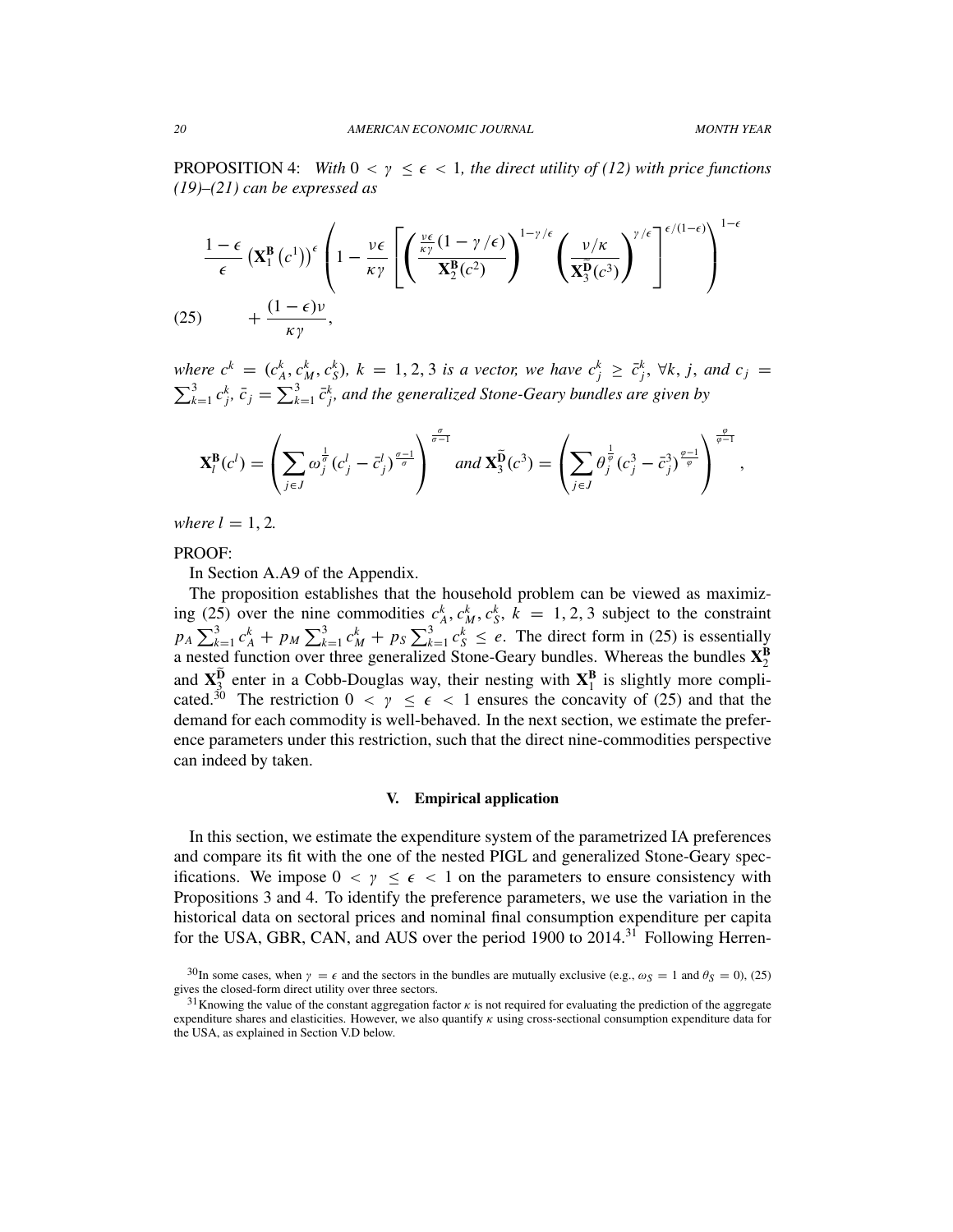dorf, Rogerson and Valentinyi (2013), we report the feasible generalized nonlinear least squares (FGNLS) estimator with robust standard errors.<sup>32</sup> As the expenditure shares of the three sectors are collinear, we drop one of the sectors (agriculture). The estimation results do not depend on which sector we leave out.

## *A. Estimation of Preference Parameters*

We establish our main estimation results using the expenditure shares of final private consumption, but we also show results when including government consumption. Tables 1–2 show the main results for the USA, GBR, CAN, and AUS individually, while Table 3 contains the results when we pool the data from all four countries and run the estimation with and without country-sector fixed effects.<sup>33</sup> The columns labeled "IA" show the results for our flexible IA parametrization in (18), those labeled "PIGL" show the results for the PIGL specification in (22), and "SG" stands in for the generalized Stone-Geary specification in (24).

For some specifications, the best model fit occurs when a restricted parameter is at its bound. In such instances, we set the parameter equal to the boundary value (with missing standard error) and report standard errors only for the remaining parameters.

Tables 1–3 show that for the IA specification, the parameter  $\epsilon$  is precisely estimated with values ranging between 0.37 and 0.72. The result that  $\epsilon$  is significantly below one reinforces our earlier discussion that sustained income effects are important to fit the historical data. The parameter  $\epsilon$  is also a key determinant of the IA preferences' EIS, which for the USA—evaluated at per-capita consumption expenditure—ranges between one and two. This is illustrated in Figure  $4(a)$ , which shows the predicted EIS of the USA for both the individual and the pooled estimations. Given the slight increase in the predicted EIS, the Euler equation suggests that a roughly constant consumption expenditure growth over time, as observed in the data, is consistent with a moderately decreasing real interest rate. In comparison, the PIGL, which implies a constant EIS of  $1/(1 - \epsilon)$ , predicts an elasticity slightly above three for the USA.

The tables further show that the point estimate of  $\sigma$ , which enters the IA's elasticity of substitution, is positive for GBR (0.43) and in the pooled sample without fixed effects  $(0.42)$ . In all other cases, the best fit occurs when the parameter is close to zero.<sup>34</sup> Despite these differences, the predicted Allen-Uzawa Elasticities of Substitution (AES) are quite similar.<sup>35</sup> In Figure 4(b), we plot the AES of the USA based on the pooled estimation with fixed effects. The pairwise AES are systematically estimated below one,

<sup>35</sup>The AES between good *i* and *j* is symmetric and given by  $\left[\partial C_{i,t}/\partial p_{j,t} + C_{j,t} \cdot \partial C_{i,t}/\partial E_t\right] \cdot E_t/[C_{i,t}C_{j,t}]$ .

 $32$ The GNLS estimator accounts for the error correlation between sectoral expenditure shares in a given year. The estimated error correlation matrix is updated iteratively until convergence, which terms the GNLS estimator feasible. If the conditional moments of the errors are stationary, this is equivalent to maximum likelihood estimation with multivariate normal disturbances. A detailed description of the FGNLS estimator, the underlying assumptions, and robust inference is provided in Stata's documentation of the *nlsur* routine.

<sup>&</sup>lt;sup>33</sup>The parameter estimates not shown in Tables 1–3 are reported in Tables A1–A3 of the Appendix.

 $34$ In Tables B1 and B2 of the Online Appendix, we report the estimation results when the positivity constraint on  $\sigma$  is removed (along with the constraints on  $\varphi$  and  $\gamma$  that are also occasionally binding) for the IA and the PIGL specification. This yields a further improvement of the IA's empirical fit, in particular for the USA, GBR, and CAN, but comes at the cost that asymptotically the Slutsky restrictions are violated.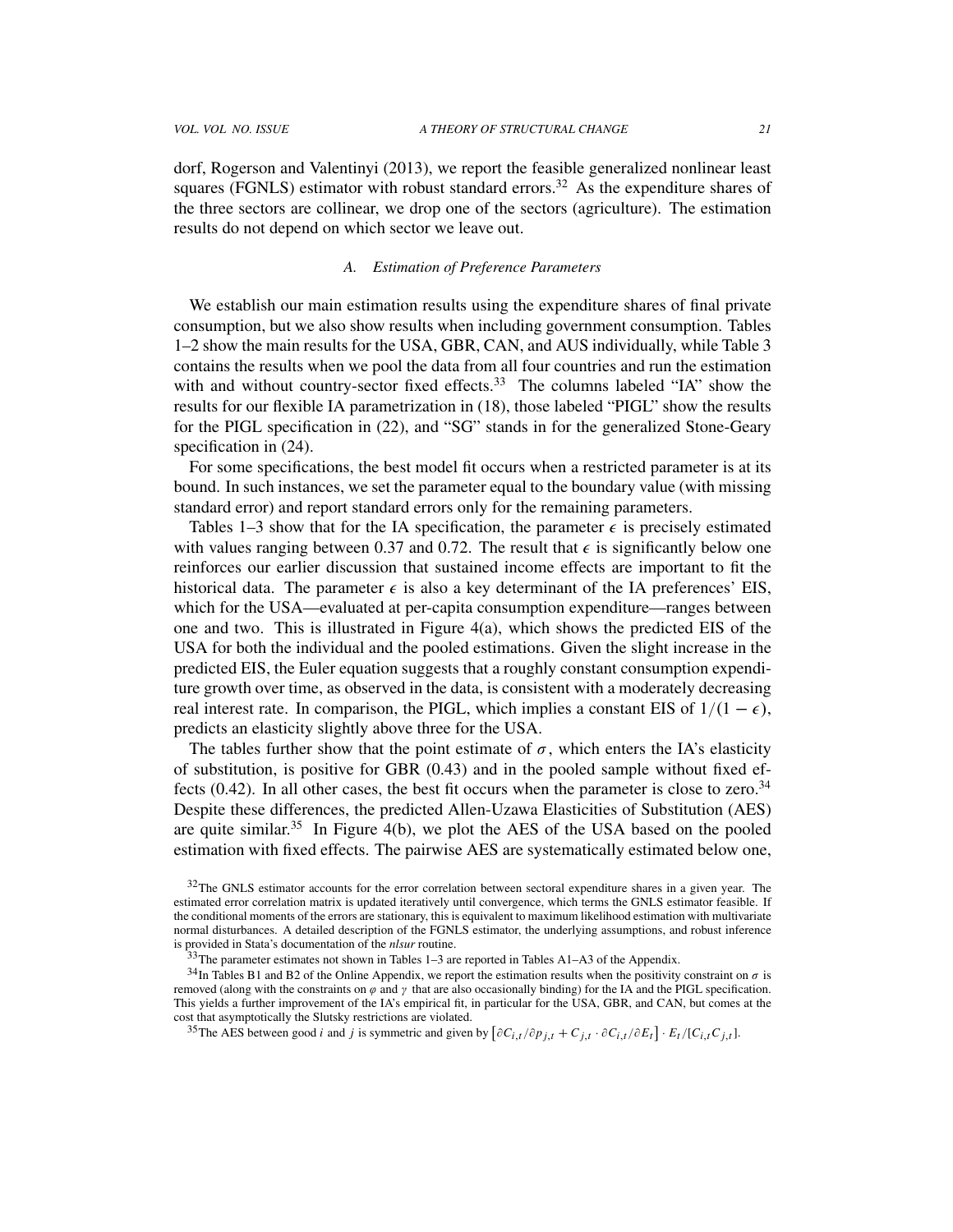|                   |                        | <b>USA</b>               |                        |                        | <b>GBR</b>               |                          |
|-------------------|------------------------|--------------------------|------------------------|------------------------|--------------------------|--------------------------|
|                   | IA                     | $\overline{\text{PIGL}}$ | $\overline{\text{SG}}$ | $\overline{IA}$        | $\overline{\text{PIGL}}$ | $\overline{\mathrm{SG}}$ |
|                   | (1)                    | $\overline{(2)}$         | (3)                    | (4)                    | $\overline{(5)}$         | (6)                      |
| $\sigma$          | 0.00                   | 0.22                     | 0.13                   | 0.43                   | 0.46                     | 0.47                     |
|                   | $\left( \cdot \right)$ | (0.03)                   | (0.03)                 | (0.03)                 | (0.03)                   | (0.03)                   |
| $\bar{c}_A$       | 714                    |                          | 714                    | 481                    |                          | 897                      |
|                   | $\left( \cdot \right)$ |                          | $(\cdot)$              | (159)                  |                          | $\left( \cdot \right)$   |
| $\bar{c}_M$       | $-463$                 |                          | $-1474$                | 446                    |                          | 248                      |
|                   | (315)                  |                          | (347)                  | $\left( \cdot \right)$ |                          | (34)                     |
| $\bar{c}_S$       | 1289                   |                          | $-3001$                | 1292                   |                          | 953                      |
|                   | $\left( \cdot \right)$ |                          | (705)                  | $(\cdot)$              |                          | (68)                     |
| $\epsilon$        | 0.37                   | 0.71                     |                        | 0.72                   | 0.61                     |                          |
|                   | (0.02)                 | (0.03)                   |                        | (0.04)                 | (0.01)                   |                          |
| γ                 | 0.37                   | 0.71                     |                        | 0.00                   | 0.00                     |                          |
|                   | (0.02)                 | (0.03)                   |                        | $\left(\cdot\right)$   | $\left( \cdot \right)$   |                          |
| Obs               | 104                    | 104                      | 104                    | 97                     | 97                       | 97                       |
| <b>AIC</b>        | $-1068$                | $-1003$                  | $-1000$                | $-1219$                | $-1186$                  | $-1058$                  |
| RMSE <sub>A</sub> | 0.032                  | 0.032                    | 0.033                  | 0.009                  | 0.011                    | 0.019                    |
| $RMSE_M$          | 0.022                  | 0.026                    | 0.027                  | 0.012                  | 0.012                    | 0.013                    |
| RMSE <sub>S</sub> | 0.017                  | 0.017                    | 0.017                  | 0.015                  | 0.016                    | 0.022                    |

Table 1—Estimation, Private Consumption: USA and GBR

indicating the relatively strong complementarity across sectors. In comparison, for the pooled estimation without fixed effects, the predicted AES for the USA range between 0 and 0.5 across sectors and over time. A pairwise AES below one implies that the substitution effect raises the expenditure share of the good with the relative price increase. Figure 4(b) also highlights the flexibility of the demand system to allow two sectors to be net complements (i.e., a negative AES for agricultural and manufacturing consumption after 1950).<sup>36</sup>

The subsistence or endowment parameters  $\bar{c}_j$  remain important to fit the data when using the IA specification. For example,  $\bar{c}_s$  is estimated to be positive in all samples, and the best fit occurs when the parameter is at its upper bound, i.e., the minimum percapita service consumption in the data. Note, however, that  $\bar{c}_s > 0$  does not directly imply that services are a necessity because the income elasticity of demand also depends on the parameters in  $D(P)$  and on the expenditure level. The flexibility of the income effects is indeed an important feature of the IA preferences: Figures 7(c) and (d) below

<sup>36</sup>For homothetic CES preferences (i.e., when  $A(P) = D(P) = 0$ ) the pairwise AES would be equal to  $\sigma > 0$ , thus all sectors must be net substitutes. In contrast, for the considered IA, PIGL, and generalized Stone-Geary specifications, the AES can be negative and generally differs across sector pairs because  $\sigma$  is no longer the sole determinant of the AES.

*Note:* All variables are based on final private consumption expenditure. Years affected by WWI, WWII, and the Great Depression are excluded. AIC is the Akaike information criterion and RMSE*j* is the root mean squared error for sector *j*. Robust standard errors are reported in parenthesis.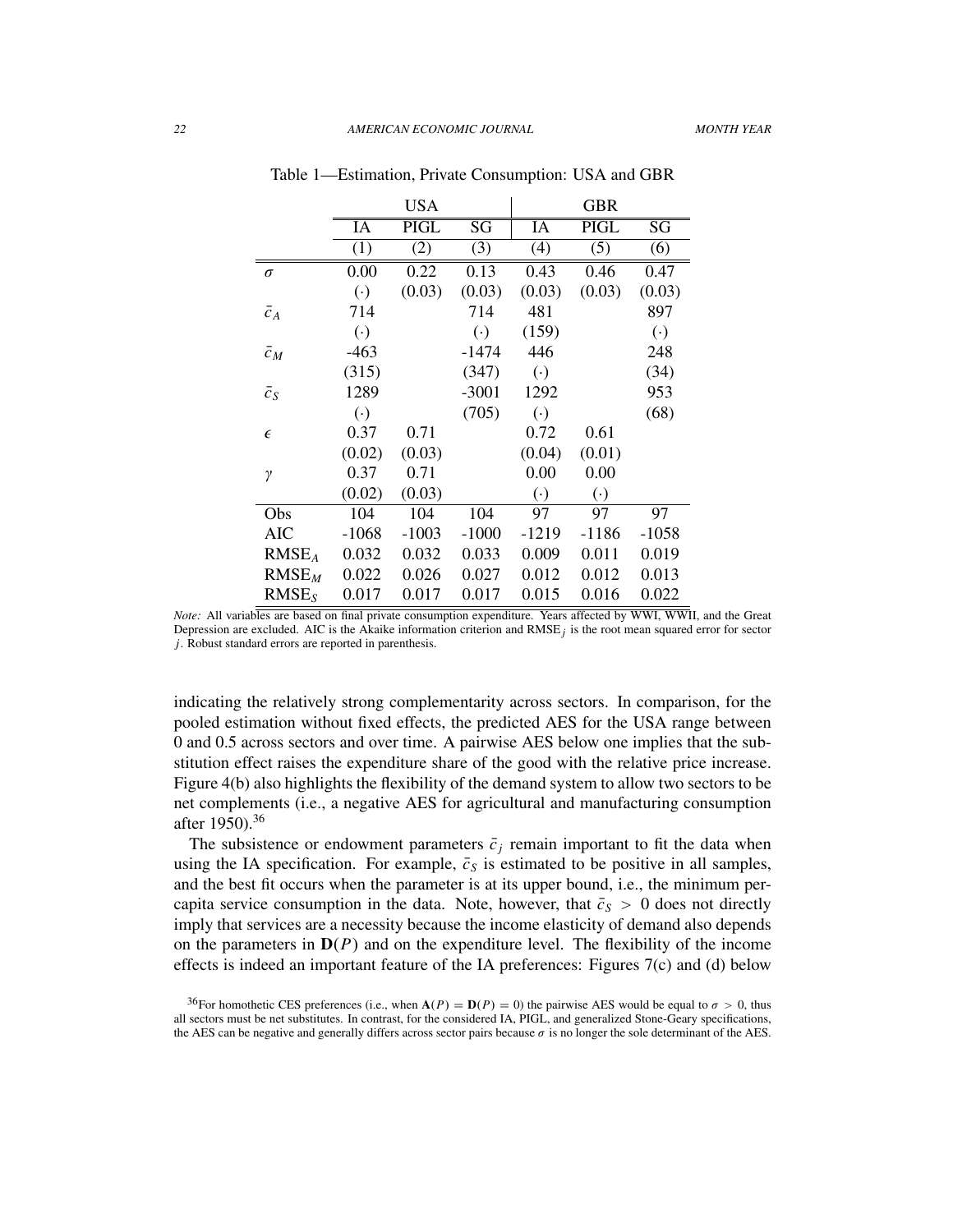|                   |                        | CAN         |                        |                        | <b>AUS</b>       |                        |
|-------------------|------------------------|-------------|------------------------|------------------------|------------------|------------------------|
|                   | IA                     | <b>PIGL</b> | $\overline{\text{SG}}$ | IA                     | <b>PIGL</b>      | $\overline{\rm SG}$    |
|                   | (1)                    | (2)         | (3)                    | (4)                    | $\overline{(5)}$ | (6)                    |
| $\sigma$          | 0.00                   | 0.55        | 0.65                   | 0.00                   | 0.09             | 0.15                   |
|                   | $\left( \cdot \right)$ | (0.1)       | (0.03)                 | $\left( \cdot \right)$ | (0.11)           | (0.1)                  |
| $\bar{c}_A$       | 517                    |             | 721                    | 947                    |                  | 947                    |
|                   | (171)                  |             | $\left( \cdot \right)$ | $\left( \cdot \right)$ |                  | $\left( \cdot \right)$ |
| $\bar{c}_M$       | 556                    |             | $-145$                 | $-329$                 |                  | $-2180$                |
|                   | $\left( \cdot \right)$ |             | (118)                  | (322)                  |                  | (681)                  |
| $\bar{c}_S$       | 1089                   |             | $-1229$                | 1353                   |                  | $-6891$                |
|                   | $\left( \cdot \right)$ |             | (420)                  | $\left( \cdot \right)$ |                  | (1637)                 |
| $\epsilon$        | 0.49                   | 0.34        |                        | 0.49                   | 0.90             |                        |
|                   | (0.06)                 | (0.04)      |                        | (0.25)                 | (0.02)           |                        |
| γ                 | 0.49                   | 0.34        |                        | 0.49                   | 0.90             |                        |
|                   | (0.06)                 | (0.04)      |                        | (0.25)                 | (0.02)           |                        |
| Obs               | 77                     | 77          | 77                     | 63                     | 63               | 63                     |
| AIC               | $-982$                 | $-878$      | $-801$                 | $-692$                 | $-656$           | $-670$                 |
| RMSE <sub>A</sub> | 0.012                  | 0.020       | 0.029                  | 0.018                  | 0.018            | 0.017                  |
| $RMSE_M$          | 0.009                  | 0.011       | 0.013                  | 0.015                  | 0.019            | 0.017                  |
| RMSE <sub>S</sub> | 0.018                  | 0.028       | 0.038                  | 0.018                  | 0.019            | 0.018                  |

Table 2—Estimation, Private Consumption: CAN and AUS

show that service consumption is initially predicted to be a necessity (negative elasticity of the expenditure share) and in later periods a luxury (positive elasticity) for the USA and GBR. Panel (c) of the same figure shows that U.S. manufacturing consumption is predicted to be a luxury until the 1970s and then turns into a necessity.

The Akaike Information Criterion (AIC) and Mean Squared Error (RMSE) reported at the bottom of Tables 1–3 indicate that the fit of the historical expenditure shares with IA improves substantially in all samples relative to the generalized Stone-Geary and the PIGL specification.<sup>37</sup> For GBR and CAN reported in columns  $(4)$ – $(6)$  of Table 1 and colums (1)–(3) of Table 2, respectively, IA provides a good fit of the agriculture and services shares, for which the difference in the sector-specific RMSE is the largest compared to the Stone-Geary. These differences are confirmed visually in Figure 5, which plots the predicted along with the actual expenditure shares. Finally, while the IA specification with fixed effects naturally yields a better fit than without fixed effects (see Table 3), the differences in the RMSEs between the IA, PIGL, and generalized Stone-

*Note:* All variables are based on final private consumption expenditure. Years affected by WWI, WWII, and the Great Depression are excluded. AIC is the Akaike information criterion and RMSE*j* is the root mean squared error for sector *j*. Robust standard errors are reported in parenthesis.

 $37$ For instance, in Table 1 for the USA, IA achieves the lowest AIC with  $-1068$  and the Stone-Geary is merely  $exp([-1068 - (-1000)]/2) \approx 0$  times as probable to minimize the information loss.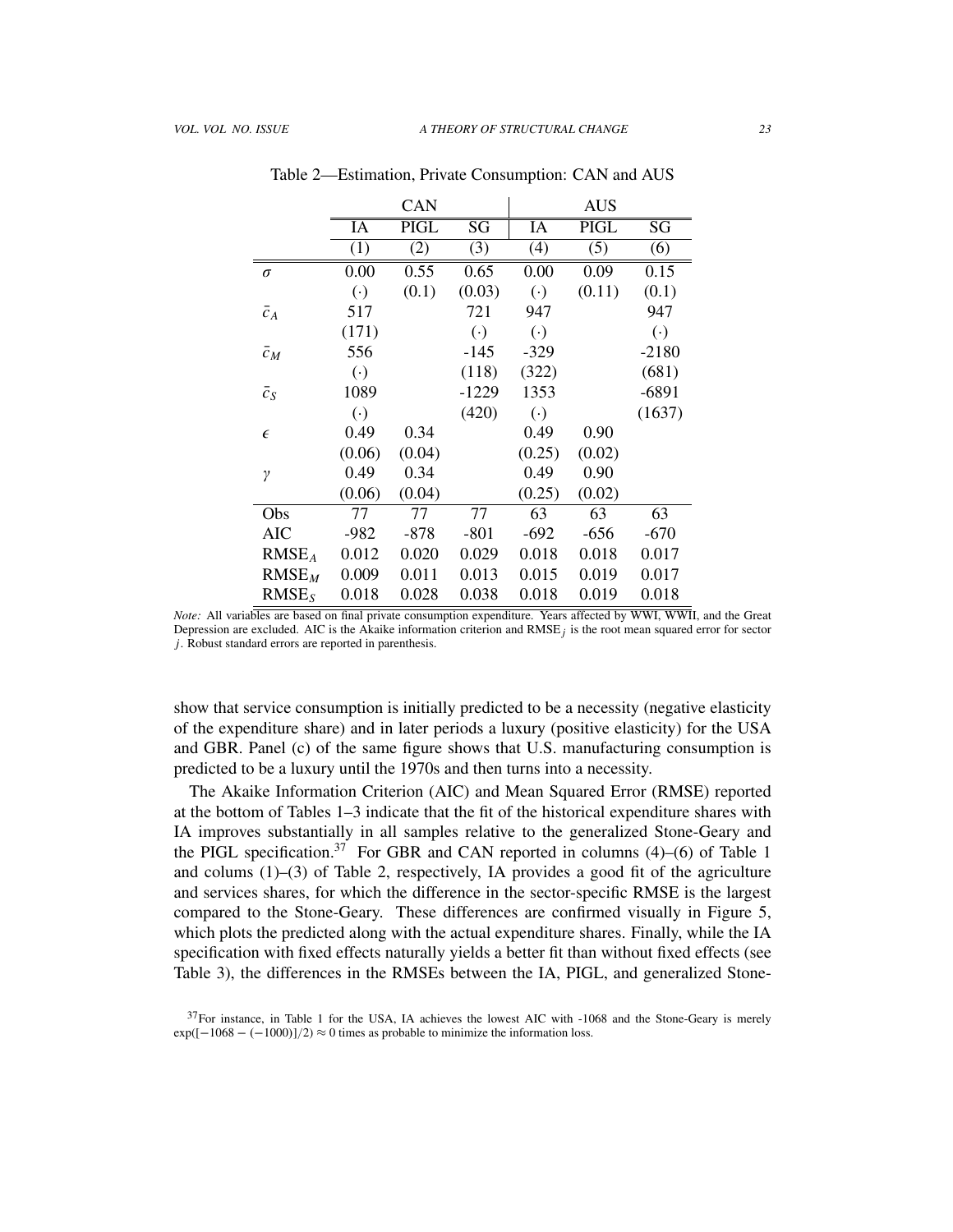|                      | Pooled Sample (AUS, CAN, GBR, and USA) |                        |         |                      |                        |                        |  |
|----------------------|----------------------------------------|------------------------|---------|----------------------|------------------------|------------------------|--|
|                      |                                        | IA                     |         | <b>PIGL</b>          | $\overline{\text{SG}}$ |                        |  |
|                      | (1)                                    | (2)                    | (3)     | (4)                  | (5)                    | (6)                    |  |
| $\sigma$             | 0.42                                   | 0.00                   | 0.26    | 0.00                 | 0.17                   | 0.00                   |  |
|                      | (0.07)                                 | $\left( \cdot \right)$ | (0.05)  | $\left(\cdot\right)$ | (0.03)                 | $\left( \cdot \right)$ |  |
| $\bar{c}_A$          | 714                                    | 714                    |         |                      | 714                    | 714                    |  |
|                      | $\left( \cdot \right)$                 | $\left( \cdot \right)$ |         |                      | $\left( \cdot \right)$ | $(\cdot)$              |  |
| $\bar{c}_M$          | $-117$                                 | -989                   |         |                      | $-1213$                | $-2012$                |  |
|                      | (131)                                  | (478)                  |         |                      | (152)                  | (2183)                 |  |
| $\bar{c}_S$          | 1089                                   | 1089                   |         |                      | $-2199$                | $-6622$                |  |
|                      | $\left( \cdot \right)$                 | $(\cdot)$              |         |                      | (297)                  | (8306)                 |  |
| $\epsilon$           | 0.51                                   | 0.49                   | 0.71    | 0.70                 |                        |                        |  |
|                      | (0.03)                                 | (0.12)                 | (0.01)  | (0.05)               |                        |                        |  |
| $\gamma$             | 0.51                                   | 0.49                   | 0.71    | 0.70                 |                        |                        |  |
|                      | (0.03)                                 | (0.12)                 | (0.01)  | (0.05)               |                        |                        |  |
| Obs                  | 341                                    | 341                    | 341     | 341                  | 341                    | 341                    |  |
| <b>AIC</b>           | $-3017$                                | $-3188$                | $-2971$ | $-3119$              | $-2929$                | $-3093$                |  |
| RMSE <sub>A</sub>    | 0.026                                  | 0.027                  | 0.026   | 0.025                | 0.028                  | 0.027                  |  |
| RMSE <sub>M</sub>    | 0.027                                  | 0.023                  | 0.029   | 0.025                | 0.029                  | 0.024                  |  |
| RMSE <sub>S</sub>    | 0.032                                  | 0.026                  | 0.035   | 0.028                | 0.036                  | 0.029                  |  |
| <b>Fixed Effects</b> | No                                     | Yes                    | No      | Yes                  | No                     | Yes                    |  |

Table 3—Estimation, Private Consumption: Pooled Sample

*Note:* All variables are based on final private consumption expenditure. Years affected by WWI, WWII, and the Great Depression are excluded. AIC is the Akaike information criterion and  $RMSE<sub>j</sub>$  is the root mean squared error for sector *j*. Columns (2), (4), and (6) include country-sector fixed effects. Robust standard errors are reported in parenthesis.

Geary remain similar.

PUBLIC CONSUMPTION EXPENDITURE. — We have repeated the same estimations using the shares of total consumption expenditure, where the service sector also includes government expenditure.<sup>38</sup> Tables B<sub>3</sub> and B<sub>4</sub> of the Online Appendix show that the results remain very similar. For the IA preferences, the parameter estimates of  $\epsilon$  are significantly below one in all samples. Furthermore, the sectoral subsistence consumption is sizeable and for agriculture and services often at its upper bound. Across all samples, the IA specification fits the data better than the generalized Stone-Geary or PIGL, with the exception of the pooled estimation without fixed effects where the fit of the PIGL is similar.

<sup>38</sup>Due to the limited data availability of government expenditure for the USA prior to 1929 (Carter et al. (2006) report numbers for 1902, 1913, 1922, 1927), the number of data points in the USA and the pooled sample reduces by 23 when we consider final total consumption expenditure.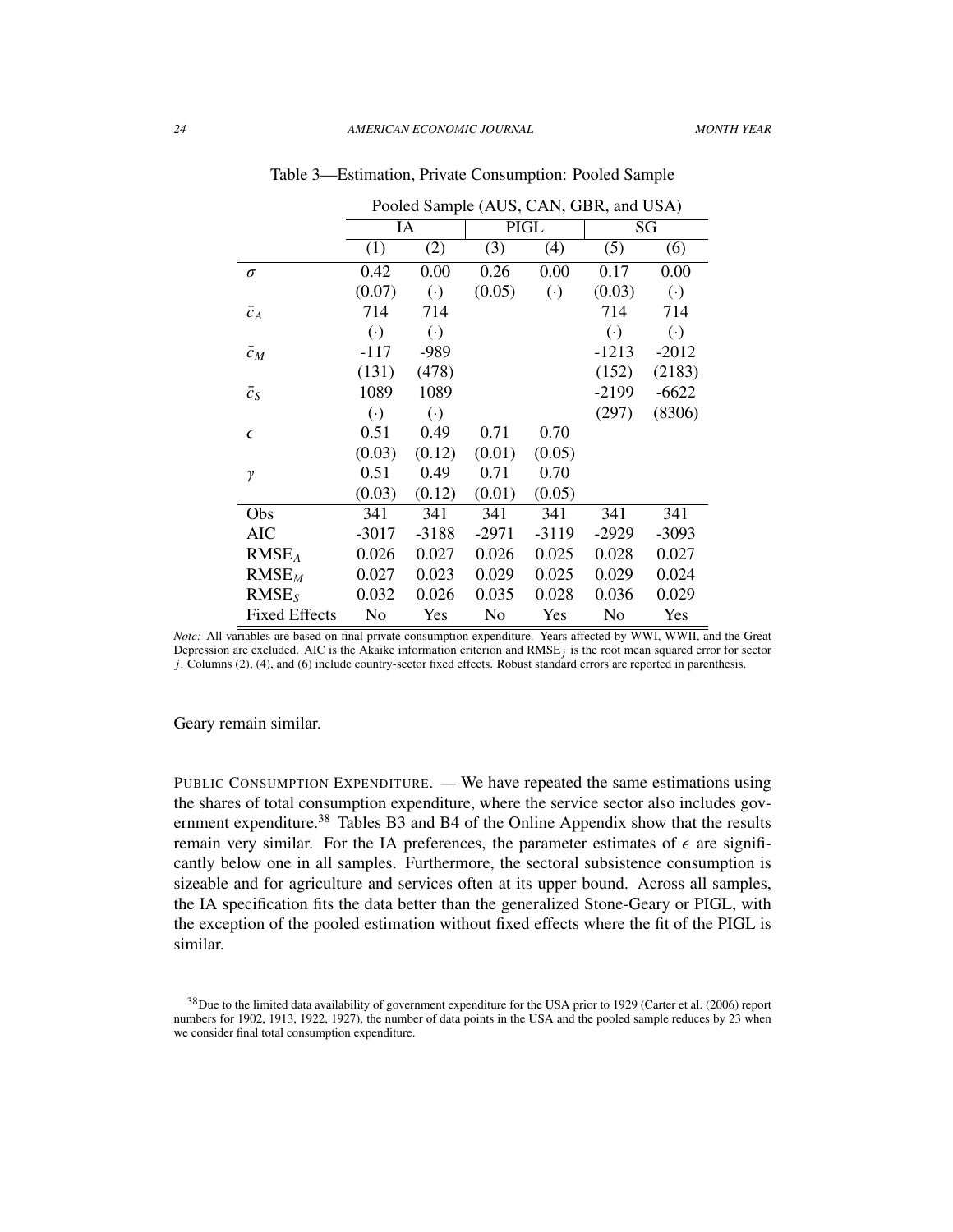

*Note:* Panel (a) shows the predicted Elasticity of Intertemporal Substitution (EIS) and panel (b) the pairwise Allen-Uzawa Elasticity of Substitution (AES) for the USA based on the IA preference estimates. In panel (a) circles indicate the prediction of the individual estimation in column (1) of Table 1, squares the prediction of the pooled estimation in column (1) of Table 3, and triangles the prediction of the pooled estimation with fixed effects in column (2) of Table 3. All predictions in panel (b) are based on the estimates in column (2) of Table 3.



GENERALIZED STONE-GEARY. — Due to its prominence in the existing literature, we also briefly discuss the generalized Stone-Geary's estimation results. The second row of Tables 1–3 show that the best fit to the data occurs for all samples when the estimated subsistence level of food is at its upper bound; a  $\bar{c}_A$  above food consumption observed in the data would be required to generate strong income effects towards the end of the sample period when per-capita expenditure levels are high. As a consequence, the fall in the expenditure share for agriculture predicted by the generalized Stone-Geary is generally not steep enough to fit the data.<sup>39</sup>

We also find that the point estimate of  $\bar{c}_M$  is sizeable and improves the fit of the generalized Stone-Geary specification significantly. For comparison, Table A4 in the Appendix shows the estimation results when  $\bar{c}_M$  is restricted to zero—a restriction that is commonly imposed in the literature. Relative to the unrestricted estimations in Tables 1–3, the fit to the data, as measured by the AICs and the RMSEs reported at the bottom of the table, worsens considerably.

#### *B. Predicted Expenditure Shares*

The predicted nominal expenditure shares of the country-specific estimations in Tables 1–2 are shown in Figure 5. For simplicity, we focus on the IA and generalized Stone-Geary specification and plot the predictions along with the actual shares observed in the

 $39$ This is most visible for the case of CAN shown in Figure 5(a).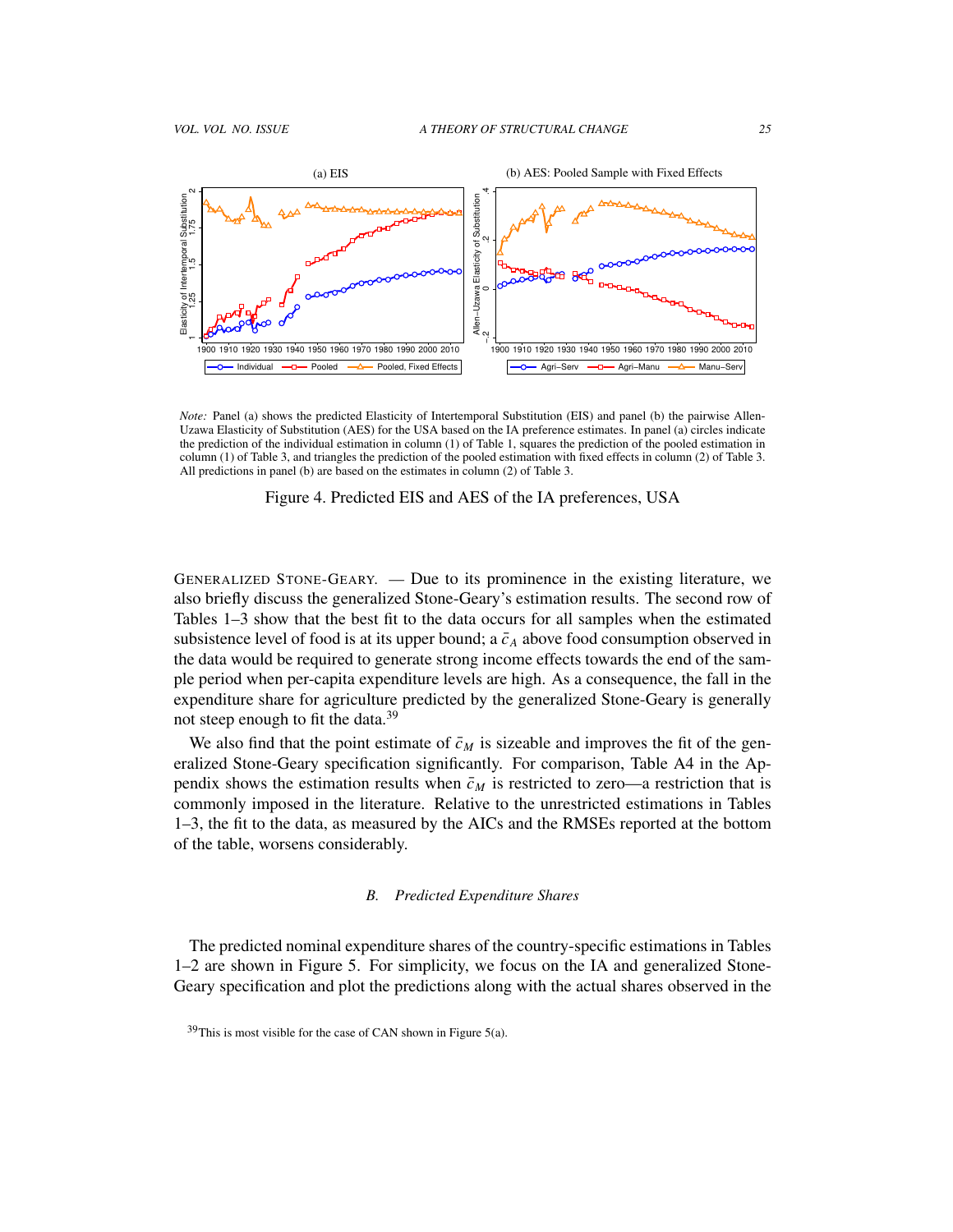

*Note:* The figure plots the predicted final private nominal consumption expenditure shares based on the country-specific estimates in Tables 1 and 2. In each panel, the solid black line shows the data, the orange line with circles indicates the fit of the IA preferences and the dashed blue line the prediction of the generalized Stone-Geary.

Figure 5. Predicted Final Private Nominal Consumption Expenditure Shares

Using CAN as an example, panel (a) of Figure 5 illustrates our earlier result that the generalized Stone-Geary specification underpredicts the sustained decline of the agricultural share because its income effects vanish quickly as per-capita expenditure grows. In contrast, IA predicts the decline well because it can generate sustained income effects.<sup>41</sup> Panel (b) shows that the generalized Stone-Geary underpredicts the increase in the USA's manufacturing sector until 1950, while it overpredicts the decline toward the end of the

<sup>&</sup>lt;sup>40</sup>The residuals of the predicted expenditure shares corresponding to Figure 5 are illustrated in Figure B3 of the Online Appendix. The predictions for all sectors, countries, and the PIGL specification can be found in Figures B4–B6 of the Online Appendix.

 $41$  From 1950–2014 the actual share of agriculture fell by 16.0 percentage points, while the fall predicted by generalized Stone-Geary is merely 10.5. The IA predicts a reduction of 15.6 percentage points.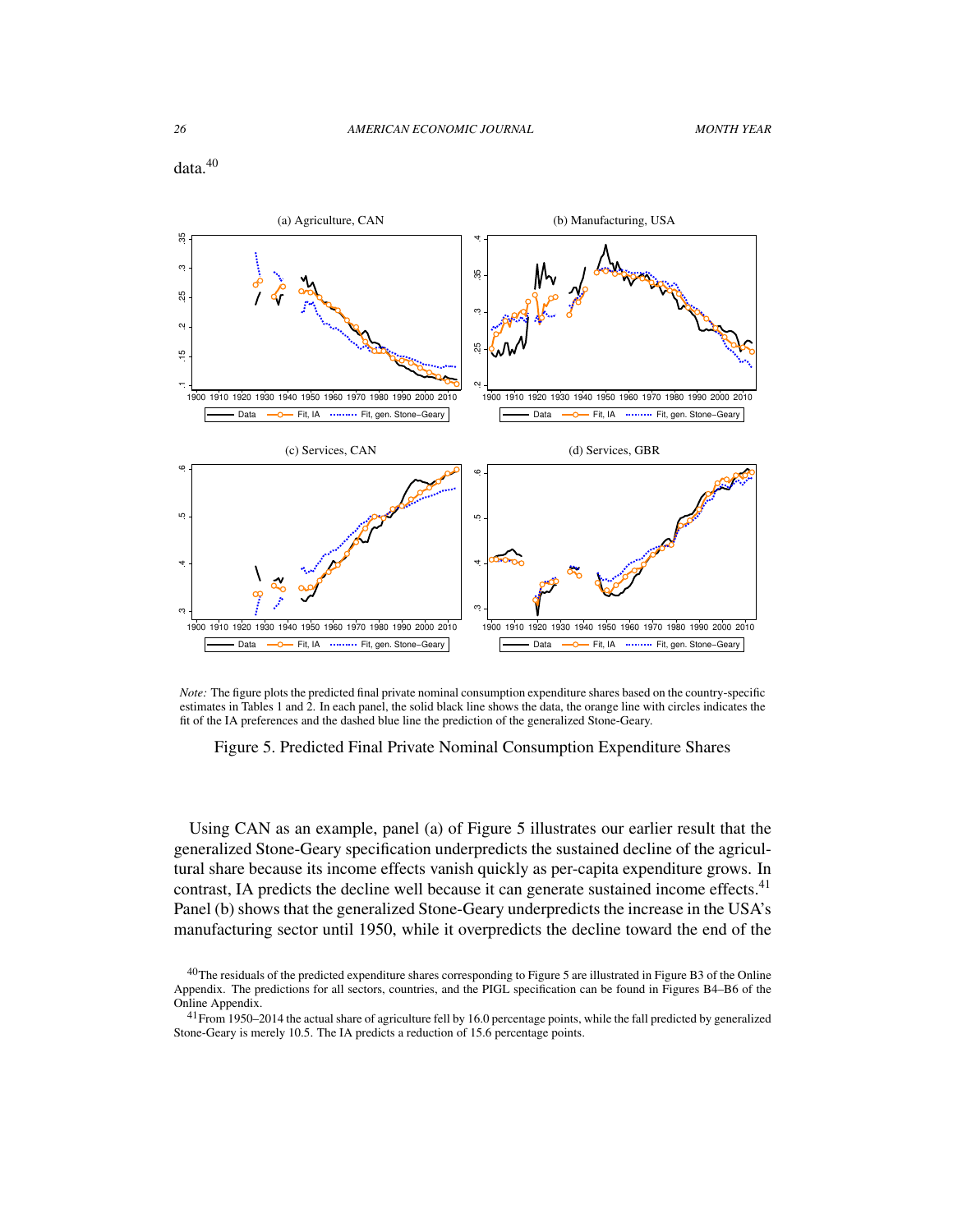

*Note:* The figure plots the predicted final private real consumption expenditure shares for services based on the countryspecific estimates in Tables 1 and 2. In each panel, the solid black line shows the data, the orange line with circles indicates the fit of the IA preferences and the dashed blue line the prediction of the generalized Stone-Geary.

Figure 6. Predicted Final Private Real Consumption Expenditure Shares in Services

sample period. IA provides a better fit of the hump shape.<sup>42</sup> Panels (c) and (d) show for CAN and GBR that the generalized Stone-Geary underpredicts the accelerated increase in the service sector, while IA matches the increase well.<sup>43</sup>

An alternative to the nominal shares is to visualize the data as "real shares", as for instance suggested by Herrendorf, Rogerson and Valentinyi (2014). To this aim, we calculate the predicted and actual real sectoral quantities and express each sector's quantity as a share of the sum of quantities.<sup>44</sup> Figure  $\overline{6}$  plots the predicted real expenditure shares

 $42$ The prediction with generalized Stone-Geary is initially too high (26.4 instead of 24.5 percent) and then too low at the end of the sample  $(24.0 \text{ vs } 25.8)$ .

<sup>&</sup>lt;sup>43</sup>The actual service share in CAN increases by 26.0 percentage points between 1950 and 2014. IA predicts an increase of 24.7 percentage points. In GBR, the actual share of services increases by 27.4 percentage points from 1950–2013. IA matches this the best and predicts an increase of 26.1 percentage points.

 $44$ More precisely, the share of real consumption of good *j* is expressed as a share of the sum of real consumption across all goods, i.e.,  $c_j/(c_A + c_M + c_S)$ , for  $j = A, M, S$ .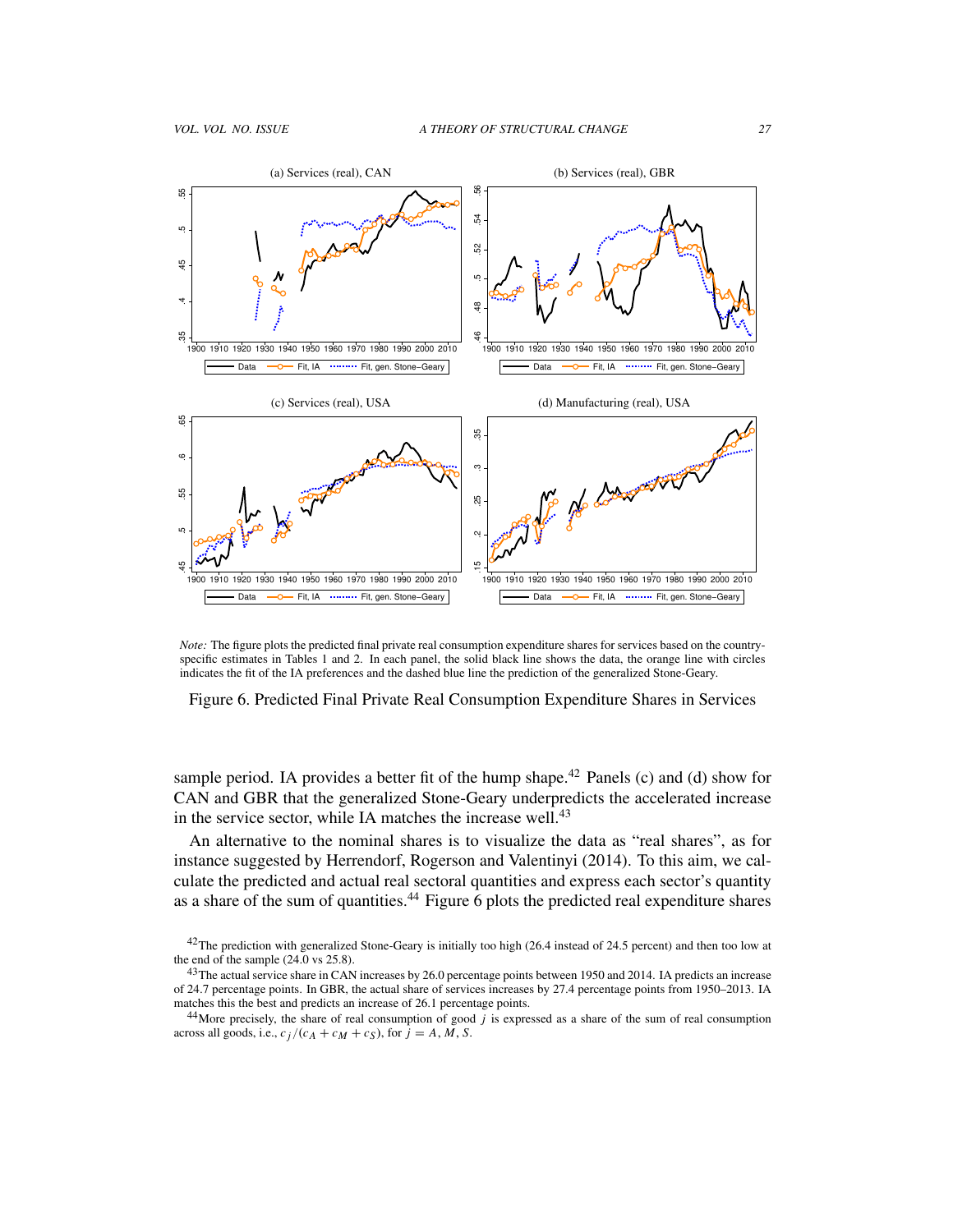based on the estimates in Tables 1 and  $2^{45}$  Panels (a)–(c) show that the generalized Stone-Geary struggles to match the pronounced hump shape in the real quantity share of services in CAN, GBR, and the USA, and the fit of IA is generally much better. The difference is starkest in panel (a), which shows that in CAN, the real service share increased substantially in the second half of the century and then decreases again, although less than in the USA. IA correctly predicts the strong initial increase and subsequent flattening out, while generalized Stone-Geary yields a relatively constant share in the second half of the century. Furthermore, panel (d) illustrates that IA predicts the recent rise of real manufacturing in the USA well, while the generalized Stone-Geary underpredicts it.

Overall, the IA preference specification can, due to the more flexible income effects, generate the non-monotonic pattern of structural change the most accurately. We document the role and importance of the flexible income effects in more detail in the next section.

## *C. Predicted Income Elasticities*

In this section, we present the predicted income elasticities of the sectoral expenditure shares using the parameter estimates in Tables 1 and 2.<sup>46</sup> For all the considered specifications, the income effects of the sectoral expenditure shares depend on the percapita expenditure level and the sectoral prices, and therefore change over time. When the income elasticity of the expenditure share is positive, the corresponding sector has a luxury character: when income increases, a luxury sector absorbs a larger fraction of total expenditure. Sectors with a negative elasticity of the share have the character of a necessity.

Figure 7 shows the income elasticities of the shares predicted by the IA and generalized Stone-Geary specifications for the USA and GBR. $47$  Panels (a) and (b) confirm that generalized Stone-Geary predicts income effects that are monotonically converging to zero as the per-capita expenditure level increases. This makes it difficult for the specification to match the continued decline in the agricultural sector towards the end of the sample.

For the IA preference specification shown in the lower panels of Figure 7, the predicted income effects are more flexible and sustained. The income elasticity of the agriculture share is substantially below zero over the considered period, which is essential to fit its continued decline. The manufacturing sector starts out as a clear luxury with a high income elasticity. This helps to generate the increasing part of its hump shape. The income elasticity of the manufacturing share then decreases over time and turns even negative for the USA. Thus, in the later years of the U.S. sample, flexible income effects are crucial to fit the falling expenditure share of manufacturing. Finally, the service expenditure share's income elasticity starts out slightly negative for both countries and is then predicted to be a luxury for most of the later sample period.

<sup>45</sup>For completeness, we report in Figures B7–B9 of the Online Appendix the analog predictions for the remaining sectors, countries, and the PIGL specification.

<sup>&</sup>lt;sup>46</sup>The income elasticity is given by  $\partial \log(\eta_{j,t})/\partial \log(E_t/N)$ .

<sup>47</sup>The further elasticities are shown in Figures B10–B11 of the Online Appendix.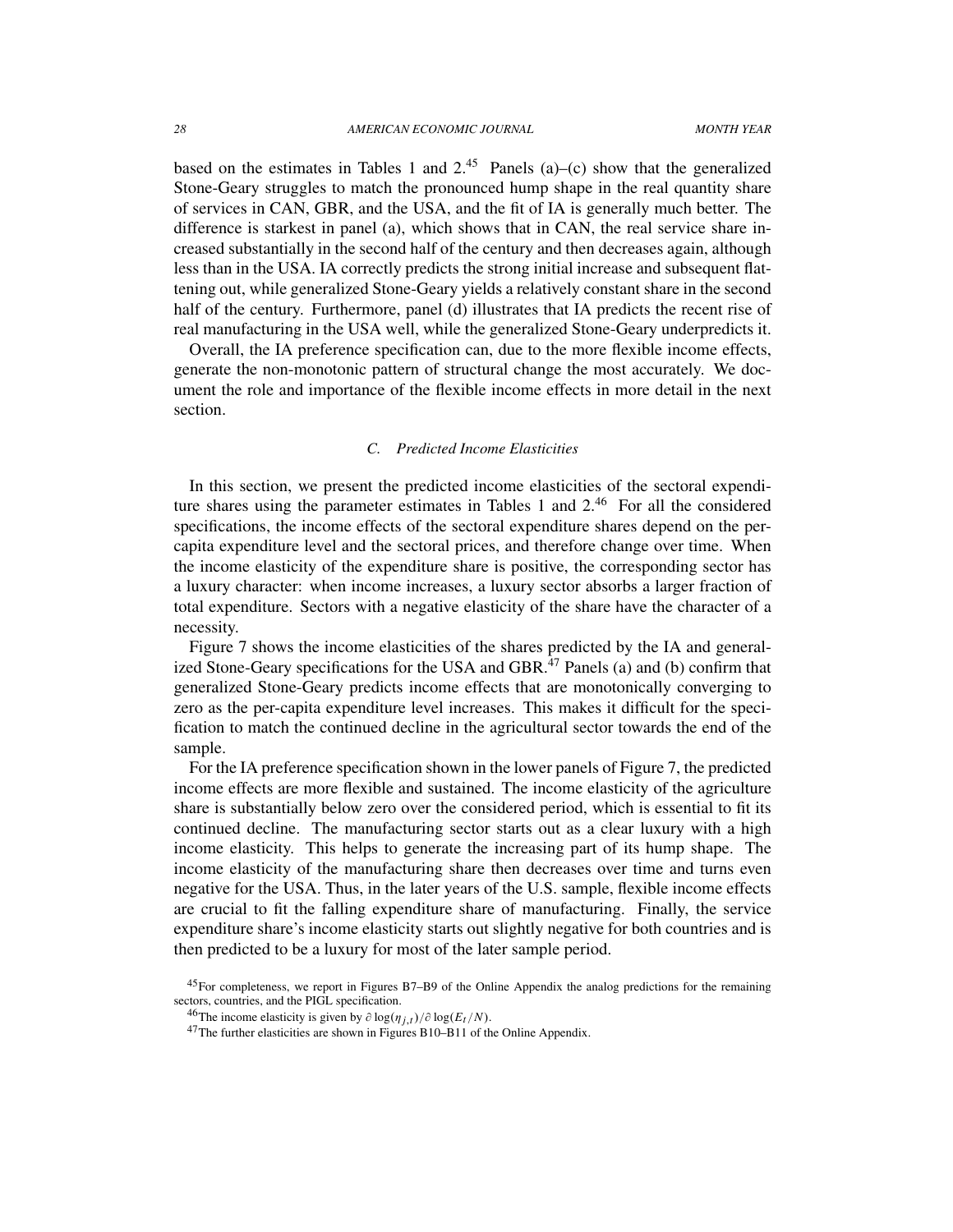

*Note:* The figure plots the predicted income elasticities of the sectoral expenditure shares for the USA and GBR based on the estimates in Table 1. Panels (a) and (b) show the elasticities predicted by the generalized Stone-Geary specification, and panels (c) and (d) the elasticities predicted by the IA preferences.

## Figure 7. Predicted Income Elasticities of the Expenditure Shares in the USA and GBR

#### *D. Slutsky Restrictions and the Aggregation Factor*

When working with the IA and PIGL specification, parameter restrictions have to ensure the symmetry (SM) and negative semi-definiteness (NSD) of the Slutsky matrix.<sup>48</sup> We enforce the Slutsky restrictions by imposing prohibitive penalties for preference parameters that yield violations of NSD in the standard FGNLS estimation procedure. Thus, all point estimates reported in the tables of the main text and the appendixes satisfy SM and NSD point-wise, i.e., when the Slutsky matrix of the household is evaluated at the per-capita expenditure and prices observed in each sample.

At the household level, we quantify the constant aggregation factor  $\kappa$  using distribu-

<sup>48</sup>See Hosoya (2017, Corollary 1), for example. Formally, the Slutsky matrix is given by the Hessian of the household's expenditure function. Since we have already imposed functional forms that guarantee SM, we only need to impose restrictions that ensure the eigenvalues of the Slutsky matrix are non-positive (to check NSD).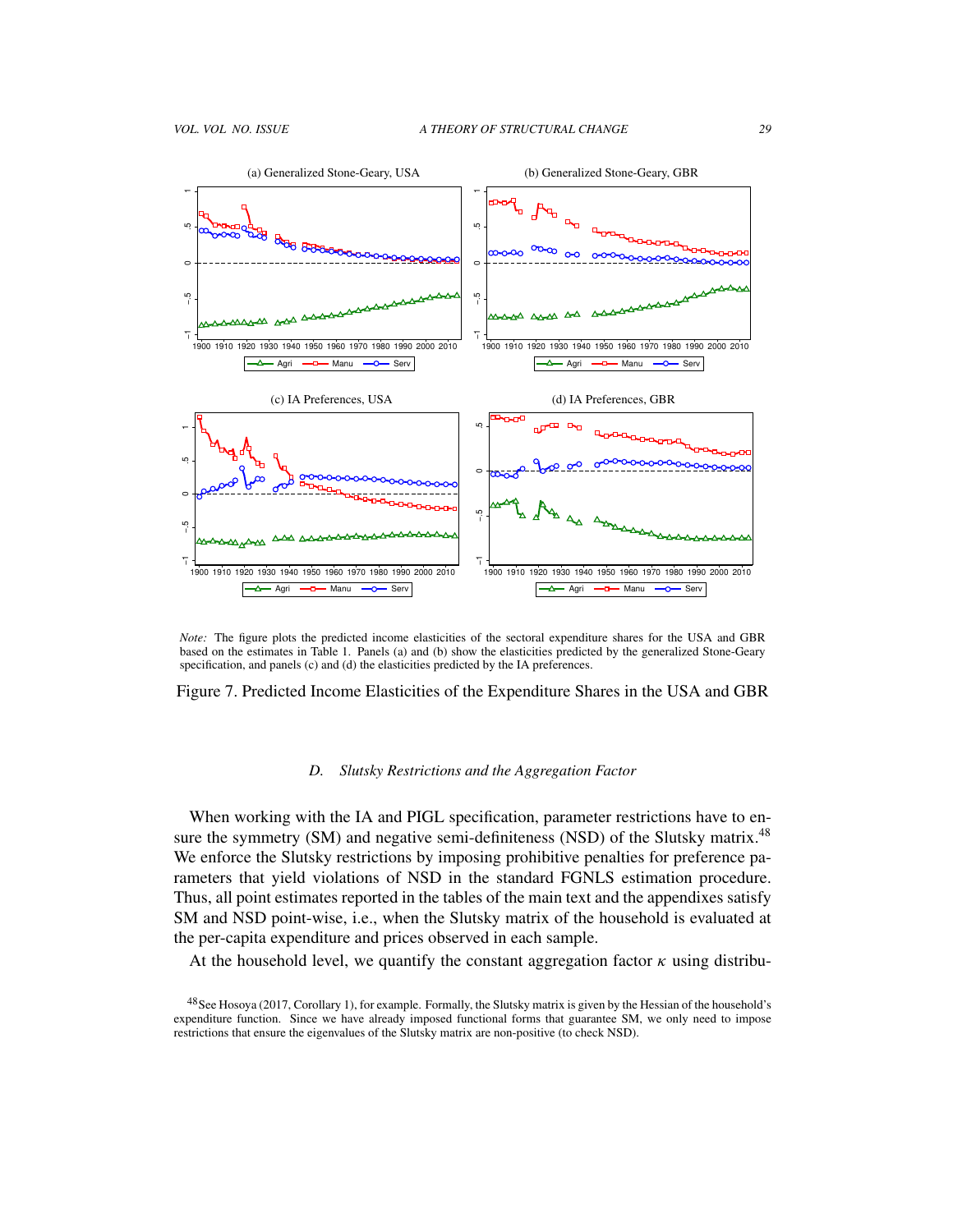tional data from the U.S. Consumer Expenditure Survey for the years 1984–2014.<sup>49</sup> The following iterative procedure is applied to compute  $\kappa$ : (i) we guess a value for  $\kappa$ , (ii) we estimate the preference parameters for the USA that satisfy the NSD restriction, (iii) based on the point estimates and the distributional data, we compute the updated value of  $\kappa$  as the average value of (17) over the period 1984–2014, (iv) we go back to step (ii) until we reach a fixed point for  $\kappa$ . The resulting  $\kappa$  for the USA is 0.964 for the IA and 0.980 for the PIGL. We then use the U.S. values of  $\kappa$  to estimate the IA and PIGL preference parameters in all other samples.<sup>50</sup>

#### VI. Relation to Preferences Used in the Literature

In this section, we briefly discuss the relation to other approaches used in the literature and comment on the implications of our findings for applications and estimations of flexible demand systems in dynamic general equilibrium models.

STRUCTURAL CHANGE AND NON-HOMOTHETIC PREFERENCES. — In the macroeconomic literature, the papers closest to ours are Buera and Kaboski (2009), Herrendorf, Rogerson and Valentinyi (2013, 2014), Boppart (2014), and Comin, Lashkari and Mestieri (2020). We go beyond an analysis of the post-war USA by considering a larger data set that includes the pre-war era for the USA, GBR, CAN, and AUS. The relatively long time period allows us to study the robust regularities documented in Figure 1, including the hump-shape in the share of manufacturing. Our conclusions differ from the post-war results in Herrendorf, Rogerson and Valentinyi (2013) in important ways: a generalized Stone-Geary specification struggles to fit the historical expenditure shares for the majority of countries, including the USA, and income effects are still a very important but no longer the single main force behind structural transformation in final consumption expenditure. We also emphasize the importance of estimating a subsistence level in manufacturing consumption to fit the historical data well, which is typically set to zero in the existing literature.

The result that a generalized Stone-Geary specification is not flexible enough to match the data over a long sample period resembles the finding in Buera and Kaboski (2009). One of our main contributions is to provide a more flexible preference specification that can fit the data. We focus on domestically consumed output, whereas Buera and Kaboski (2009) run the non-homothetic specification over decennial U.S. value-added data from 1870 onwards. Isolating the domestic consumption component in the value-added data requires detailed information on import and export, as well as the input-output tables, which are unfortunately not available for the historical data.

<sup>&</sup>lt;sup>49</sup>We consider average annual consumption expenditures by quintiles of pre-tax income from the U.S. Consumer Expenditure Survey. The data are available for the years 1984–2014 from the U.S. Bureau of Labor Statistics (2018), see Online Appendix C.

<sup>&</sup>lt;sup>50</sup>When we impose the Slutsky restrictions on the parameter estimates, we check the Slutsky matrix at the household level and need to compute  $\kappa$ , which scales the  $D(P)$  function in the PIGL and the IA period utility. Since  $\epsilon \in (0, 1)$ , higher inequality in expenditures yields lower values of  $\kappa$  and tighter restrictions for the parameters. Thus, using the  $\kappa$  of the USA—which has a relatively high expenditure inequality—for the other countries yields conservative estimates and model predictions.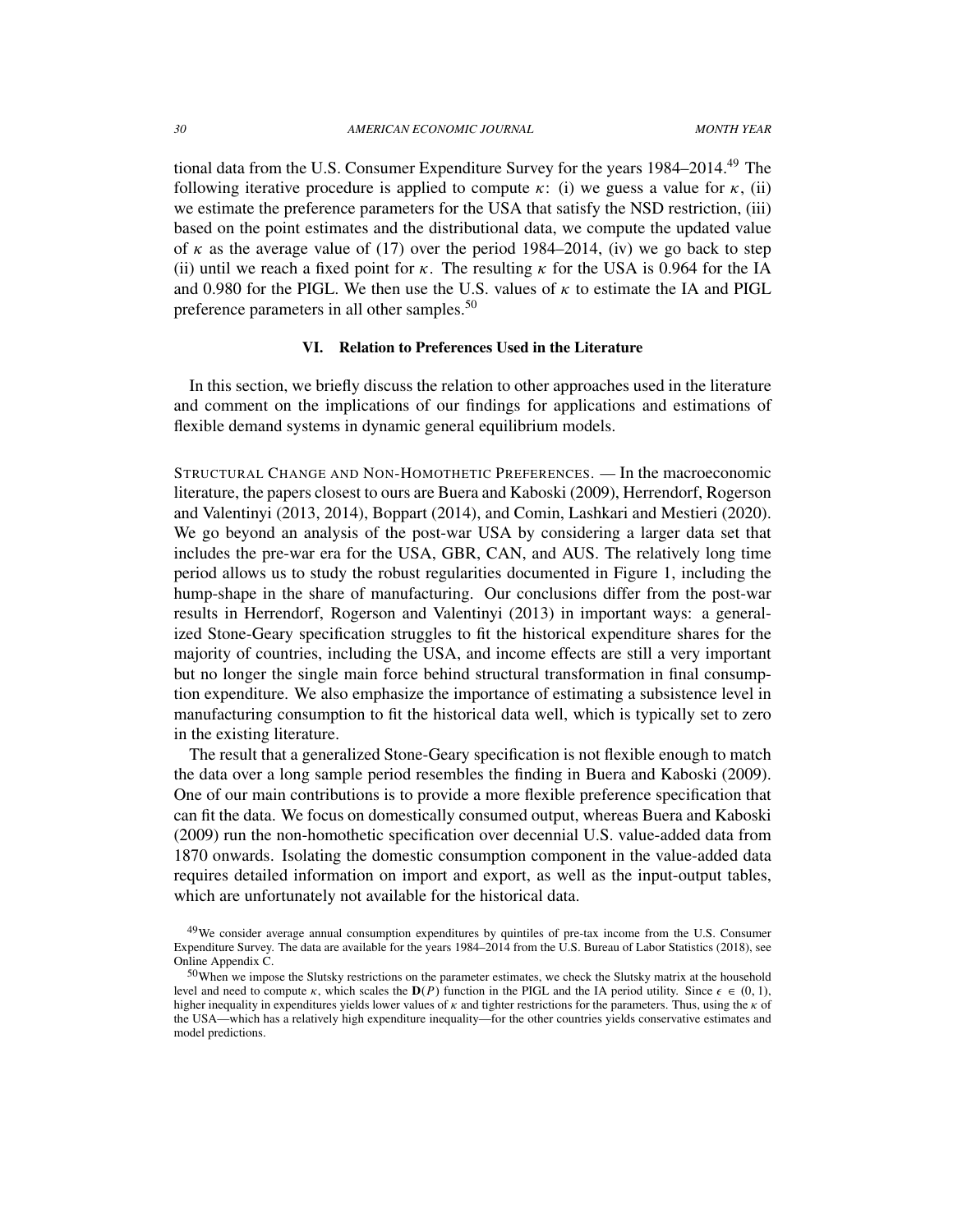As in Boppart (2014) and Comin, Lashkari and Mestieri (2020), we use a specification that allows for both sustained income and relative price effects in a standard multi-sector growth framework.<sup>51</sup> However, the IA class of preferences has the additional flexibility to generate—even at constant prices—a non-monotonic relationship between expenditure shares and the expenditure level. While Boppart (2014) considers an economy with two broad sectors for goods and services, we are splitting the goods sector further up into agriculture and manufacturing. Comin, Lashkari and Mestieri (2020) apply the nonhomothetic CES specification from Hanoch (1975) in a multi-sector growth model to study structural change. The IA preferences that we characterize allows to consistently estimate parameters from historical macroeconomic data without a representative household assumption. The non-homothetic CES specification is not part of the IA class but also allows for sustained income effects. Unlike Boppart (2014) and Comin, Lashkari and Mestieri (2020), who focus on the post-war period, we provide empirical evidence for the importance of relative price and income effects for the entire 20th century.<sup>52</sup>

DEMAND ESTIMATION AND NON-HOMOTHETIC PREFERENCES. — Our paper is also related to the microeconomic literature on demand system estimation, such as Muellbauer (1975, 1976), Blundell, Pashardes and Weber (1993), and Banks, Blundell and Lewbel (1997).

The PIGL class of preferences introduced by Muellbauer (1975, 1976) yields expenditure shares that are quasi-linear in the nominal expenditure level raised to some power (or, in the PIGLOG case, the logarithm of expenditure). Banks, Blundell and Lewbel (1997) established the QAID system that results from the quadratic generalization of the AID system, which is itself a special case of PIGLOG. Like our IA preferences, the QAID specification allows the expenditure shares to be a non-monotonic function in the expenditure level, as observed for manufacturing in Figure 2. However, there are two important differences to our IA preferences. First, the general QAID specification does not allow for constant aggregation factors as discussed in Blundell, Pashardes and Weber (1993). In contrast, IA preferences imply a single constant aggregation factor and allow to identify all preference parameters from aggregate data with cross-sectional information from only one period. Second, the QAID system cannot be used in multi-sector growth models, because demand becomes negative with sustained growth in per-capita expenditure.

APPLICATIONS AND PRACTICAL GUIDANCE. — For empirical applications with macroeconomic data, IA preferences are a natural choice because they are the most general class

<sup>&</sup>lt;sup>51</sup> Kongsamut, Rebelo and Xie (2001), Ngai and Pissarides (2007), and Foellmi and Zweimüller (2008) shut down either the relative price or the income effect to be consistent with an exact balanced growth path. Like Comin, Lashkari and Mestieri (2020), we consider specifications consistent with an asymptotic balanced growth path, while Boppart (2014) establishes structural change along an exact balanced growth path.

 $52$  Leon-Ledesma and Moro (forthcoming) use the PIGL preferences of Boppart (2014) to analyze the U.S. post-war period. Eckert and Peters (2018) apply PIGL preferences to study structural change between the agricultural and the non-agricultural sector in a spatial equilibrium model.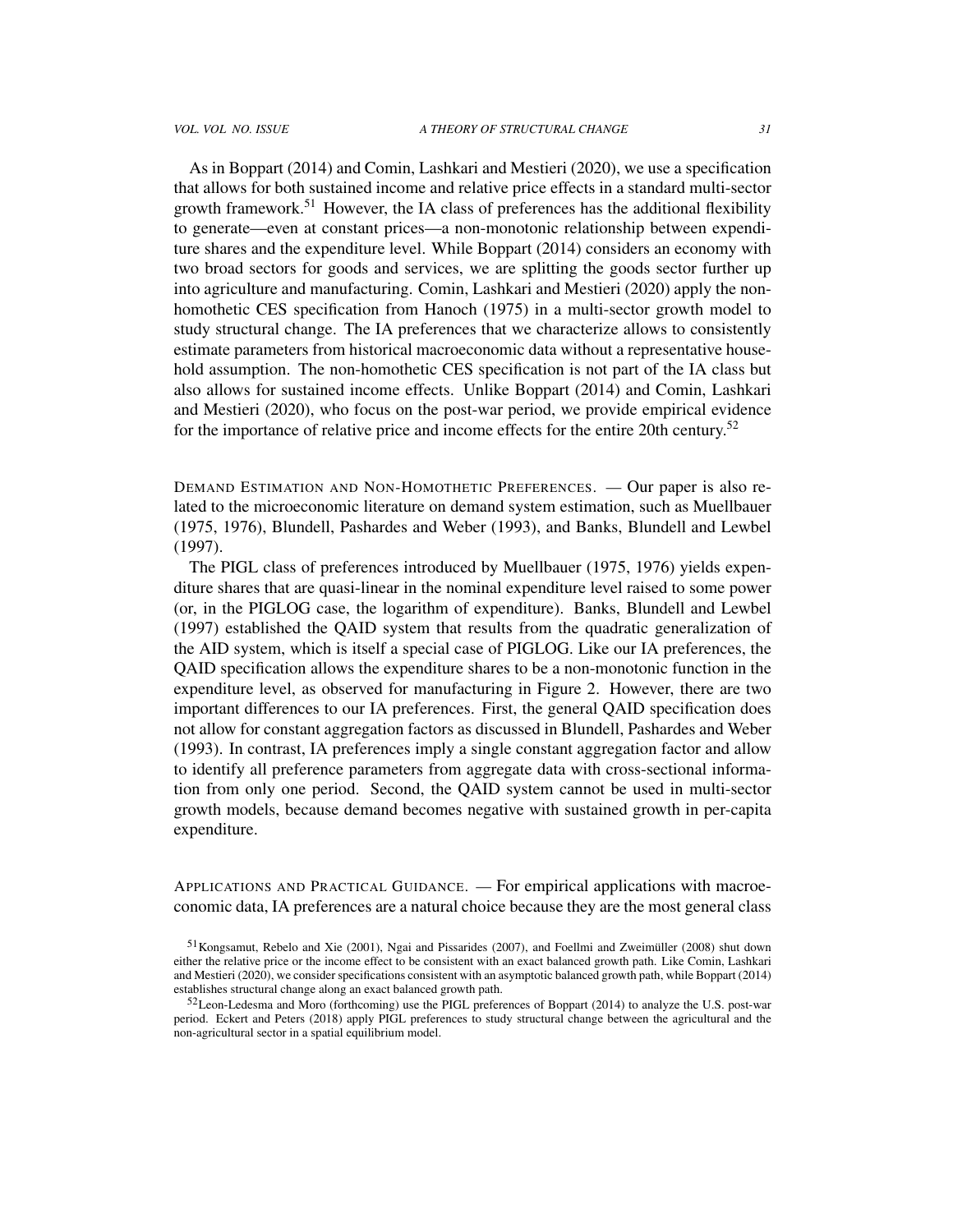that allows estimating preference parameters without aggregation bias. It is straightforward to extend the framework to more than three sectors if a finer good categorization is required. Researchers who prefer to work with the direct form of preferences, e.g., to state and solve the planner problem, can use the function (25) or a special case of it.

IA preferences do not impose the income effects to vanish as the income level increases. On the contrary, our preferences allow a good to switch, for example, from being a luxury at low income levels to becoming a necessity at high income levels even at constant prices. This flexibility of IA preferences, which is not present in the nested PIGL and generalized Stone-Geary forms, is particularly valuable when expenditure shares follow a non-monotonic pattern. Such a pattern—like the hump-shaped manufacturing share—is common in data sets with large variations in income levels, and we illustrate this in our long-run time series and in the cross-sectional microeconomic data. Besides the flexible income effects, IA preferences have flexible elasticities of substitution, where different sectors can be net complements or substitutes.

Since the IA class nests the generalized Stone-Geary as a special case, an applied user can straightforwardly compare the significance of the difference in the fit. In some contexts with relatively small variations in the income level, a Stone-Geary might indeed suffice. However, in our application, we found that even simple parametrizations of the IA preferences—with a closed-form solution of the direct utility function and the same number of parameters—achieve a substantially better fit than the Stone-Geary specification.<sup>53</sup> When such simple cases do not provide sufficient flexibility to fit the given data, the specification can easily be expanded by considering more general parametrizations within the IA class.

#### VII. Conclusion

Structural transformation is a stylized fact of modern economic development over the past century, but the existing literature has struggled to provide a theory of consumer demand within a multi-sector growth model that can fit this long-run reallocation across sectors. We characterize the most general class of intertemporally aggregable preferences that allow for tractable aggregation and admit to consistently estimate the preference parameters from aggregate data. Based on a novel data set of historical consumption expenditures of four countries over more than 100 years, we show that our preferences provide a better fit of the historical consumption expenditure data than existing theories. One reason is that the standard preferences used in the literature lack the flexibility to fit the non-monotonic pattern in the expenditure shares, which is an essential feature of structural change. Furthermore, our findings have important implications for the exter-

$$
u(c)=\frac{1-\epsilon}{\epsilon}(c_{S}-\bar{c}_{S})^{\epsilon}\left(1-\left(\frac{v}{\kappa}\right)^{\frac{1}{1-\epsilon}}\left[\sum\nolimits_{j\in\{A,M\}}\theta_{j}^{\frac{1}{\varphi}}(c_{j}-\bar{c}_{j})^{\frac{\varphi-1}{\varphi}}\right]^{\frac{\varphi\epsilon}{(\varphi-1)(\epsilon-1)}}\right)^{1-\epsilon}+\frac{(1-\epsilon)v}{\kappa\epsilon},
$$

and achieves a much lower AIC of -1059 compared to -1000 for the generalized Stone-Geary.

<sup>&</sup>lt;sup>53</sup>In the U.S. sample, for instance, the IA specification in (25) with  $\gamma = \epsilon$ ,  $\omega_S = 1$ , and  $\theta_S = 0$  has only seven free parameters, yields the closed-form direct utility function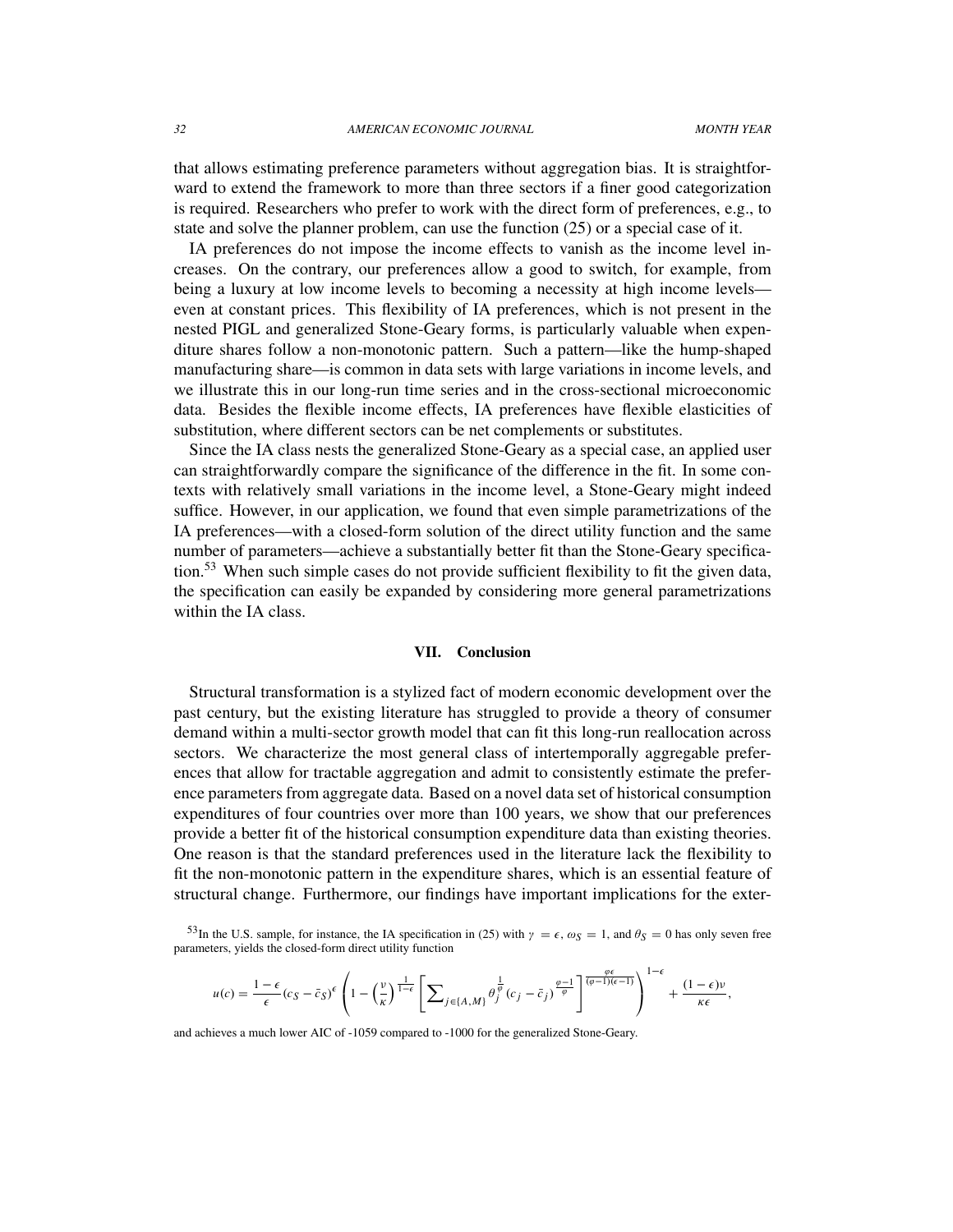nal validity of structural transformation in the development process. The observation that the generalized Stone-Geary preferences imply subsistence levels in agriculture that are binding for (not unreasonably) low income levels, limits the ability to apply it to contexts with large variation in incomes across time, countries, or households. We expect that IA preferences avoid this problem and will provide a useful basis for the analysis of structural change in a wide development context. We therefore plan to consider in future work a broader sample of countries. There is an inherent need for a dynamic multi-sector general equilibrium framework and an empirically robust parametrization of preferences that can be used for welfare analyses of structural change and potential policies, as illustrated by the prominent debate on the effects of deindustrialization (see for example Rodrik, 2016).

Because of the lack of historical data on home production, we focused exclusively on market expenditure. It would be interesting to extend our analysis and consider how endogenous labor supply and home production interact with the structural change in market expenditure.<sup>54</sup> Finally, another potentially interesting application of IA preferences is to study the cyclical properties of different sectors.<sup>55</sup>

<sup>&</sup>lt;sup>54</sup>See Moro, Moslehi and Tanaka (2017) for such an analysis of home production in the post-war period in combination with generalized Stone-Geary preferences.

<sup>55</sup>See Storesletten, Zhao and Zilibotti (2019) for a unified framework of business cycles and structural change with a nested CES production structure over modern agriculture, subsistence agriculture, and non-agriculture.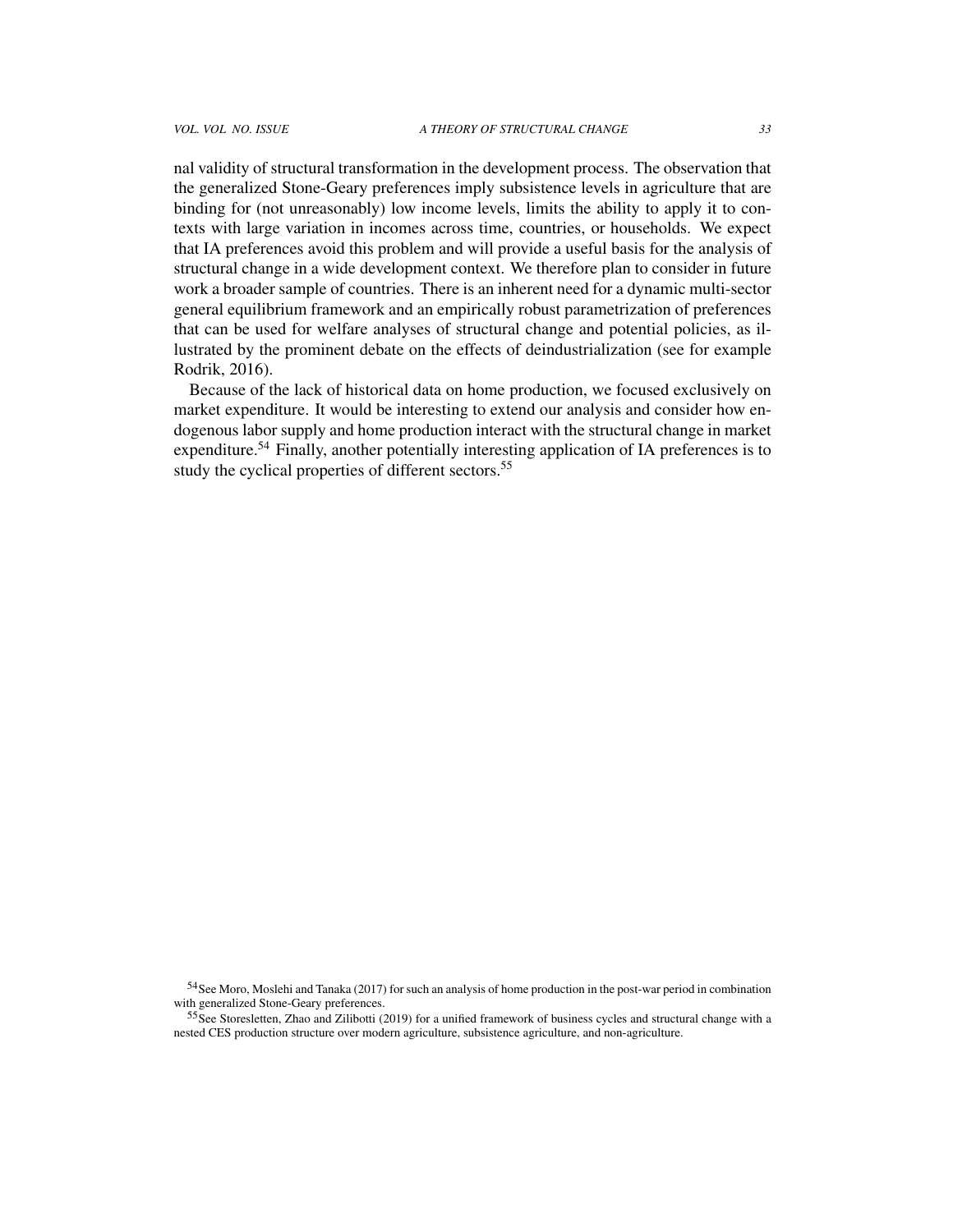APPENDIX: LEMMATA, PROOFS AND ADDITIONAL TABLES

## *A1. Planner Problem*

LEMMA 2: Let  $\mu^i > 0$  be the planner's weight on household *i*. Then, the planner *problem in the economy of Section II can be written as*

$$
\max_{c_{i,j,t},k_{j,t},n_{j,t}} \int_0^N \mu^i v\left(\sum_{j\in J} \tilde{p}_{j,t}c_{i,j,t},(\tilde{p}_{A,t},\tilde{p}_{M,t},\tilde{p}_{S,t})\right)di
$$

*subject to the resource constraints*

$$
\text{(A1)} \qquad \qquad \int_0^N c_{i,j,t} \, di \le k_{j,t}^a (g_j^t n_{j,t})^{1-a}, \quad \forall j \in J
$$

(A2) 
$$
\sum_{j \in J_+} [k_{j,t+1} - (1 - \delta)k_{j,t}] \leq k_{X,t}^{\alpha} (g_X^t n_{X,t})^{1-\alpha}
$$

$$
\sum_{j\in J_+} n_{j,t} \leq n,
$$

*for given*  $k_0 = \sum_{j \in J_+} k_{j,0} > 0$ ,  $\tilde{p}_{j,t} \equiv (g_X/g_j)^{(1-a)t} \ \forall j \in J$ .

#### PROOF:

The planner problem is given by

(A4) 
$$
\max_{c_{i,j,t}, k_{j,t}, n_{j,t}} \int_0^N \mu^i u(c_{i,A,t}, c_{i,M,t}, c_{i,S,t}) di
$$

subject to (A1)–(A3) and a given  $k_0 = \sum_{j \in J_+} k_{j,0} > 0$ ,  $\forall j \in J_+$ . Here,  $u(\cdot)$  represents the direct utility function defined in (7) and (8). Since  $v\left(\sum_{j\in J}\tilde{p}_{j,t}c_{i,j,t},\left(\tilde{p}_{A,t},\tilde{p}_{M,t},\tilde{p}_{S,t}\right)\right)=$  $u\left(c_{i,A,t}, c_{i,M,t}, c_{i,S,t}\right)$ , we have

$$
\partial u\left(c_{i,A,t},c_{i,M,t},c_{i,S,t}\right)/\partial c_{i,j,t} = v_e\left(\sum_{j\in J}\tilde{p}_{j,t}c_{i,j,t},\left(\tilde{p}_{A,t},\tilde{p}_{M,t},\tilde{p}_{S,t}\right)\right)\tilde{p}_{j,t}, \quad \forall j \in J.
$$

Note that  $\tilde{p}_{j,t}$  is the planner's shadow price of producing good *j* in terms of investments (i.e., the Lagrange multiplier of (A1) divided by the one of (A2)). It is then straightforward to verify that the necessary and sufficient optimality conditions of the problem in (A4) coincides with the ones of the problem in Lemma 2.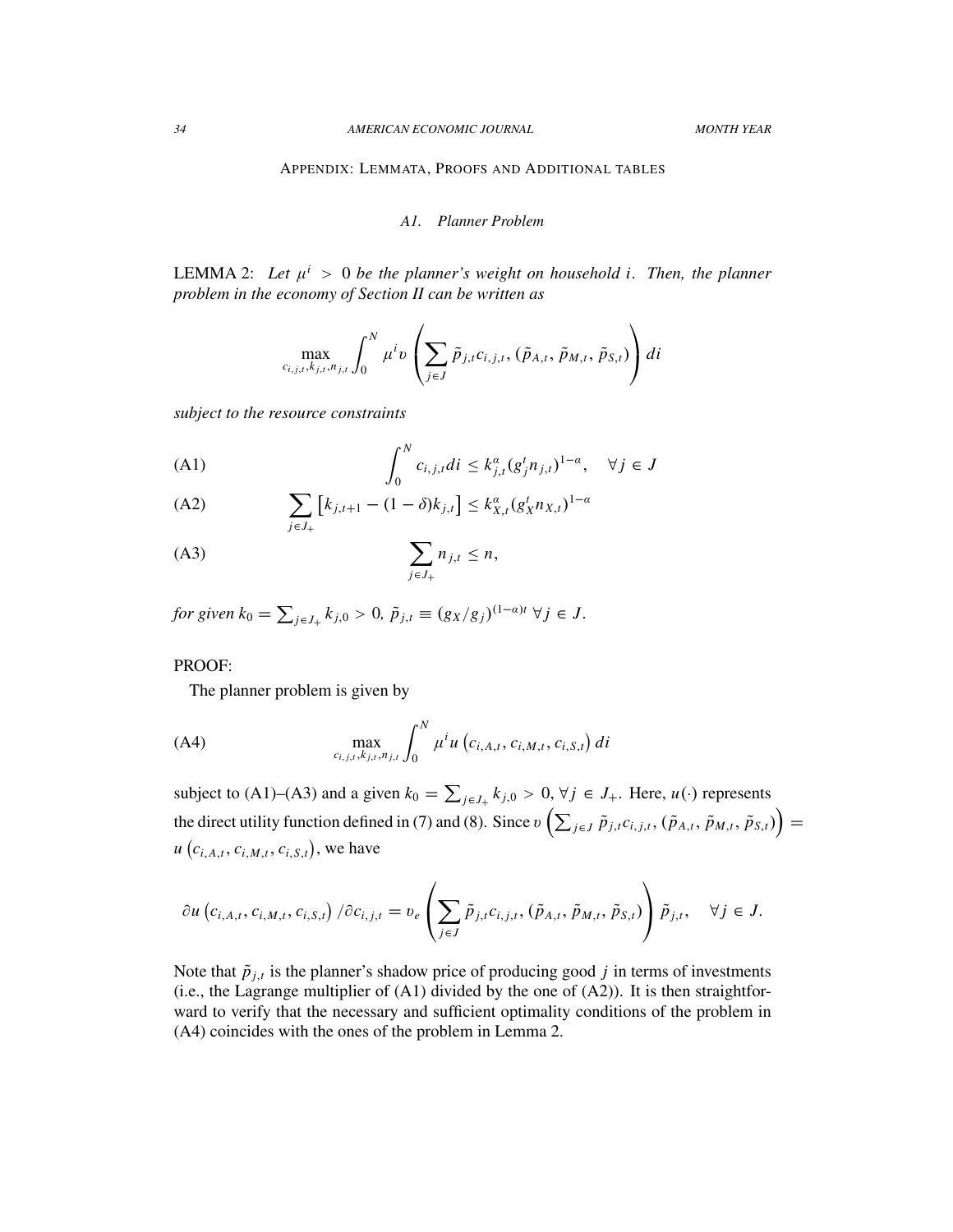#### *A2. Production Side: Equilibrium Conditions*

LEMMA 3: *The capital-labor ratio is equalized across all sectors, i.e.,*

(A5)

\n
$$
\frac{k_{j,t}}{n_{j,t}} = \frac{k_t}{n}, \ \forall t, \ j \in J_+.
$$

*Furthermore, the prices are given by*

$$
(A6) \t p_{j,t} = g_j^{-(1-\alpha)t} \left(\frac{w_t}{1-\alpha}\right)^{1-\alpha} \left(\frac{r_t+\delta}{\alpha}\right)^{\alpha} = \left(\frac{g_X}{g_j}\right)^{(1-\alpha)t}, \ \forall j \in J,
$$

*where the choice of numéraire*  $p_{X,t} = 1 = g_X^{-(1-a)t}$  $\int_X^{-(1-a)t} [w_t/(1-a)]^{1-a} [(r_t + \delta)/\alpha]^a$  has *been used for the second equality. The equilibrium rental rate and wage rate are given by*

(A7) 
$$
r_t + \delta = a \left(\frac{g_x^t n}{k_t}\right)^{1-a},
$$

*and*

$$
(A8) \t w_t = (1 - \alpha) g_X^t \left( \frac{k_t}{g_X^t n} \right)^{\alpha}.
$$

*Finally, under optimal production, output can be expressed as*

(A9) 
$$
y_{j,t} = g_j^{(1-a)t} \left(\frac{k_t}{n}\right)^a n_{j,t}, \ \forall j \in J_+.
$$

PROOF:

In each period *t*, the representative firm in each sector  $j \in J_+$  solves

$$
\min_{k_{j,t},n_{j,t}} k_{j,t}(r_t+\delta) + n_{j,t}w_t,
$$

subject to an exogenously given output level  $\bar{y}_{j,t} = k_{j,t}^{\alpha} (g_j^t n_{j,t})^{1-\alpha}$ . The first-order conditions of the firms' problems are

$$
\lambda_{j,t} \alpha \bar{y}_{j,t} / k_{j,t} = r_t + \delta,
$$

and

$$
\lambda_{j,t}(1-\alpha)\bar{y}_{j,t}/n_{j,t}=w_t,
$$

where  $\lambda_{j,t}$  denotes the multiplier attached to the constraint. These first-order conditions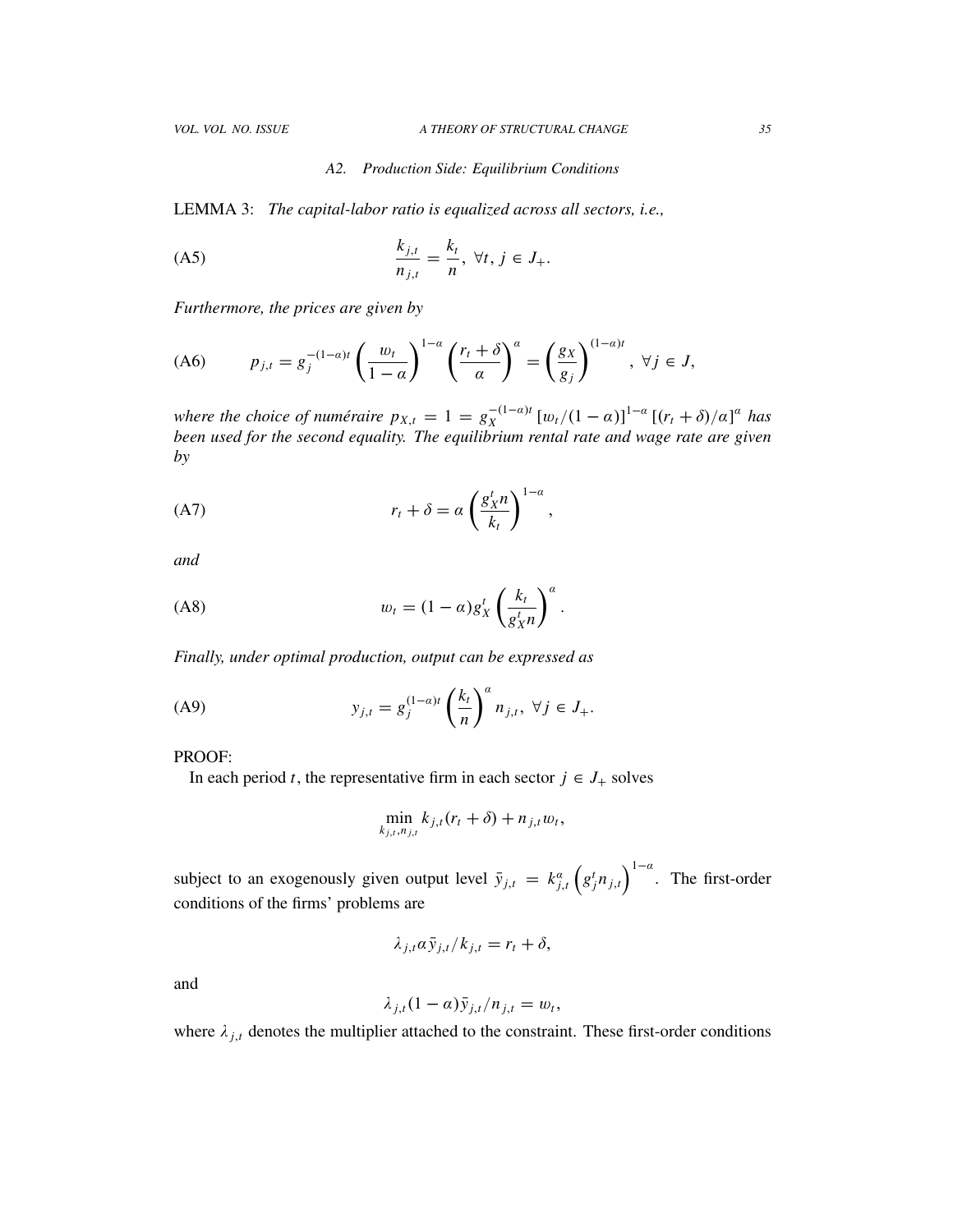directly imply

$$
\frac{k_{j,t}}{n_{j,t}} = \frac{w_t}{r_t + \delta} \cdot \frac{\alpha}{1 - \alpha},
$$

which together with (5) implies (A5). Furthermore, this allows us to write output as (A9). Note that  $\lambda_{j,t}$  can be interpreted as marginal cost and will be equal to the sectoral price  $p_{j,t}$ . Solving the first-order conditions for  $\lambda_{j,t}$  and combining them with (A10) gives  $(A6)$ . Finally, with our choice of the numéraire the first-order conditions of the investment sector imply (A7) and (A8) and establish the lemma.

*A3. Proof of Lemma 1*

The Lagrangian of the household problem can be written as

$$
\mathcal{L} = \sum_{t=0}^{\infty} \beta^t v(e_{i,t}, P_t) + \sum_{t=0}^{\infty} \lambda_{i,t} \beta^t \left( a_{i,t} (1+r_t) + w_t n_i - e_{i,t} - a_{i,t+1} \right).
$$

The first-order conditions are then given by

$$
v_e(e_{i,t}, P_t) = \lambda_{i,t},
$$
  

$$
\lambda_{i,t} = \lambda_{i,t+1} \beta (1 + r_{t+1}),
$$

and

$$
a_{i,t}(1+r_t) + w_t n_i - e_{i,t} = a_{i,t+1}.
$$

The increasing but diminishing marginal utility, i.e.,  $v_e(\cdot) > 0$  and  $v_{ee}(\cdot) < 0$ , guarantees an interior solution. Combining the first two first-order conditions then establishes the lemma.

#### *A4. Characterization of a balanced growth path*

LEMMA 4: *Along a balanced growth path, expressed in terms of the investment numéraire, the aggregate capital stock, k<sub>t</sub>, aggregate output,*  $y_t = k_t^a (g_x^t n)^{1-a}$ *, aggregate expenditure,*  $E_t$ , and the wage rate,  $w_t$ , all grow at constant gross rate  $g_X$ , and the interest rate, *rt , is constant.*

## PROOF:

Positive capital growth requires positive savings and investments. Hence, along a balanced growth path, we must have  $k_i^{\alpha} (g_x^t n)^{1-\alpha} > E_t$ . Then, the resource constraint (10) implies that a constant capital growth rate requires  $k_{t+1}/k_t = g_X$ . It is then straightforward to see that along this path, output,  $y_t$ , and expenditure,  $E_t$ , grow at the same gross rate  $g_X$ . Finally, (A7) and (A8) imply that the interest rate is constant and that the wage rate grows at gross rate  $g_X$  as well.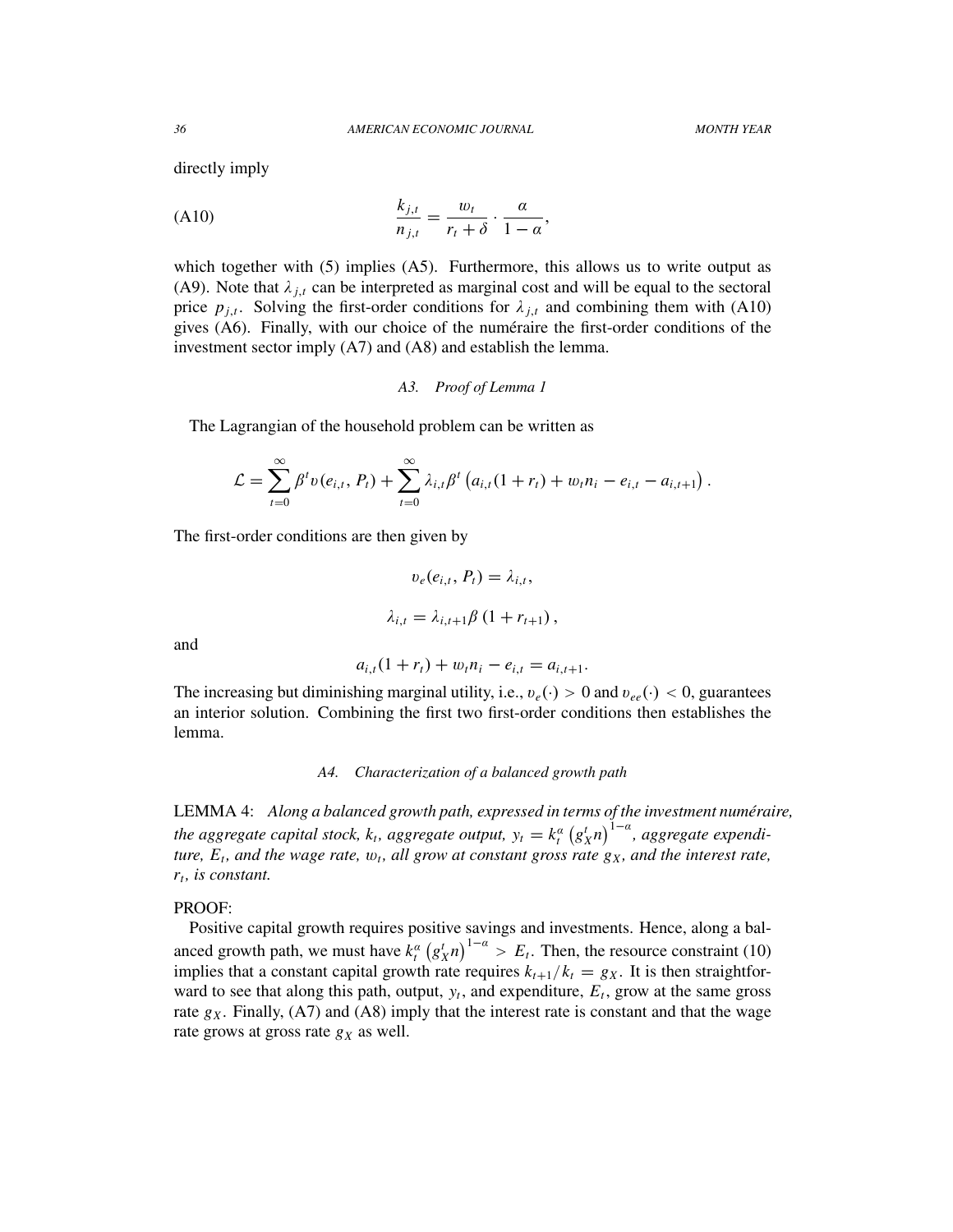### *A5. Proof of Proposition 1*

We start the proof of the proposition with a lemma.

**LEMMA 5:** Preferences  $U_{i,0}$  are intertemporally aggregable if and only if there exists *a function*  $z: R \rightarrow R$  *such that* 

$$
v_e(e, P) = z \left( \frac{e}{\mathcal{B}(P)} - \mathcal{A}(P) \right),
$$

*where*  $B(P)$  *and*  $A(P)$  *are functions of prices only.* 

## PROOF OF LEMMA 5:

The marginal utility function must be homogenous of degree minus one, i.e.,  $v_e(e, P)$  =  $xv_e(xe, xP)$ , for any  $x > 0$ . Thus, (9) can be expressed as

(A11) 
$$
v_e(e_{i,t}, P_t) = v_e(x_{t+1}e_{i,t+1}, x_{t+1}P_{t+1}),
$$

where  $x_{t+1} \equiv [\beta(1 + r_{t+1})]^{-1}$ . Consider a degenerated expenditure distribution with  $e_{i,t} = E_t/N$ ,  $\forall i$ , where the Euler equation trivially holds at the averages  $e_{i,t} = E_t/N$ and  $e_{i,t+1} = E_{t+1}/N$ . Any mean-preserving cross-sectional distribution can be generated by sequentially redistributing  $\Delta$  from some household *j* to another household *l*. After redistribution, (A11) continues to hold at the average if and only if the marginal impact of current expenditure on future spending is the same for both households,  $\partial e_{i,t+1}/\partial(e_{i,t} \Delta$ ) =  $\partial e_{l,t+1}/\partial (e_{l,t} + \Delta)$  such that  $E_{t+1}/N$  remains unchanged as well. Since the function  $v_e(\cdot)$  is time invariant, this is satisfied if and only if  $e_{i,t+1}$  is affine-linearly related to  $e_{i,t}$  in the following way:

(A12) 
$$
\frac{e_{i,t}}{\mathcal{B}(P_t)} - \mathcal{A}(P_t) = \frac{x_{t+1}e_{i,t+1}}{\mathcal{B}(x_{t+1}P_{t+1})} - \mathcal{A}(x_{t+1}P_{t+1}).
$$

Applying the transformation  $z : R \to R$  to both sides of the above equation yields the individual Euler equation

(A13) 
$$
z\left(\frac{e_{i,t}}{\mathcal{B}(P_t)} - \mathcal{A}(P_t)\right) = v_e(e_{i,t}, P_t) = v_e(x_{t+1}e_{i,t+1}, x_{t+1}P_{t+1}).
$$

This establishes Lemma 5.

Based on Lemma 5, we can now prove Proposition 1. We have

(A14) 
$$
v_e\left(\hat{e}_{i,t}\right) = x_{t+1}^{-1}v_e\left(\hat{e}_{i,t+1}\right),
$$

where  $\hat{e}_{i,t} \equiv e_{i,t}/\mathcal{B}(P_t) - \mathcal{A}(P_t)$  and  $\hat{e}_{i,t+1} \equiv e_{i,t+1}/\mathcal{B}(P_{t+1}) - \mathcal{A}(P_{t+1})$ . Using (A13),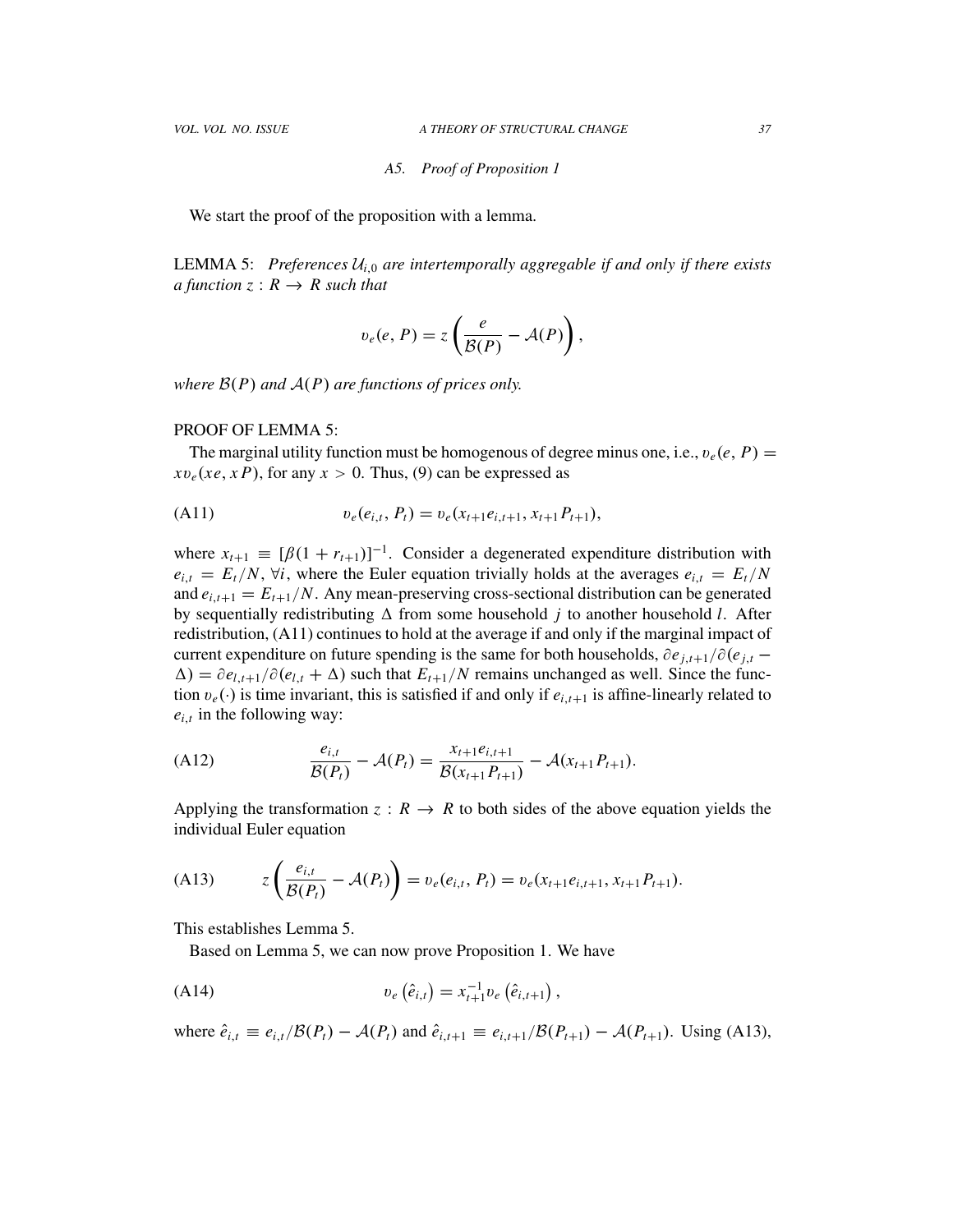(A14) can be expressed as

(A15) 
$$
z(\hat{e}_{i,t}) = x_{t+1}^{-1} z(\hat{e}_{i,t+1}).
$$

Furthermore, we know from (A12) that  $e_{i,t}$  is affine-linearly related to  $e_{i,t+1}$  and this property is inherited by  $\hat{e}_{i,t}$  and  $\hat{e}_{i,t+1}$ . Thus, we can write

$$
\hat{e}_{i,t+1} = q_0 + q_1 \hat{e}_{i,t},
$$

where the terms  $q_0 \equiv [A(x_{t+1}P_{t+1})B(x_{t+1}P_{t+1})]/[x_{t+1}B(P_{t+1})] - A(P_{t+1})$  and  $q_1 \equiv$  $B(x_{t+1}P_{t+1})/[x_{t+1}B(P_{t+1})]$  are functions of  $x_{t+1}$  and prices in the two periods. Since (A15) needs to hold for all  $\hat{e}_{i,t}$ , we can differentiate twice with respect to it and arrive at

$$
(A16) \t\t\t z'(\hat{e}_{i,t}) = x_{t+1}^{-1} z'(\hat{e}_{i,t+1}) q_1,
$$

(A17) 
$$
z''(\hat{e}_{i,t}) = x_{t+1}^{-1} z''(\hat{e}_{i,t+1}) (q_1)^2.
$$

We can then use equations  $(A15)$ – $(A17)$  to get

(A18) 
$$
\frac{z''(\hat{e}_{i,t}) z(\hat{e}_{i,t})}{[z'(\hat{e}_{i,t})]^2} = \frac{z''(\hat{e}_{i,t+1}) z(\hat{e}_{i,t+1})}{[z'(\hat{e}_{i,t+1})]^2} = Z.
$$

Hence, the second derivative with respect to  $\hat{e}_{i,t}$  times the function itself divided by the first derivative squared needs to be equal to a constant (independent of prices,  $x_{t+1}$ , and the expenditure level), which we define as *Z*. We can drop the time index and rewrite (A18) as

$$
\frac{z''(\hat{e}_i)}{z'(\hat{e}_i)} = Z \frac{z'(\hat{e}_i)}{z(\hat{e}_i)}.
$$

Hence, we have

$$
z'(\hat{e}_i) = \mathcal{F}\left[z(\hat{e}_i)\right]^Z,
$$

where F is a constant. Now we have to distinguish two cases, (i)  $Z = 1$  and (ii)  $Z \neq 1$ .

Case  $Z = 1$ : The solution to (A19) is

$$
z(\hat{e}_i) = \mathcal{G} \exp \left(\mathcal{F} \hat{e}_i\right),
$$

where  $\mathcal{G} > 0$  is some positive constant to ensure positive marginal utility. Hence, Lemma 5 requires that

$$
(A20) \t v_e(e_i, P) = \mathcal{G} \exp\left(\mathcal{F}\left(\frac{e_i}{\mathcal{B}(P)} - \mathcal{A}(P)\right)\right).
$$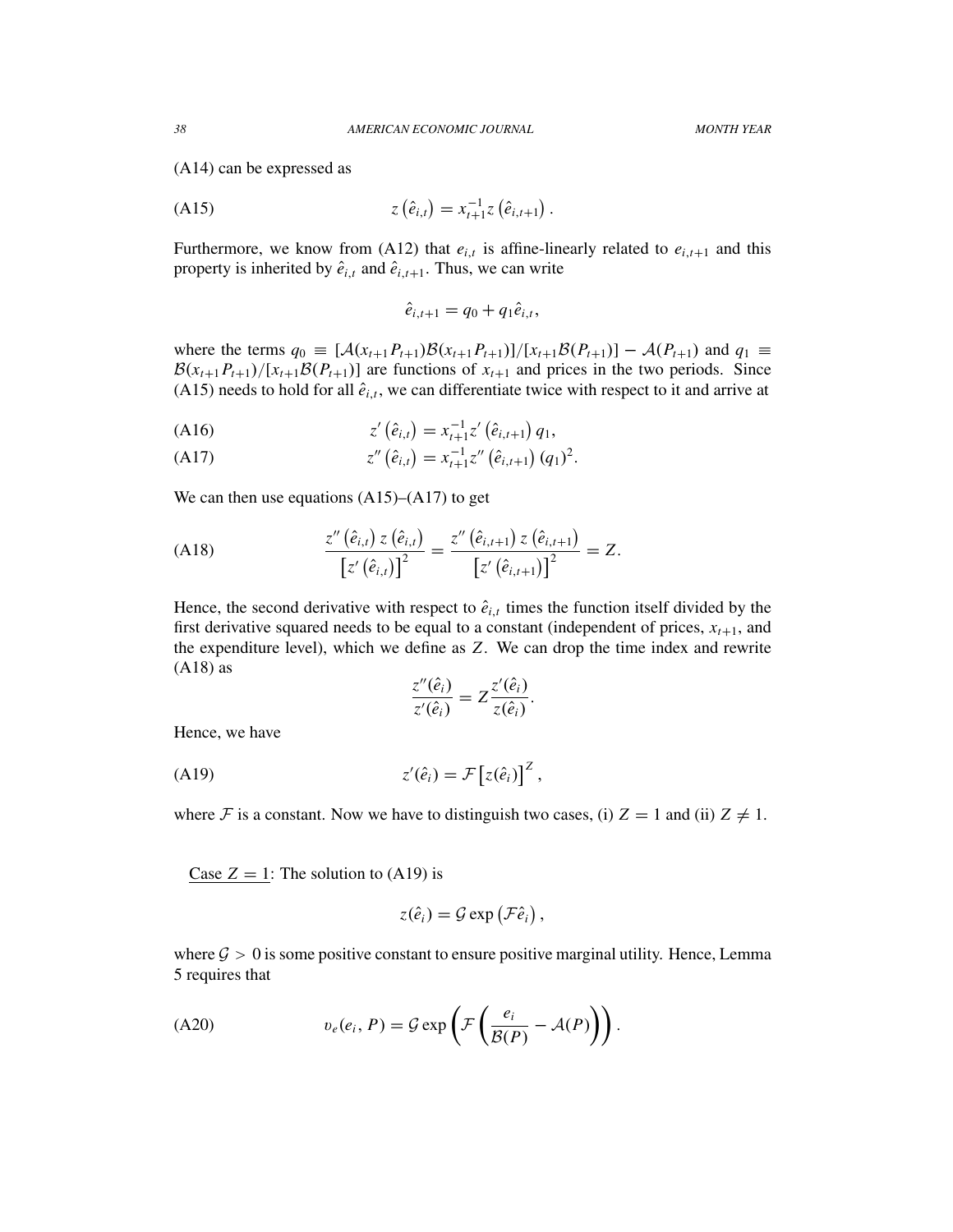We then integrate  $(A20)$  with respect to  $e_i$  to yield the indirect utility function

(A21) 
$$
v(e_i, P) = \frac{\mathcal{G}\mathcal{B}(P)}{\mathcal{F}} \exp\left(\mathcal{F}\left(\frac{e_i}{\mathcal{B}(P)} - \mathcal{A}(P)\right)\right) + \mathcal{D}(P),
$$

where  $\mathcal{D}(P)$  is a new arbitrary function of prices. Since the strict concavity of (A21) in  $e_i$  requires that  $\mathcal{B}(P)/\mathcal{F} < 0$ , a straightforward redefinition of the price functions yields the exponential form of the period utility function in (13).

Case  $Z \neq 1$ : In this case, the solution to (A19) is

(A22) 
$$
z(\hat{e}_i) = v_e(\hat{e}_i) = [(1-Z)\mathcal{F}\hat{e}_i + \mathcal{G}]^{1/(1-Z)},
$$

where F and G are constants and  $(1 - Z)\mathcal{F}\hat{e}_i + \mathcal{G} > 0$ . When  $Z \neq 2$ , integration with respect to  $e_i$  yields the indirect utility function

(A23) 
$$
v(e_i, P) = \frac{\mathcal{B}(P)}{\mathcal{F}(2 - Z)} \left[ (1 - Z)\mathcal{F}\hat{e} + \mathcal{G} \right]^{\frac{2 - Z}{1 - Z}} + \mathcal{D}(P),
$$

where  $\mathcal{D}(P)$  is a new arbitrary function of prices. Defining  $\epsilon \equiv (2 - Z)/(1 - Z)$  in (A23), then gives

(A24) 
$$
v(e_i, P) = -\frac{\mathcal{B}(P)}{\mathcal{F}} \frac{1-\epsilon}{\epsilon} \left( \frac{1}{1-\epsilon} (-\mathcal{F})\hat{e}_i + \mathcal{G} \right)^{\epsilon} + \mathcal{D}(P).
$$

Since  $v_{ee}(e_i, P) < 0$  requires that  $-\mathcal{B}(P)/\mathcal{F} > 0$ , we can redefine the price functions in (A24) in an obvious way to yield (12).

Similarly, when  $Z = 2$ , we can rewrite (A22) as

$$
z(\hat{e}_i) = v_e(\hat{e}_i) = \left[ -\mathcal{F}\hat{e}_i + \mathcal{G} \right]^{-1},
$$

where F and G are constants and  $-F\hat{e}_i + G > 0$ . Integration with respect to  $e_i$  yields the indirect utility function

$$
(A25) \t v(e_i, P) = -\frac{\mathcal{B}(P)}{\mathcal{F}} \log \left[ -\mathcal{F}\hat{e}_i + \mathcal{G} \right] + \mathcal{D}(P),
$$

where  $D(P)$  is a new function of prices. Since we could add an arbitrary constant to (A25), we can assume without loss of generality that  $\mathcal{D}(P) = \log(\mathcal{D}(P)) > 0$ . Redefining the price functions, (A25) can then be expressed as (14).

Finally, the homogeneity restrictions on the price functions are required to ensure the zero homogeneity of the indirect utility functions in prices and nominal expenditure. This concludes the proof of the proposition.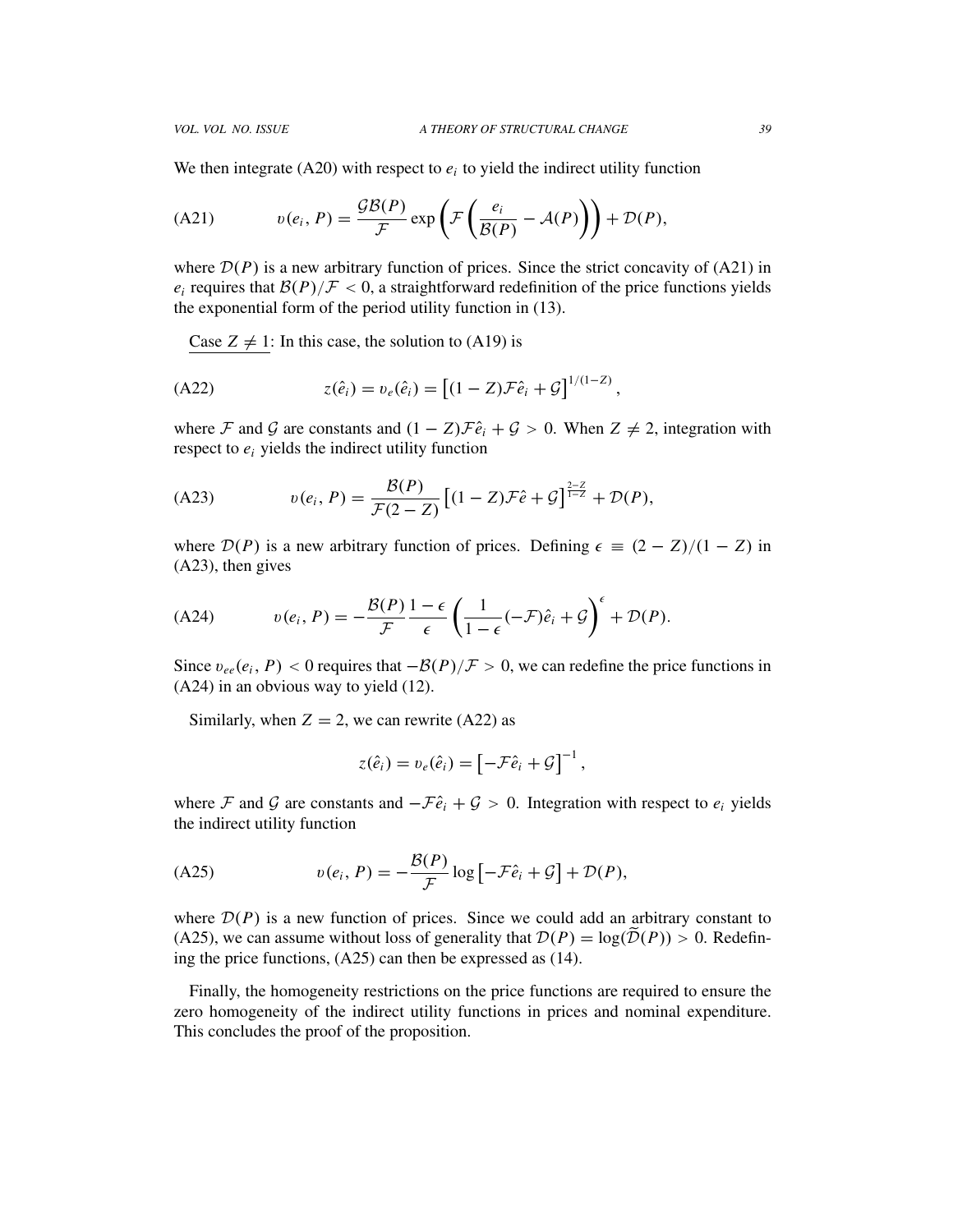#### *A6. Proof of Proposition 2*

The Marshallian demand (15) follows immediately from applying Roy's identity to (12) and (13). Equation (16) is derived by substituting

$$
v_e(e_{i,t}, P_t) = v_e(E_t/N, P_t) \frac{v_e(e_{i,t}, P_t)}{v_e(E_t/N, P_t)}
$$

in (15), aggregating over all households, and rearranging terms. Finally, the aggregation factor  $\kappa$  is constant because IA preferences imply that both  $v_e(e_{i,t}, P_t)$  and  $v_e(E_t/N, P_t)$ grow with the same gross rate  $\beta(1 + r_{t+1})$  over time for all households *i*.

For completeness, as mentioned in the text, we also state here the Marshallian demand system of the remaining IA preference specification (14). Applying Roy's identity to (14) yields the individual demand system

$$
(A26) \t c_{i,j,t} = \mathbf{A}_j(P_t)\mathbf{B}(P_t) + \frac{\mathbf{B}_j(P_t)}{\mathbf{B}(P_t)} \cdot e_{i,t} + \mathbf{F}_j(P_t) \frac{\log\left(v_e\left(e_{i,t}, P_t\right) \frac{\mathbf{B}(P)}{\mathbf{F}(P)}\right)}{v_e\left(e_{i,t}, P_t\right)}.
$$

In per-capita terms, the Marshallian demand of each commodity can be written as

$$
(A27) \quad C_{j,t}/N = \mathbf{A}_j(P_t)\mathbf{B}(P_t) + \frac{\mathbf{B}_j(P_t)}{\mathbf{B}(P_t)} \cdot E_t/N + \mathbf{F}_j(P_t) \frac{\log\left(v_e(E_t/N, P_t)\frac{\mathbf{B}(P)}{\mathbf{F}(P)}\tilde{\kappa}\right)}{v_e(E_t/N, P_t)},
$$

where the time-constant aggregation factor is given by

(A28) 
$$
\tilde{\kappa} \equiv \exp\left(\frac{1}{N} \int_0^N \log\left(\frac{v_e(e_{i,t}, P_t)}{v_e(E_t/N, P_t)}\right) \frac{v_e(E_t/N, P_t)}{v_e(e_{i,t}, P_t)} dt\right).
$$

This completes the proof of Proposition 2.

## *A7. Proof of Corollary 1*

Since  $v_e(e_{i,t}, P_t)$  satisfies the individual Euler equation, the distribution of relative marginal utilities  $v_e(E_t/N, P_t)/v_e(e_{i,t}, P_t)$  is constant if and only if preferences are IA. With aggregate data on per-capita expenditure and sectoral prices only, (16) allows to identify all parameters of the IA preferences up to the scale of the function  $D(P)$ , and in (A27) all parameters are identified up to a common scalar for  $A(P)$  and  $B(P)^{-1}$ . Furthermore, the aggregation factors  $\kappa$  and  $\tilde{\kappa}$  only depend on parameters that can be identified with aggregate data alone, as can be seen from (17) and (A28), respectively. Since the aggregation factors do not depend on the unknown scaling, when distributional data for  $e_{i,t}$  is available at some point in the data period, then the unknown scales of  $D(P)$  or  $A(P)$  and  $B(P)^{-1}$ , respectively, can easily be separated from the corresponding aggregation factors, which are determined by (17) and (A28).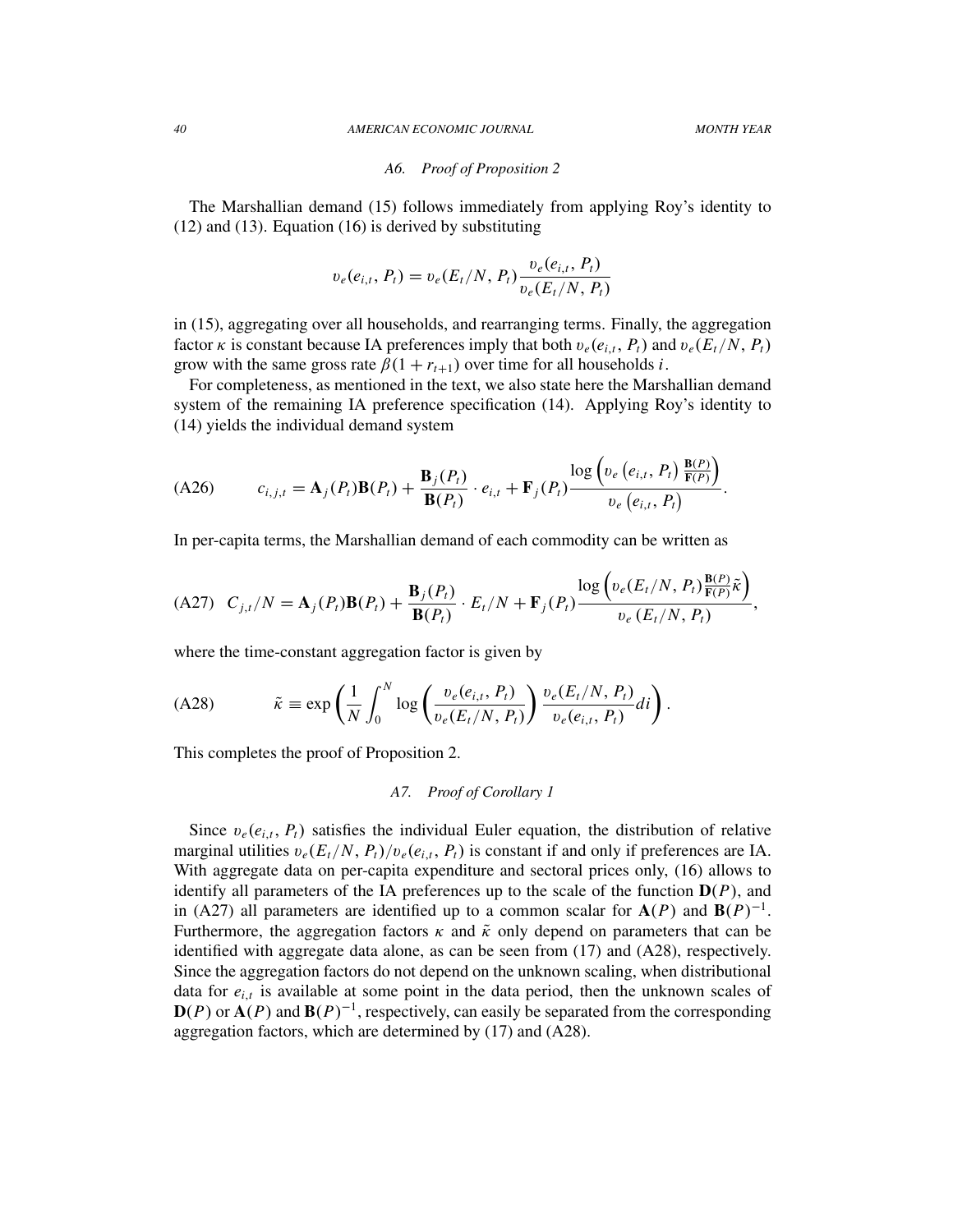#### *A8. Proof of Proposition 3*

We start the proof by showing part (i) of the proposition. Let  $e_t \equiv E_t/N$ . Along a balanced growth path (BGP),  $e_t$  grows at rate  $g_X > 1$ , which is strictly greater than any price's growth rate  $(g_X/g_j)^{1-\alpha}$ . Thus, along a BGP,

$$
\lim_{t \to \infty} p_{j,t}/e_t = 0, \ \forall j \in J.
$$

Consequently, since  $\mathbf{A}(P_t)[e_t/\mathbf{B}(P_t)]^{-1} = \sum_{j \in J} (p_{j,t}/e_t)\bar{c_j}$ , (A29) implies that along a BGP

(A30)

\n
$$
\lim_{t \to \infty} \mathbf{A}(P_t) \left[ e_t / \mathbf{B}(P_t) \right]^{-1} = 0.
$$

Next, the price function  $B(P_t)$  grows at the rate

$$
g_{\mathbf{B},t} = \left(\sum_{j\in J} \frac{w_j p_{j,t}^{1-\sigma}}{\sum_{l\in J} \omega_l p_{l,t}^{1-\sigma}} \left(\frac{g_X}{g_j}\right)^{(1-\alpha)(1-\sigma)}\right)^{1/(1-\sigma)}.
$$

This growth rate is constant for finite *t* in the special cases  $\sigma \to 1$  or  $g_j = g_l \forall j, l \in$ *J*. In all other cases, the growth rate only approaches a constant with  $\lim_{t\to\infty} g_{B,t}$  =  $\max_{j\in J}(g_X/g_j)^{1-\alpha}$  if  $\sigma < 1$  or  $\lim_{t\to\infty} g_{B,t} = \min_{j\in J}(g_X/g_j)^{1-\alpha}$  if  $\sigma > 1$ . We define this constant growth rate as  $g_B \equiv \lim_{t\to\infty} g_{B,t}$ . The Euler equation can be expressed as

$$
\left(\frac{1-\mathbf{A}(P_t)\left[e_t/\mathbf{B}(P_t)\right]^{-1}}{1-\mathbf{A}(P_{t+1})\left[e_{t+1}/\mathbf{B}(P_{t+1})\right]^{-1}}(e_t/e_{t+1})g_{\mathbf{B},t}\right)^{\epsilon-1}g_{\mathbf{B},t} = \beta(1+r_{t+1}).
$$

Using (A30), it is easy to see that along an asymptotic BGP, the left-hand side of the Euler equation approaches the constant  $(g_B/g_X)^{\epsilon-1}g_B$  and supports a constant interest rate on the right-hand side. In summary, we have shown that the period utility function in (12) with price functions (19)–(21) supports an asymptotic balanced growth path.

Next, we prove part (ii) of the proposition. We can start from the generic form of the expenditure shares in (18) with three additive terms. Given the CES form for  $B(P_t)$ , the second term can be expressed as a share  $\omega_j p_{j,t}^{1-\sigma}/(\sum_{l\in J}\omega_l p_{l,t}^{1-\sigma})$ , which is bounded between zero and one. Given (20), the first term can be expressed as

$$
\mathbf{A}_{j}(P_{t})p_{j,t}\left(\frac{e_{t}}{\mathbf{B}(P_{t})}\right)^{-1}=\frac{p_{j,t}\bar{c}_{j}}{e_{t}}-\frac{\omega_{j}p_{j,t}^{1-\sigma}}{\sum_{l\in J}\omega_{l}p_{l,t}^{1-\sigma}}\mathbf{A}(P_{t})\left(\frac{e_{t}}{\mathbf{B}(P_{t})}\right)^{-1}.
$$

Using (A29) and (A30), it is easy to see that  $\lim_{t\to\infty} A_j(P_t)p_{j,t} [e_t/B(P_t)]^{-1} = 0$ . Fi-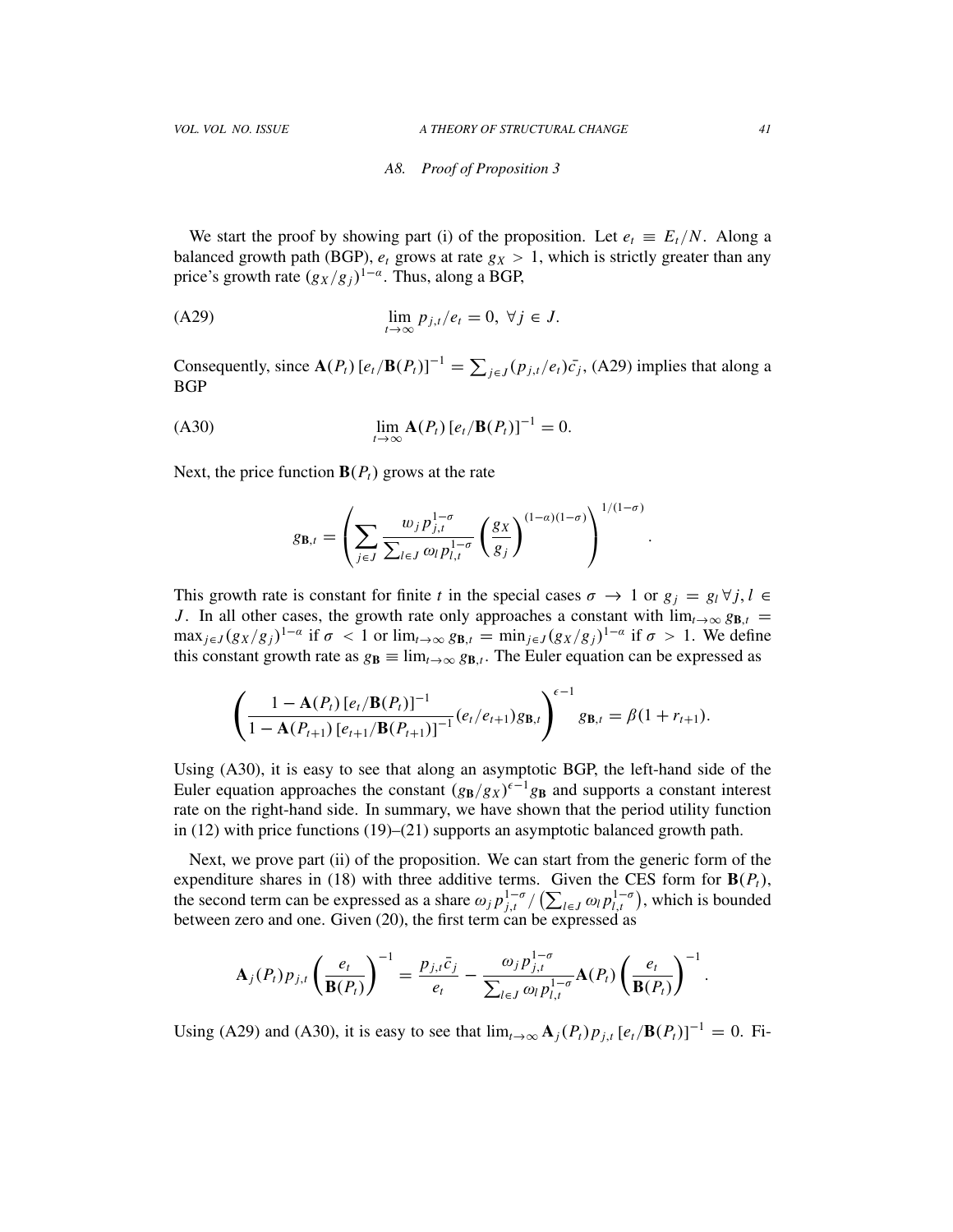nally, the third term can be written as

$$
\frac{\mathbf{D}_{j}(P_{t})p_{j,t}}{v_{e}(e_{t}, P_{t})\mathbf{B}(P_{t})}\left(\frac{e_{t}}{\mathbf{B}(P_{t})}\right)^{-1}\kappa = \nu \frac{[\widetilde{\mathbf{D}}(P_{t})/\mathbf{B}(P_{t})]^{ \gamma}}{[e_{t}/\mathbf{B}(P_{t})]^{ \epsilon}}\left[\frac{\theta_{j}p_{j,t}^{1-\varphi}}{\sum_{l\in J}\theta_{l}p_{l,t}^{1-\varphi}} - \frac{\omega_{j}p_{j,t}^{1-\sigma}}{\sum_{l\in J}\omega_{l}p_{l,t}^{1-\sigma}}\right] \times (1-\mathbf{A}(P_{t})\left[e_{t}/\mathbf{B}(P_{t})\right]^{-1})^{1-\epsilon}.
$$

The growth rate of  $\widetilde{\mathbf{D}}(P_t)$ , is a weighted average of the growth rates of goods prices, such that  $g_{\tilde{D}} < g_X$ . Asymptotically, the term  $[\tilde{D}(P_t)/B(P_t)]^{\gamma}/[e_t/B(P_t)]^{\epsilon}$  grows at the gross rate  $(g_{\tilde{B}}/g_{B})^{\gamma}/(g_{X}/g_{B})^{\epsilon}$ , which is smaller than one under the condition stated in the proposition. Using (A30), we can therefore conclude that

$$
\lim_{t\to\infty}\frac{\mathbf{D}_j(P_t)p_{j,t}}{v_e(e_t, P_t)\mathbf{B}(P_t)}\left(\frac{e_t}{\mathbf{B}(P_t)}\right)^{-1}\kappa=0.
$$

In summary, we have shown that  $\lim_{t\to\infty} \eta_{j,t} = \omega_j p_{j,t}^{1-\sigma}/(\sum_{l\in J} \omega_l p_{l,t}^{1-\sigma}) \in [0, 1]$ . This concludes the proof of Proposition 3.

#### *A9. Proof of Proposition 4*

For the proof, we assume parameter values such that the Slutsky matrix is negative semi-definite and the demands  $c = (c_A, c_M, c_S)$  are non-negative. Then, the direct utility function  $u$  is implicitly defined by the indirect utility function and the demands, i.e., by the following system of equations

$$
u(c) = v(e, P(c)) = \frac{1 - \epsilon}{\epsilon} \left( \frac{e - \sum_{j \in J} p_j(c)\bar{c}_j}{\mathbf{B}(P(c))} \right)^{\epsilon} - \frac{(1 - \epsilon)\nu}{\kappa \gamma} \left[ \left( \frac{\widetilde{\mathbf{D}}(P(c))}{\mathbf{B}(P(c))} \right)^{\gamma} - 1 \right],
$$
  

$$
c_j = -\frac{\partial v(e, P(c))/\partial p_j(c)}{v_e(e, P(c))}, \quad \forall j \in J.
$$

As the indirect utility function and all Marshallian demands are homogeneous of degree zero in *e* and all prices, we can normalize *e* to some positive constant. Then, the three demands define a system in the vector  $c$  and the three prices  $p_A$ ,  $p_M$  and  $p_S$ . In general, as this system of three equations cannot explicitly be solved for the prices, there is generally no closed form of the direct utility function (in the three quantities). The crux of Proposition 4, however, is that there exists such a closed form when defined over nine commodities instead. Hence, this proof shows that the utility function in (25) defined over nine commodities yields utility  $v(e, P)$  given the same budget and prices.

To this aim, we split each sectoral demand into three commodities  $c_j = c_j^1 + c_j^2 + c_j^3$ with equal prices  $p_j = p_j^k$ ,  $k = 1, 2, 3$ . We then consider the following indirect utility function  $\tilde{v}$  that generates the direct utility function  $\tilde{u}$  defined over nine commodities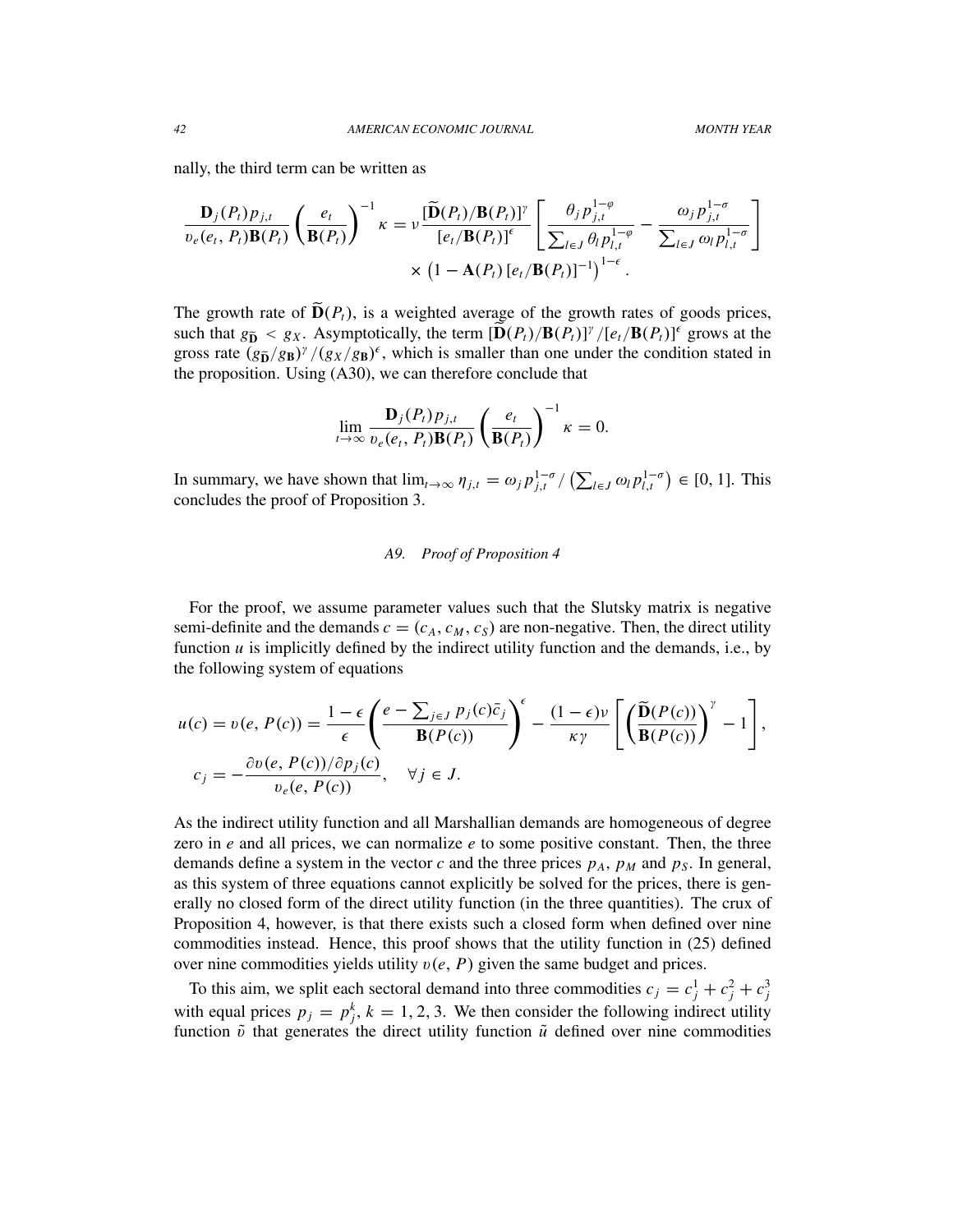$\tilde{c} = (c_A^1, c_A^2, c_A^3, c_M^1, c_M^2, c_M^3, c_S^1, c_S^2, c_S^3)$  through the following system of equations

$$
\tilde{u}(\tilde{c}) = \tilde{v}(e, (P^1(\tilde{c}), P^2(\tilde{c}), P^3(\tilde{c}))
$$
\n
$$
= \frac{1 - \epsilon}{\epsilon} \left( \frac{e - \sum_{j \in J} \sum_{k=1}^3 p_j^k(\tilde{c}) \tilde{c}_j^k}{\mathbf{B}(P^1(\tilde{c}))} \right)^{\epsilon}
$$
\n
$$
- \frac{(1 - \epsilon)\nu}{\kappa \gamma} \left[ \left( \frac{\mathbf{B}(P^2(\tilde{c}))^{1 - \gamma/\epsilon} \tilde{\mathbf{D}}(P^3(\tilde{c}))^{\gamma/\epsilon}}{\mathbf{B}(P^1(\tilde{c}))} \right)^{\epsilon} - 1 \right]
$$
\n(A31) 
$$
c_j^k = -\frac{\partial \tilde{v}(e, (P^1(\tilde{c}), P^2(\tilde{c}), P^3(\tilde{c}))) / \partial p_j^k(\tilde{c})}{\tilde{v}_e(e, (P^1(\tilde{c}), P^2(\tilde{c}), P^3(\tilde{c})))}, \quad \forall j \in J, k = 1, 2, 3
$$
\n(A32)

 $P^k(\tilde{c}) = P(c), k = 1, 2, 3,$ 

where  $P^k(\tilde{c}) = (p^k_A(\tilde{c}), p^k_M(\tilde{c}), p^k_S(\tilde{c}))$  is a three-dimensional subvector of the entire price vector,  $\sum_{k=1}^{3} \bar{c}_j^k = \bar{c}_j$ , and  $\bar{c}_j^k \le c_j^k$ . Here, *e* can again be normalized to some constant. To ease the notation, we supress the argument  $\tilde{c}$  of all prices for the remainder of the proof. Condition (A32) ensures that the direct utility is indeed the same as for the three sector formulation

$$
\tilde{v}(e, (P^1, P^2, P^3)) = \tilde{v}(e, (P, P, P)) = v(e, P).
$$

We first solve for  $\tilde{u}$  and verify in a second step that  $\tilde{u}$  is concave in  $\tilde{c}$ . In the first step, we normalize  $e - \sum_{j \in J} \sum_{k=1}^{3} p_j^k \bar{c}_j^k = 1$ , such that (A31) yields

$$
\begin{aligned}\n\text{(A33)} \quad c_j^1 - \bar{c}_j^1 &= \frac{\omega_j \left(p_j^1\right)^{-\sigma}}{\sum_{l \in J} \omega_l \left(p_l^1\right)^{1-\sigma}} \left(1 - \frac{\nu \epsilon}{\kappa \gamma} \left[\mathbf{B}(P^2)^{1-\gamma/\epsilon} \widetilde{\mathbf{D}}(P^3)^{\gamma/\epsilon}\right]^{\epsilon}\right), \quad \forall j \in J, \\
\text{(A34)} \quad c_j^2 - \bar{c}_j^2 &= \frac{\omega_j \left(p_j^2\right)^{-\sigma}}{\sum_{l \in J} \omega_l \left(p_l^2\right)^{1-\sigma}} (1 - \gamma/\epsilon) \frac{\nu \epsilon}{\kappa \gamma} \left[\mathbf{B}(P^2)^{1-\gamma/\epsilon} \widetilde{\mathbf{D}}(P^3)^{\gamma/\epsilon}\right]^{\epsilon}, \quad \forall j \in J, \\
\text{(A35)} \quad c_j^3 - \bar{c}_j^3 &= \frac{\theta_j \left(p_j^3\right)^{-\varphi}}{\sum_{l \in J} \theta_l \left(p_l^3\right)^{1-\varphi}} \frac{\nu}{\kappa} \left[\mathbf{B}(P^2)^{1-\gamma/\epsilon} \widetilde{\mathbf{D}}(P^3)^{\gamma/\epsilon}\right]^{\epsilon}, \quad \forall j \in J. \\
\end{aligned}
$$

Note that we assume that the  $\bar{c}^k_j$  terms are such that all  $c^k_j$  are non-negative. As long as  $\sum_{k=1}^{3} \bar{c}_j^k = \bar{c}_j$  and  $\bar{c}_j^k \leq c_j^k$ , this is without loss of generality, and it is feasible because total demand  $c_j = \sum_{k=1}^3 c_j^k$  is non-negative. Equation (A33) and (A34) imply  $(\omega_l/\omega_j)(p_l^k/p_j^k)^{1-\sigma} = (\omega_l/\omega_j)^{1/\sigma}[(c_l^k - \bar{c}_l^k)/(c_j^k - \bar{c}_j^k)]^{(\sigma-1)/\sigma}$  for  $k = 1, 2$ . Similarly, (A35) implies that  $(\theta_l/\theta_j)(p_l^3/p_j^3)^{1-\varphi} = (\theta_l/\theta_j)^{1/\varphi}[(c_l^3 - \bar{c}_l^3)/(c_j^3 - \bar{c}_j^3)]^{(\varphi-1)/\varphi}$ . Thus,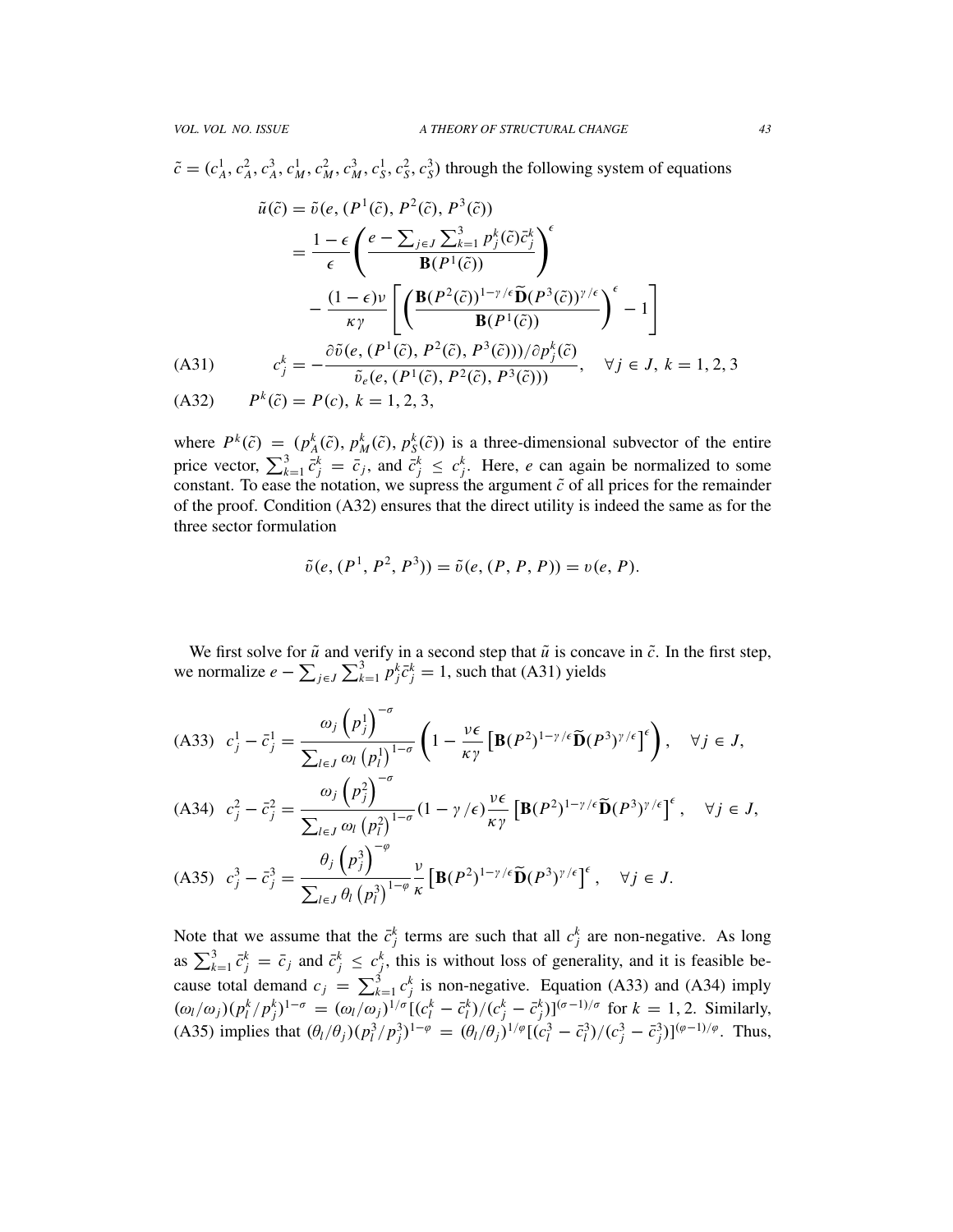(A33)–(A35) can be rearranged for the commodity prices

$$
p_j^1 = \frac{\omega_j^{1/\sigma} (c_j^1 - \bar{c}_j^1)^{-1/\sigma}}{\sum_{l \in J} \omega_l^{1/\sigma} (c_l^1 - \bar{c}_l^1)^{(\sigma - 1)/\sigma}} \left(1 - \frac{\nu \epsilon}{\kappa \gamma} \left[ \mathbf{B}(P^2)^{1 - \gamma/\epsilon} \widetilde{\mathbf{D}}(P^3)^{\gamma/\epsilon} \right]^{\epsilon} \right), \quad \forall j \in J,
$$
  

$$
p_j^2 = \frac{\omega_j^{1/\sigma} (c_j^2 - \bar{c}_j^2)^{-1/\sigma}}{\sum_{l \in J} \omega_l^{1/\sigma} (c_l^2 - \bar{c}_l^2)^{(\sigma - 1)/\sigma}} (1 - \gamma/\epsilon) \frac{\nu \epsilon}{\kappa \gamma} \left[ \mathbf{B}(P^2)^{1 - \gamma/\epsilon} \widetilde{\mathbf{D}}(P^3)^{\gamma/\epsilon} \right]^{\epsilon}, \quad \forall j \in J,
$$
  

$$
p_j^3 = \frac{\theta_j^{1/\varphi} (c_j^3 - \bar{c}_j^3)^{-1/\varphi}}{\sum_{l \in J} \theta_l^{1/\varphi} (c_l^3 - \bar{c}_l^3)^{(\varphi - 1)/\varphi}} \frac{\nu}{\kappa} \left[ \mathbf{B}(P^2)^{1 - \gamma/\epsilon} \widetilde{\mathbf{D}}(P^3)^{\gamma/\epsilon} \right]^{\epsilon}, \quad \forall j \in J.
$$

We can now use all these equations of the prices to construct  $\mathbf{B}(P^1)$ ,  $\mathbf{B}(P^2)$  and  $\mathbf{D}(P^3)$ as follows

$$
\mathbf{B}(P^{1}) = \left(\sum_{j\in J} \omega_{j} (p_{j}^{1})^{1-\sigma}\right)^{1/(1-\sigma)}
$$
\n(A36)\n
$$
= (\mathbf{X}_{1}^{\mathbf{B}} (c^{1}))^{-1} \left(1 - \frac{\nu \epsilon}{\kappa \gamma} \left[\mathbf{B}(P^{2})^{1-\gamma/\epsilon} \widetilde{\mathbf{D}}(P^{3})^{\gamma/\epsilon}\right]^{\epsilon}\right),
$$
\n
$$
\mathbf{B}(P^{2}) = \left(\sum_{j\in J} \omega_{j} (p_{j}^{2})^{1-\sigma}\right)^{1/(1-\sigma)}
$$
\n(A37)\n
$$
= (\mathbf{X}_{2}^{\mathbf{B}} (c^{2}))^{-1} (1 - \gamma/\epsilon) \frac{\nu \epsilon}{\kappa \gamma} \left[\mathbf{B}(P^{2})^{1-\gamma/\epsilon} \widetilde{\mathbf{D}}(P^{3})^{\gamma/\epsilon}\right]^{\epsilon},
$$
\n
$$
\widetilde{\mathbf{D}}(P^{3}) = \left(\sum_{j\in J} \theta_{j} (p_{j}^{3})^{1-\varphi}\right)^{1/(1-\varphi)}
$$
\n(A38)\n
$$
= (\mathbf{X}_{3}^{\widetilde{\mathbf{D}}} (c^{3}))^{-1} \frac{\nu}{\kappa} \left[\mathbf{B}(P^{2})^{1-\gamma/\epsilon} \widetilde{\mathbf{D}}(P^{3})^{\gamma/\epsilon}\right]^{\epsilon},
$$

where the generalized Stone-Geary bundles  $X_k^B(c^k)$  and  $X_3^D(c^3)$  are defined in Proposition 4. This system admits to solve for the price indices in closed form. Equations (A37) and (A38) imply that the Cobb-Douglas aggregate can be expressed as

$$
(A39) \qquad \mathbf{B}(P^2)^{1-\gamma/\epsilon}\widetilde{\mathbf{D}}(P^3)^{\gamma/\epsilon} = \left[ \left( \frac{\frac{\nu\epsilon}{\kappa\gamma}(1-\gamma/\epsilon)}{\mathbf{X}_2^{\mathbf{B}}(c^2)} \right)^{1-\gamma/\epsilon} \left( \frac{\nu/\kappa}{\mathbf{X}_3^{\widetilde{\mathbf{D}}}(c^3)} \right)^{\gamma/\epsilon} \right]^{1/(1-\epsilon)}.
$$

Finally, under the normalization  $e - \sum_{j \in J} \sum_{k=1}^{3} p_j^k \bar{c}_j^k = 1$ , the direct utility function can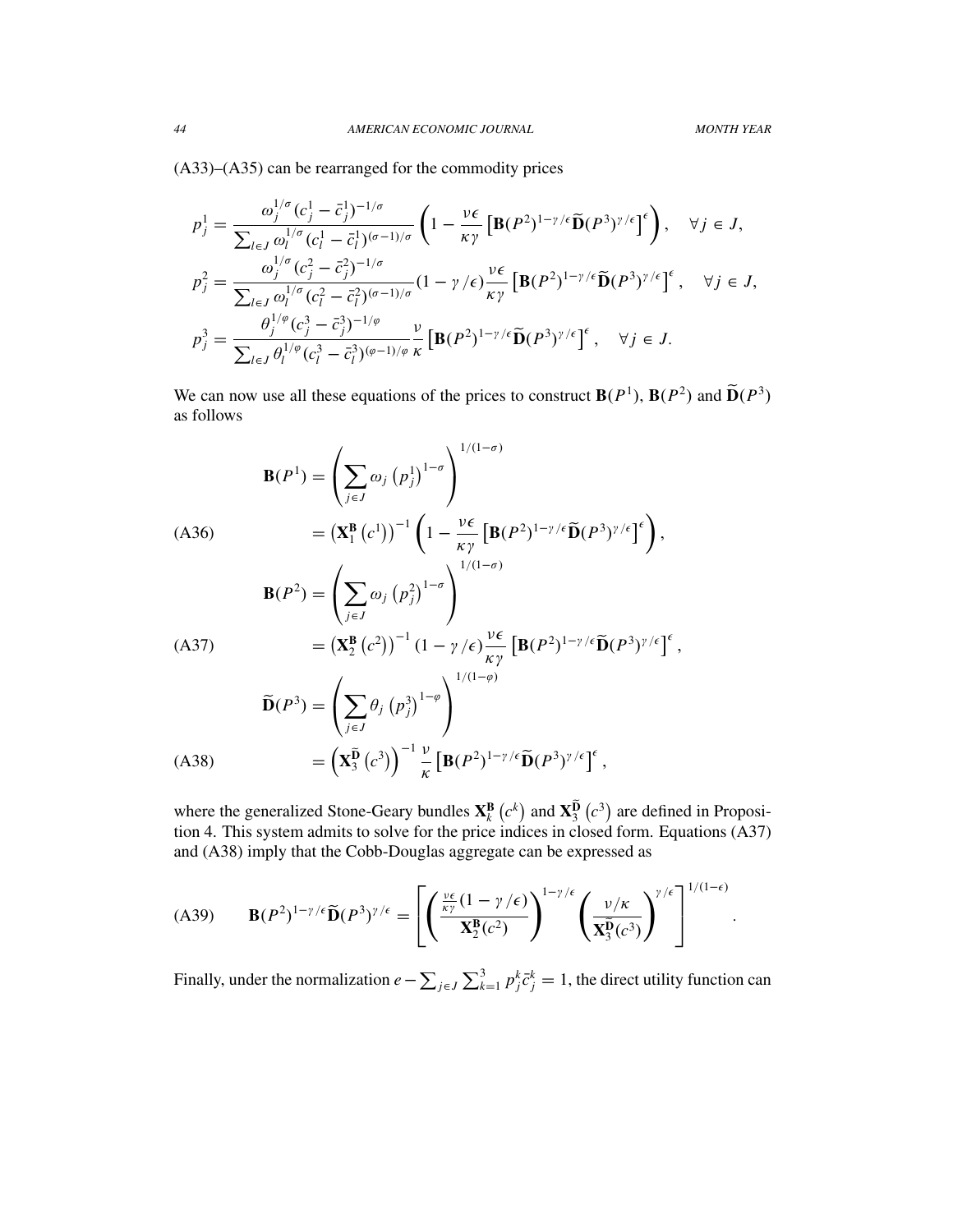be written as

$$
\tilde{u}(\tilde{c}) = \frac{1-\epsilon}{\epsilon} \left(\frac{1}{\mathbf{B}(P^1)}\right)^{\epsilon} - \frac{(1-\epsilon)\nu}{\kappa \gamma} \left[ \left(\frac{\mathbf{B}(P^2)^{1-\gamma/\epsilon} \tilde{\mathbf{D}}(P^3)^{\gamma/\epsilon}}{\mathbf{B}(P^1)}\right)^{\epsilon} - 1 \right]
$$
\n(A40) 
$$
= \frac{1-\epsilon}{\epsilon} \left(\frac{1}{\mathbf{B}(P^1)}\right)^{\epsilon} \left(1 - \frac{\nu\epsilon}{\kappa \gamma} \left(\mathbf{B}(P^2)^{1-\gamma/\epsilon} \tilde{\mathbf{D}}(P^3)^{\gamma/\epsilon}\right)^{\epsilon}\right) + \frac{(1-\epsilon)\nu}{\kappa\epsilon}.
$$

Substituting (A36) and (A39) in (A40) yields the direct utility function (25) stated in the proposition.

It remains to be verified that  $0 < y \le \epsilon < 1$  ensures that (25) is concave in  $\tilde{c}$ . First, note that the bundle  $X_1^B(c^1)$  is concave in  $c^1$  since  $\sigma > 0$ . Similarly,

$$
\widetilde{\mathbf{X}}(c^2, c^3) \equiv \left(\frac{\mathbf{X}_2^{\mathbf{B}}(x^2)}{\frac{\nu\epsilon}{\kappa\gamma}(1-\gamma/\epsilon)}\right)^{1-\gamma/\epsilon} \left(\frac{\mathbf{X}_3^{\widetilde{\mathbf{B}}}(c^3)}{\nu/\kappa}\right)^{\gamma/\epsilon},
$$

is concave in  $c^2$  and  $c^3$  since  $\sigma$ ,  $\varphi > 0$  and  $0 < \gamma / \epsilon \le 1$ . Next, since  $0 < \epsilon < 1$ , we can express the direct utility function  $\tilde{u}$  as an increasing and concave function  $h$  of the concave functions  $X_1^B(c^1)$  and  $\widetilde{X}(c^2, c^3)$ ,

$$
\tilde{u}(\tilde{c}) = h(\mathbf{X}_1^{\mathbf{B}}(c^1), \tilde{\mathbf{X}}(c^2, c^3)) = \frac{1-\epsilon}{\epsilon} \left(\mathbf{X}_1^{\mathbf{B}}(c^1)\right)^{\epsilon} \left(1 - \frac{\nu\epsilon}{\kappa\gamma} \left(\tilde{\mathbf{X}}(c^2, c^3)\right)^{-\frac{\epsilon}{1-\epsilon}}\right)^{1-\epsilon}.
$$

Taken together, this implies that  $\tilde{u}$  is concave in  $\tilde{c}$  with  $0 < \epsilon < 1$ .

In summary, we have shown that if  $v(e, P) = \max_{c \ge 0} u(c)$  s.t.  $\sum_{j \in J} p_j c_j \le e$  and  $0 < \gamma \leq \epsilon < 1$ , then  $v(e, P) = \max_{\tilde{c} \geq 0} \tilde{u}(\tilde{c})$  s.t.  $\sum_{j \in J} p_j(c_j^1 + c_j^2 + c_j^3) \leq e$ , where  $\tilde{u}$  is given by (25).

#### *A10. Additional tables*

In this section we report the remaining parameter estimates of the IA, PIGL, and generalized Stone-Geary specifications (the continuation of Tables 1–3 in Section V.A) for all samples in Tables A1–A3 below. Furthermore, in Table A4 we report the estimation results of the generalized Stone-Geary specification when the manufactured subsistence consumption term is restricted to be zero.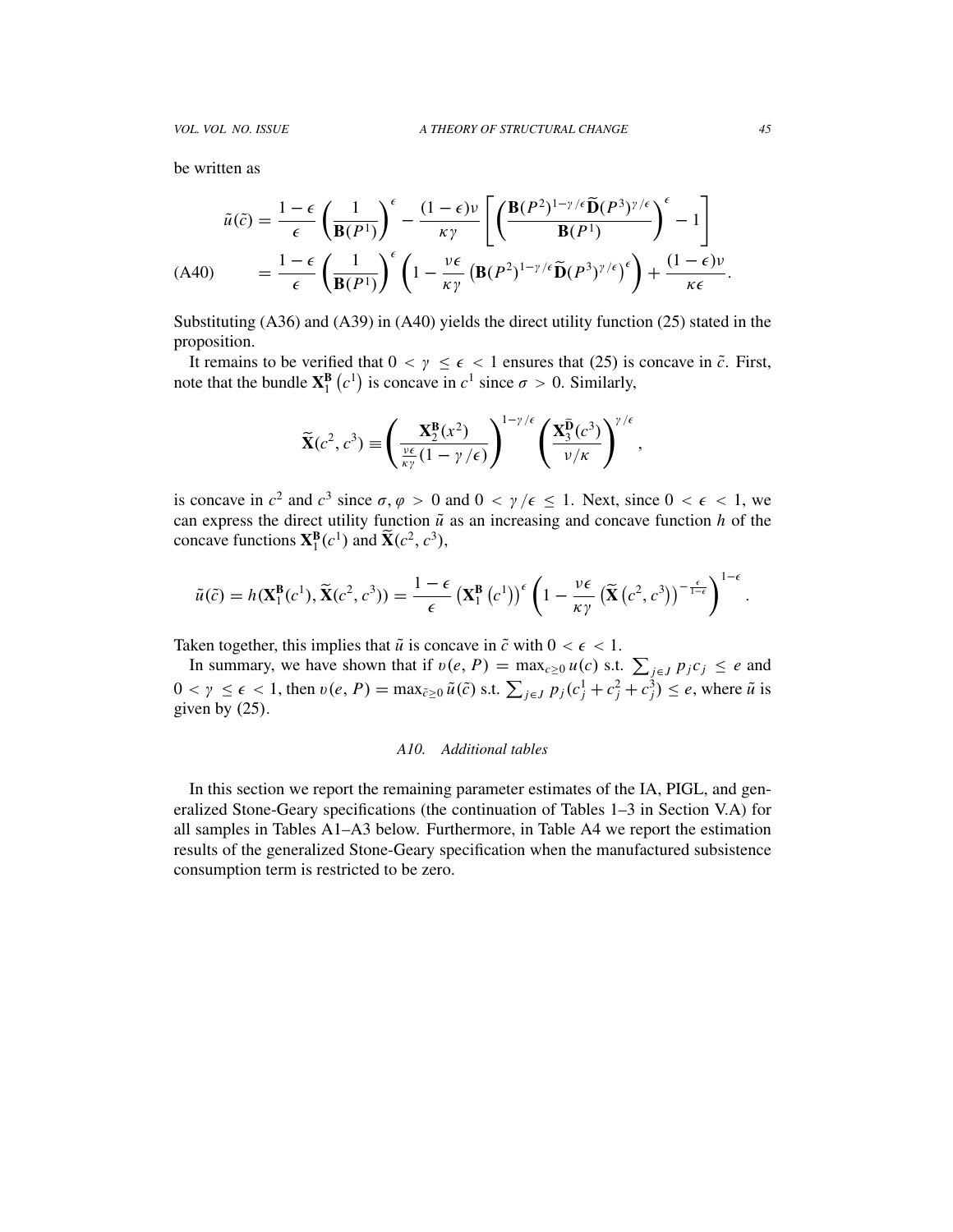|                  |                        | <b>USA</b>             |         |                        | GBR                    |         |
|------------------|------------------------|------------------------|---------|------------------------|------------------------|---------|
|                  | IA                     | <b>PIGL</b>            | SG      | IA                     | <b>PIGL</b>            | SG      |
|                  | (1)                    | (2)                    | (3)     | (4)                    | (5)                    | (6)     |
| $\omega_A$       | 0.000                  | 0.000                  | 0.047   | 0.000                  | 0.000                  | 0.086   |
|                  | $\left( \cdot \right)$ | $\left( \cdot \right)$ | (0.003) | $\left( \cdot \right)$ | $\left( \cdot \right)$ | (0.004) |
| $\omega_M$       | 0.059                  | 0.334                  | 0.322   | 0.431                  | 0.458                  | 0.390   |
|                  | (0.025)                | (0.004)                | (0.003) | (0.004)                | (0.008)                | (0.003) |
| $\omega_{\rm S}$ | 0.941                  | 0.666                  | 0.632   | 0.569                  | 0.542                  | 0.525   |
|                  | (0.025)                | (0.004)                | (0.004) | (0.004)                | (0.008)                | (0.005) |
| $\theta_A$       | 0.159                  | 0.961                  |         | 0.895                  | 0.354                  |         |
|                  | (0.018)                | (0.047)                |         | (0.147)                | (0.025)                |         |
| $\theta_M$       | 0.841                  | 0.039                  |         | 0.033                  | 0.166                  |         |
|                  | (0.018)                | (0.046)                |         | (0.054)                | (0.013)                |         |
| $\theta_{S}$     | 0.000                  | 0.000                  |         | 0.072                  | 0.480                  |         |
|                  | $(\cdot)$              | $\left( \cdot \right)$ |         | (0.094)                | (0.012)                |         |
| $\varphi$        | 1.47                   | 7.32                   |         | 0.00                   | 0.00                   |         |
|                  | (0.29)                 | (3.33)                 |         | $(\cdot)$              | $\left( \cdot \right)$ |         |
| $\upsilon$       | 13.4                   | 98.9                   |         | 82.8                   | 116.5                  |         |
|                  | (3.6)                  | (24.2)                 |         | (57.1)                 | (14.2)                 |         |
| Obs              | 104                    | 104                    | 104     | 97                     | 97                     | 97      |
| AIC              | $-1068$                | $-1003$                | $-1000$ | $-1219$                | $-1186$                | $-1058$ |

Table A1—Estimation Remaining Parameters, Private Consumption: USA and GBR

*Note:* All variables are based on final private consumption expenditure. Years affected by WWI, WWII, and the Great Depression are excluded. AIC is the Akaike information criterion and  $RMSE<sub>j</sub>$  is the root mean squared error for sector *j*. Robust standard errors are reported in parenthesis.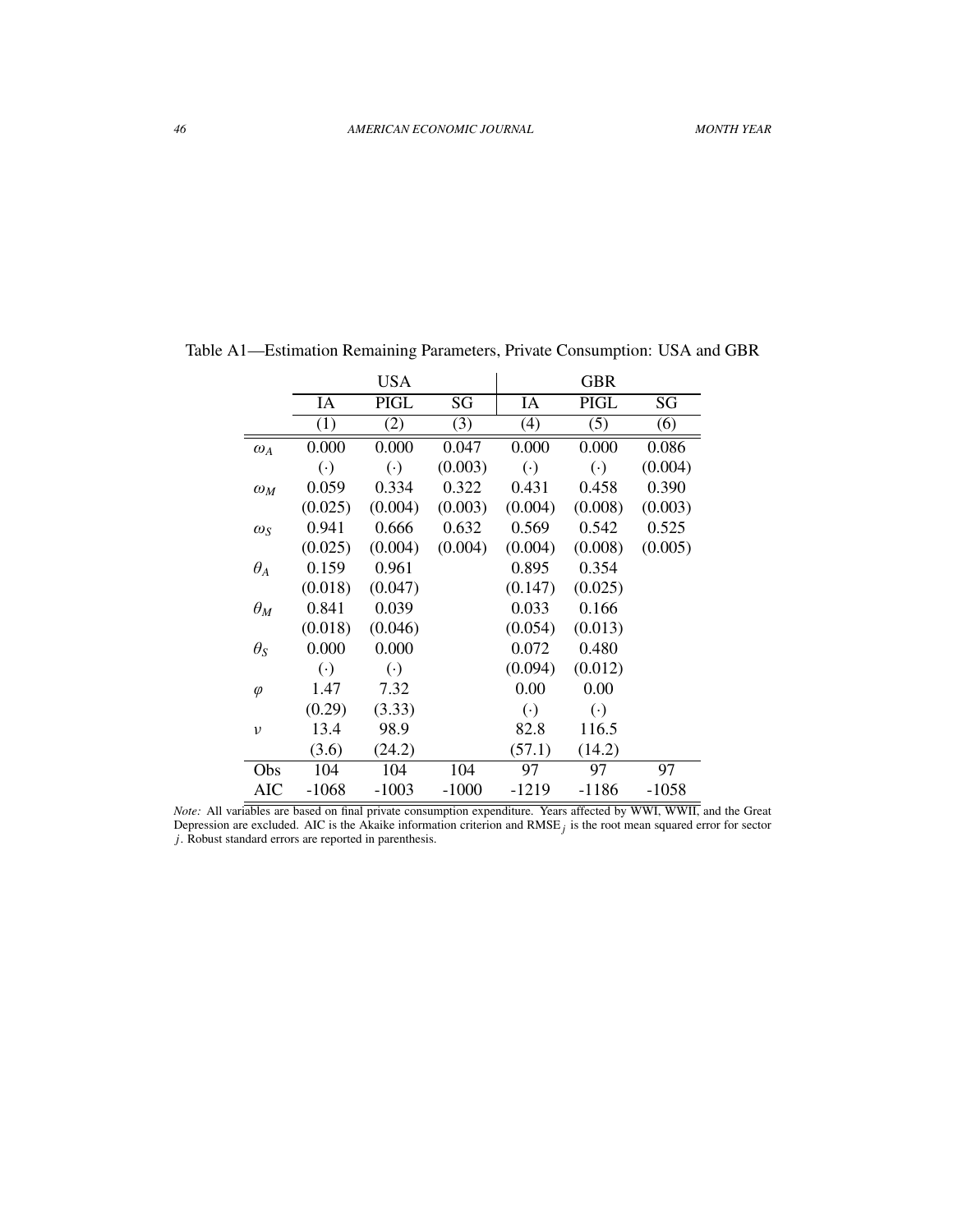|                  |           | <b>CAN</b>             |         |           | <b>AUS</b>             |         |
|------------------|-----------|------------------------|---------|-----------|------------------------|---------|
|                  | IA        | PIGL                   | SG      | IA        | <b>PIGL</b>            | SG      |
|                  | (1)       | (2)                    | (3)     | (4)       | (5)                    | (6)     |
| $\omega_A$       | 0.000     | 0.000                  | 0.077   | 0.000     | 0.000                  | 0.020   |
|                  | $(\cdot)$ | $\left( \cdot \right)$ | (0.005) | $(\cdot)$ | $\left( \cdot \right)$ | (0.003) |
| $\omega_M$       | 0.286     | 0.225                  | 0.325   | 0.055     | 0.315                  | 0.276   |
|                  | (0.029)   | (0.021)                | (0.006) | (0.201)   | (0.013)                | (0.027) |
| $\omega_{\rm S}$ | 0.714     | 0.775                  | 0.598   | 0.945     | 0.685                  | 0.704   |
|                  | (0.029)   | (0.021)                | (0.011) | (0.201)   | (0.013)                | (0.027) |
| $\theta_A$       | 0.344     | 0.445                  |         | 0.009     | 0.867                  |         |
|                  | (0.066)   | (0.026)                |         | (0.064)   | (0.06)                 |         |
| $\theta_M$       | 0.488     | 0.555                  |         | 0.116     | 0.133                  |         |
|                  | (0.065)   | (0.026)                |         | (0.574)   | (0.06)                 |         |
| $\theta_{S}$     | 0.168     | 0.000                  |         | 0.875     | 0.000                  |         |
|                  | (0.026)   | $\left( \cdot \right)$ |         | (0.638)   | $\left( \cdot \right)$ |         |
| $\varphi$        | 2.01      | 1.41                   |         | 0.27      | 0.00                   |         |
|                  | (0.12)    | (0.09)                 |         | (0.4)     | $(\cdot)$              |         |
| ν                | 29.8      | 7.7                    |         | 451.3     | 603.7                  |         |
|                  | (16.7)    | (2.3)                  |         | (2077)    | (97.8)                 |         |
| Obs              | 77        | 77                     | 77      | 63        | 63                     | 63      |
| AIC              | $-982$    | -878                   | -801    | -692      | $-656$                 | $-670$  |

Table A2—Estimation Remaining Parameters, Private Consumption: CAN and AUS

*Note:* All variables are based on final private consumption expenditure. Years affected by WWI, WWII, and the Great Depression are excluded. AIC is the Akaike information criterion and  $RMSE<sub>j</sub>$  is the root mean squared error for sector *j*. Robust standard errors are reported in parenthesis.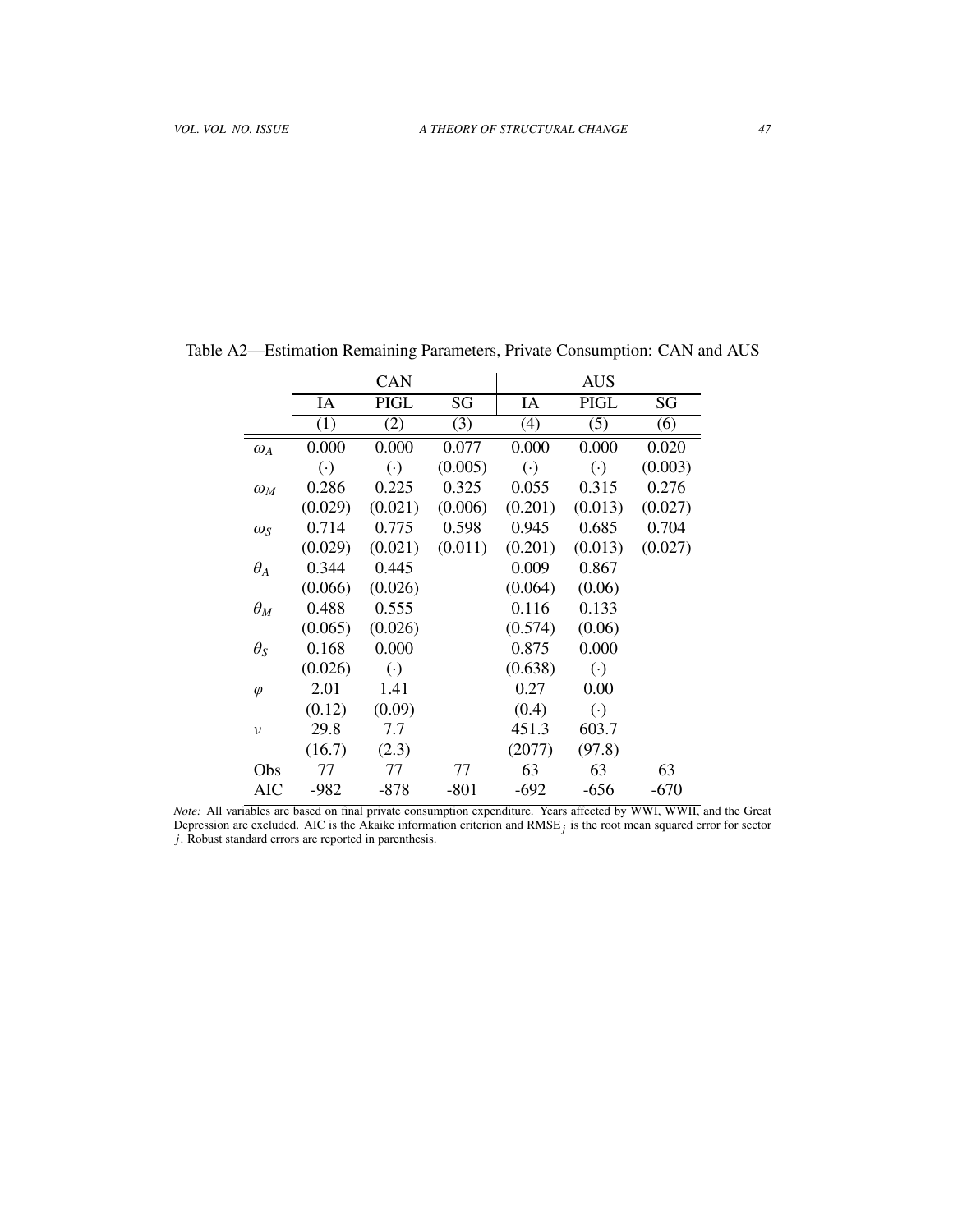|                      |                        |                        |                        | Pooled Sample (AUS, CAN, GBR, and USA) |         |         |
|----------------------|------------------------|------------------------|------------------------|----------------------------------------|---------|---------|
|                      |                        | IA                     |                        | <b>PIGL</b>                            |         | SG      |
|                      | (1)                    | (2)                    | (3)                    | (4)                                    | (5)     | (6)     |
| $\omega_A$           | 0.000                  | 0.000                  | 0.000                  | 0.000                                  | 0.057   | 0.020   |
|                      | $\left( \cdot \right)$ | $\left( \cdot \right)$ | $\left( \cdot \right)$ | $\left( \cdot \right)$                 | (0.002) | (0.023) |
| $\omega_M$           | 0.259                  | 0.068                  | 0.377                  | 0.237                                  | 0.341   | 0.206   |
|                      | (0.027)                | (0.061)                | (0.006)                | (0.018)                                | (0.004) | (0.011) |
| $\omega_S$           | 0.741                  | 0.932                  | 0.623                  | 0.763                                  | 0.602   | 0.774   |
|                      | (0.027)                | (0.061)                | (0.006)                | (0.018)                                | (0.005) | (0.026) |
| $\theta_A$           | 0.302                  | 0.107                  | 0.634                  | 0.431                                  |         |         |
|                      | (0.043)                | (0.067)                | (0.185)                | (0.199)                                |         |         |
| $\theta_M$           | 0.698                  | 0.588                  | 0.082                  | 0.045                                  |         |         |
|                      | (0.043)                | (0.167)                | (0.076)                | (0.088)                                |         |         |
| $\theta_{S}$         | 0.000                  | 0.305                  | 0.284                  | 0.523                                  |         |         |
|                      | $\left( \cdot \right)$ | (0.207)                | (0.111)                | (0.112)                                |         |         |
| $\varphi$            | 0.36                   | 0.15                   | 0.00                   | 0.00                                   |         |         |
|                      | (0.15)                 | (0.18)                 | $\left( \cdot \right)$ | $\left(\cdot\right)$                   |         |         |
| $\nu$                | 28.2                   | 45.6                   | 163.6                  | 208.4                                  |         |         |
|                      | (6.3)                  | (42.8)                 | (53.4)                 | (121.9)                                |         |         |
| Obs                  | 341                    | 341                    | 341                    | 341                                    | 341     | 341     |
| <b>AIC</b>           | $-3017$                | $-3188$                | $-2971$                | $-3119$                                | $-2929$ | $-3093$ |
| <b>Fixed Effects</b> | No                     | Yes                    | No                     | Yes                                    | No      | Yes     |

Table A3—Estimation Remaining Parameters, Private Consumption: Pooled Sample

*Note:* All variables are based on final private consumption expenditure. Years affected by WWI, WWII, and the Great Depression are excluded. AIC is the Akaike information criterion and RMSE*j* is the root mean squared error for sector *j*. Columns (2), (4), and (6) include country-sector fixed effects. Robust standard errors are reported in parenthesis.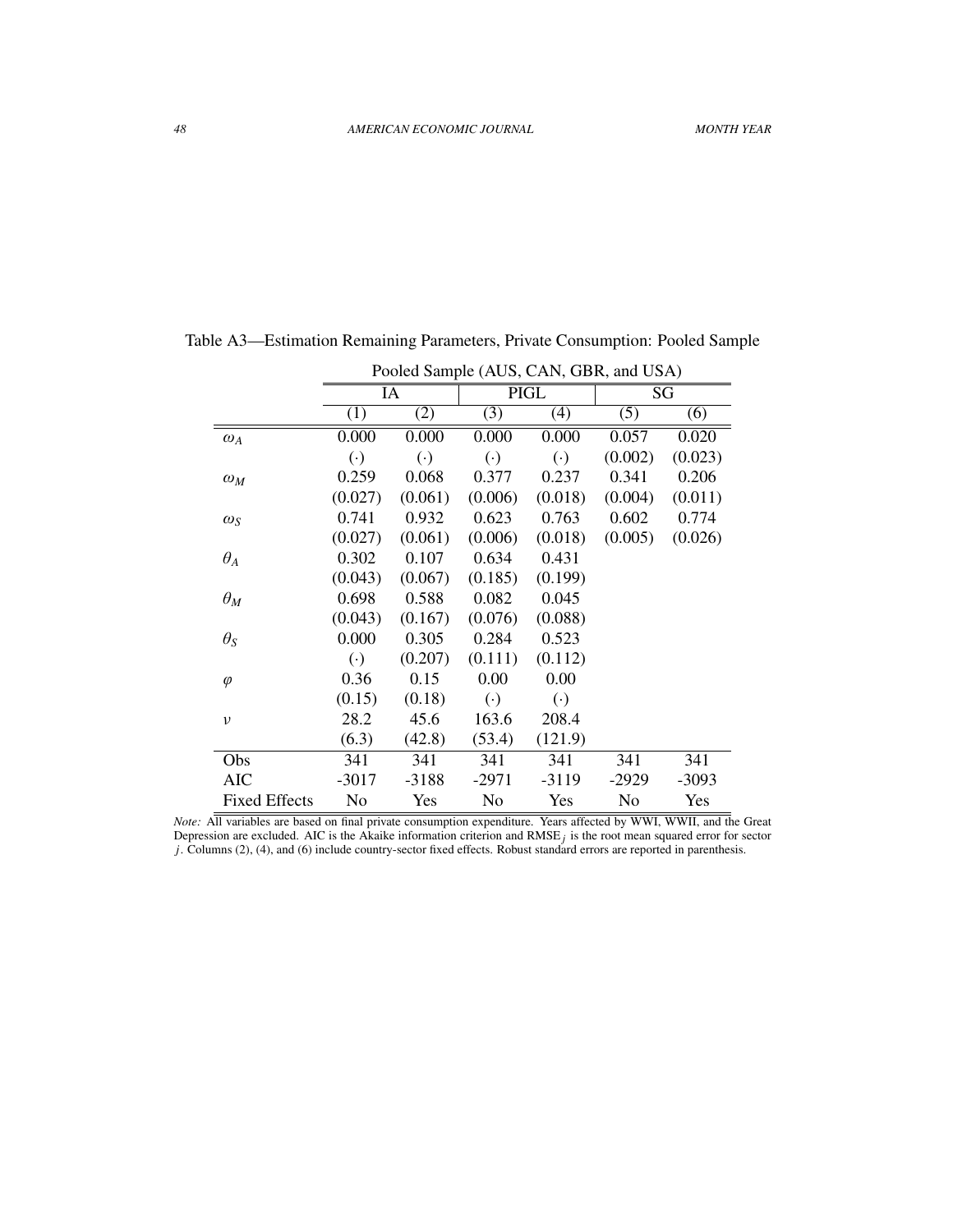|                      | <b>USA</b>             | GBR     | <b>CAN</b>             | <b>AUS</b> |                        | Pooled Sample          |
|----------------------|------------------------|---------|------------------------|------------|------------------------|------------------------|
|                      | (1)                    | (2)     | (3)                    | (4)        | (5)                    | (6)                    |
| $\sigma$             | 0.13                   | 0.37    | 0.77                   | 0.19       | 0.34                   | 0.00                   |
|                      | (0.03)                 | (0.02)  | (0.03)                 | (0.15)     | (0.03)                 | $(\cdot)$              |
| $\bar{c}_A$          | 714                    | 879     | 721                    | 947        | 714                    | 714                    |
|                      | $\left( \cdot \right)$ | (11)    | $\left( \cdot \right)$ | $(\cdot)$  | $\left( \cdot \right)$ | $\left( \cdot \right)$ |
| $\bar{c}_S$          | -6                     | 522     | $-975$                 | $-818$     | 80                     | 1009                   |
|                      | (55)                   | (49)    | (94)                   | (396)      | (76)                   | (58)                   |
| $\omega_A$           | 0.083                  | 0.077   | 0.081                  | 0.047      | 0.095                  | 0.000                  |
|                      | (0.004)                | (0.003) | (0.003)                | (0.004)    | (0.003)                | $\left( \cdot \right)$ |
| $\omega_M$           | 0.303                  | 0.389   | 0.324                  | 0.281      | 0.330                  | 0.204                  |
|                      | (0.004)                | (0.004) | (0.004)                | (0.016)    | (0.003)                | (0.011)                |
| $\omega_{S}$         | 0.614                  | 0.535   | 0.594                  | 0.671      | 0.575                  | 0.796                  |
|                      | (0.003)                | (0.005) | (0.006)                | (0.018)    | (0.005)                | (0.011)                |
| Obs                  | 104                    | 97      | 77                     | 63         | 341                    | 341                    |
| AIC                  | $-952$                 | $-1040$ | $-802$                 | $-635$     | $-2738$                | $-2971$                |
| RMSE <sub>A</sub>    | 0.042                  | 0.018   | 0.028                  | 0.021      | 0.037                  | 0.032                  |
| $RMSE_M$             | 0.033                  | 0.015   | 0.016                  | 0.021      | 0.030                  | 0.025                  |
| RMSE <sub>S</sub>    | 0.019                  | 0.021   | 0.041                  | 0.019      | 0.040                  | 0.031                  |
| <b>Fixed Effects</b> | No                     | No      | No                     | No         | No                     | Yes                    |

Table A4—Estimation, Private Consumption: Generalized Stone-Geary with  $\bar{c}_M = 0$ 

*Note:* All variables are based on final private consumption expenditure. Years affected by WWI, WWII, and the Great Depression are excluded. AIC is the Akaike information criterion and  $RMSE<sub>j</sub>$  is the root mean squared error for sector *j*. Column (6) includes country-sector fixed effects. Robust standard errors are reported in parenthesis.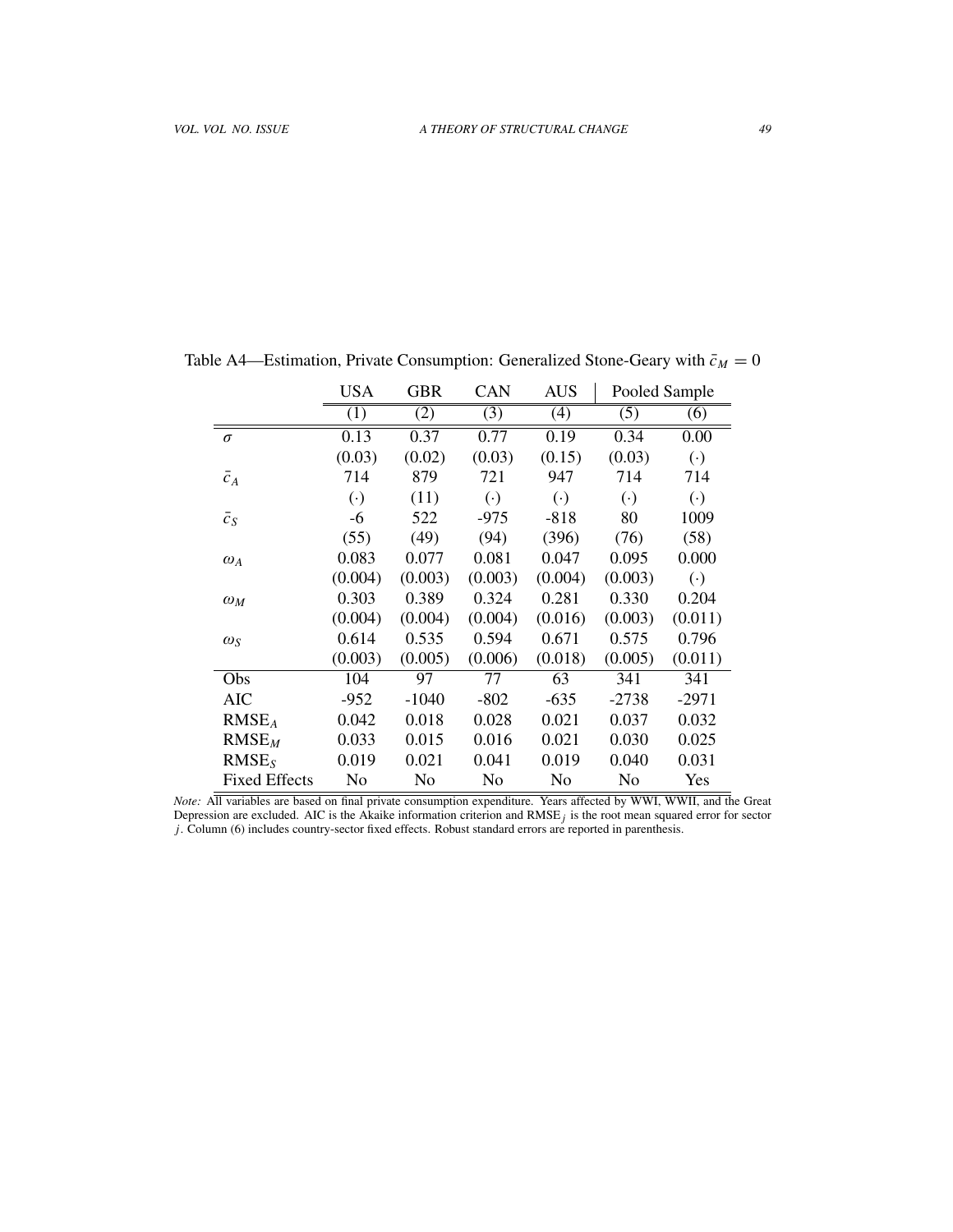#### *50 AMERICAN ECONOMIC JOURNAL MONTH YEAR*

#### **REFERENCES**

- Acemoglu, Daron, and Veronica Guerrieri. 2008. "Capital Deepening and Nonbalanced Economic Growth." *Journal of Political Economy*, 116(3): 467–498.
- Banks, James, Richard Blundell, and Arthur Lewbel. 1997. "Quadratic Engel Curves and Consumer Demand." *Review of Economics and Statistics*, 79(4): 527–539.
- Baumol, William J. 1967. "Macroeconomics of Unbalanced Growth: The Anatomy of Urban Crisis." *American Economic Review*, 57(3): 415–426.
- Blundell, Richard, Panos Pashardes, and Guglielmo Weber. 1993. "What Do We Learn About Consumer Demand Patterns from Micro Data?" *American Economic Review*, 83(3): 570–597.
- Bolt, Jutta, and Jan Luiten van Zanden. 2014. "The Maddison Project: collaborative research on historical national accounts." *The Economic History Review*, 67(3): 627–651. [https://www.rug.nl/ggdc/historicaldevelopment/maddison/releases/](https://www.rug.nl/ggdc/historicaldevelopment/maddison/releases/maddison-project-database-2013) [maddison-project-database-2013.](https://www.rug.nl/ggdc/historicaldevelopment/maddison/releases/maddison-project-database-2013) Maddison Project Database version 2013.
- Boppart, Timo. 2014. "Structural Change and the Kaldor Facts in a Growth Model With Relative Price Effects and Non-Gorman Preferences." *Econometrica*, 82(6): 2167– 2196.
- Browning, Martin. 2005. "A working paper from April 1985: Which demand elasticities do we know and which do we need to know for policy analysis?" *Research in Economics*, 59(4): 293 – 320.
- Buera, Francisco J, and Joseph P Kaboski. 2009. "Can traditional theories of structural change fit the data?" *Journal of the European Economic Association*, 7(2- 3): 469–477.
- Buera, Francisco J., and Joseph P. Kaboski. 2012. "Scale and the origins of structural change." *Journal of Economic Theory*, 147(2): 684–712.
- Carter, Susan B., Scott Sigmund Gartner, Michael R. Haines, Alan L. Olmstead, Richard Sutch, and Gavin Wright, ed. 2006. *Historical Statistics of the United States: Millennial Edition.* New York:Cambridge University Press.
- Caselli, Francesco, and Wilbur John Coleman. 2001. "The U.S. Structural Transformation and Regional Convergence: A Reinterpretation." *Journal of Political Economy*, 109(3): 584–616.
- Comin, Diego A, Danial Lashkari, and Martí Mestieri. 2020. "Structural Change with Long-run Income and Price Effects." NBER Working Paper No. 21595.
- Eckert, Fabian, and Michael Peters. 2018. "Spatial Structural Change." Mimeo, Yale University.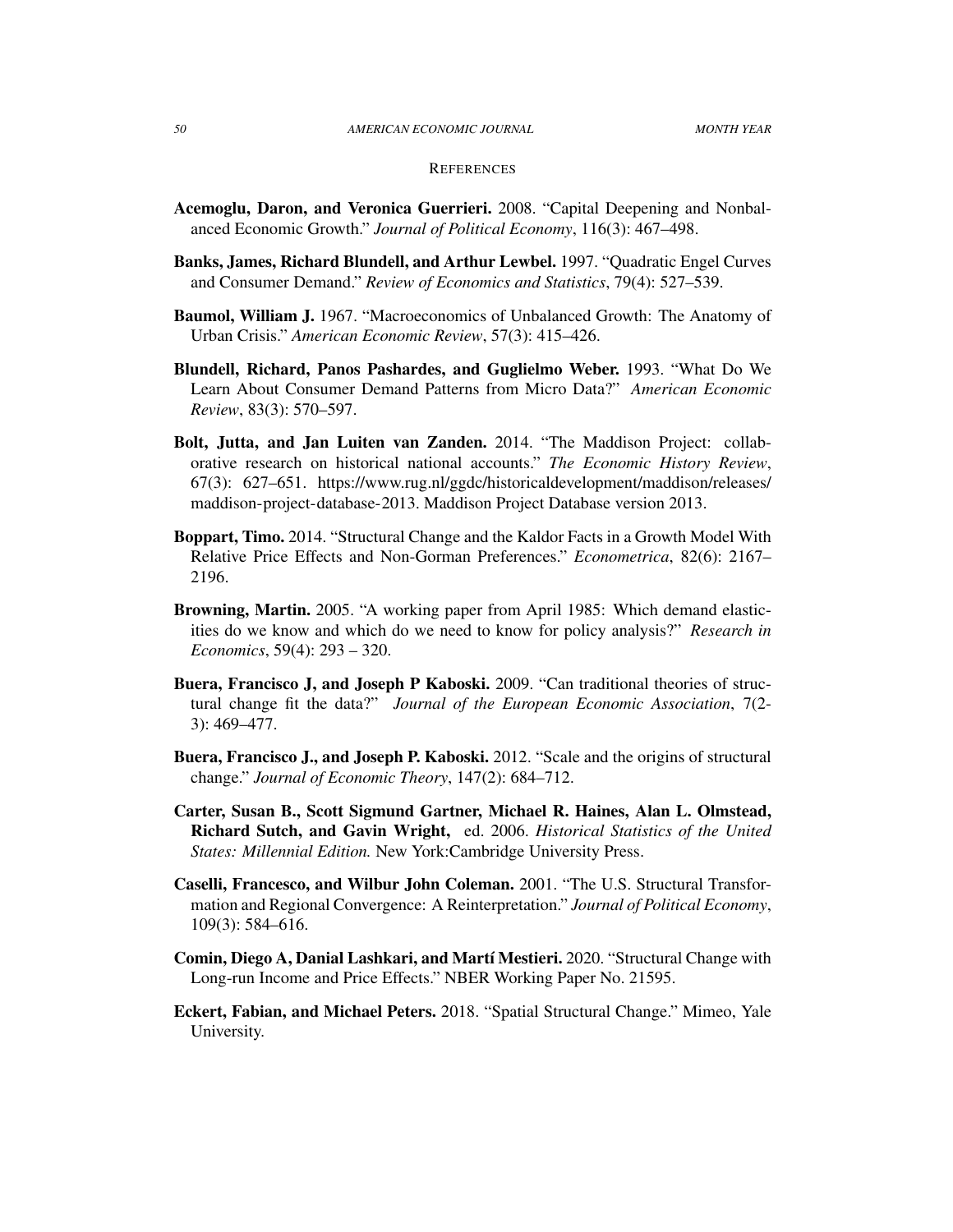- Feinstein, Charles. 1972. *National income, expenditure and output of the United Kingdom, 1855-1965.* Cambridge:Cambridge University Press.
- Foellmi, Reto, and Josef Zweimüller. 2008. "Structural change, Engel's consumption cycles and Kaldor's facts of economic growth." *Journal of Monetary Economics*, 55(7): 1317–1328.
- García-Santana, Manuel, Josep Pijoan-Mas, and Lucciano Villacorta. 2016. "Investment Demand and Structural Change." CEPR Discussion Paper 11636.
- Haig, Bryan, and Jennifer Anderssen. 2006. *Consumption expenditure and real income, Australia: 1900 to 2003-04.* Canberra:Australian National University.
- Hanoch, Giora. 1975. "Production and Demand Models with Direct or Indirect Implicit Additivity." *Econometrica*, 43(3): 395–419.
- Herrendorf, Berthold, Christopher Herrington, and Ákos Valentinyi. 2015. "Sec-toral Technology and Structural Transformation." *American Economic Journal: Macroeconomics*, 7(4): 104–133.
- Herrendorf, Berthold, Richard Rogerson, and Akos Valentinyi. 2013. "Two Perspectives on Preferences and Structural Transformation." *American Economic Review*, 103(7): 2752–2789.
- Herrendorf, Berthold, Richard Rogerson, and Ákos Valentinyi. 2014. "Chapter 6 -Growth and Structural Transformation." In *Handbook of Economic Growth*. Vol. 2, , ed. Philippe Aghion and Steven N. Durlauf, 855–941. Elsevier.
- Herrendorf, Berthold, Richard Rogerson, and Akos Valentinyi. n.d.. "Structural Change in Investment and Consumption: A Unified Approach." *Review of Economic Studies*. Forthcoming.
- Hosoya, Yuhki. 2017. "The relationship between revealed preference and the Slutsky matrix." *Journal of Mathematical Economics*, 70(C): 127–146.
- Kongsamut, Plyabha, Sergio Rebelo, and Danyang Xie. 2001. "Beyond Balanced Growth." *Review of Economic Studies*, 68: 869–882.
- Lebergott, Stanley. 1996. *Consumption Expenditures: Old Motives and New Measures.* Princeton University Press, Princeton, NJ.
- Leon-Ledesma, Miguel, and Alessio Moro. n.d.. "The Rise of Services and Balanced Growth in Theory and Data." *American Economic Journal: Macroeconomics*. Forthcoming.
- Lewbel, Arthur. 1987. "Characterizing Some Gorman Engel Curves." *Econometrica*, 55(6): 1451–1459.
- Lewbel, Arthur. 1989. "Exact Aggregation and a Representative Consumer." *The Quarterly Journal of Economics*, 104(3): 621–633.